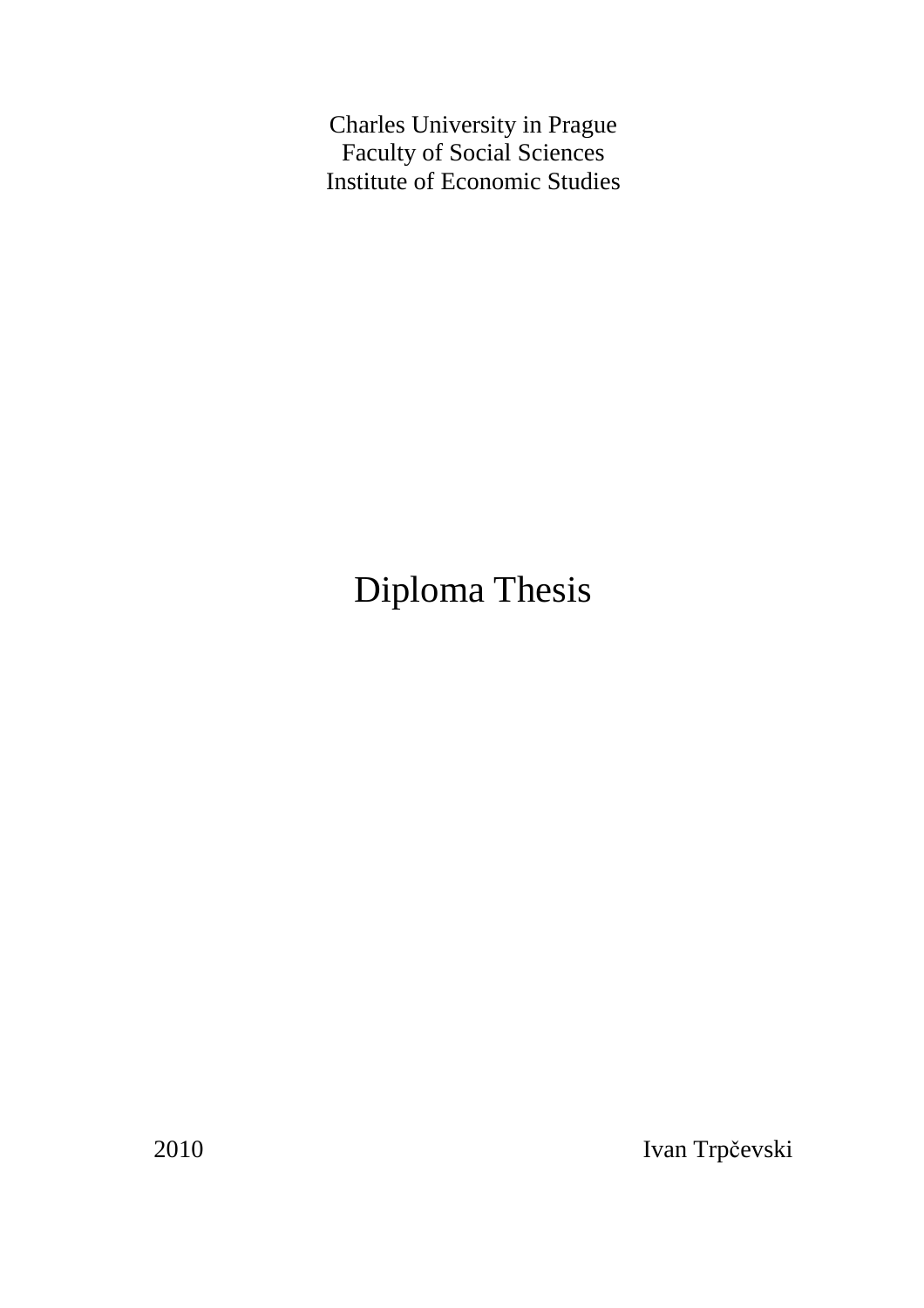Charles University in Prague Faculty of Social Sciences Institute of Economic Studies

## Supervision of the Integrated European Banking Market: Time to Rethink the Institutional Framework?

a diploma thesis

Presented by: Ivan Trpčevski Supervisor: Doc. Ing. Pavel Mertlík, CSc. Academic Year: 2009/2010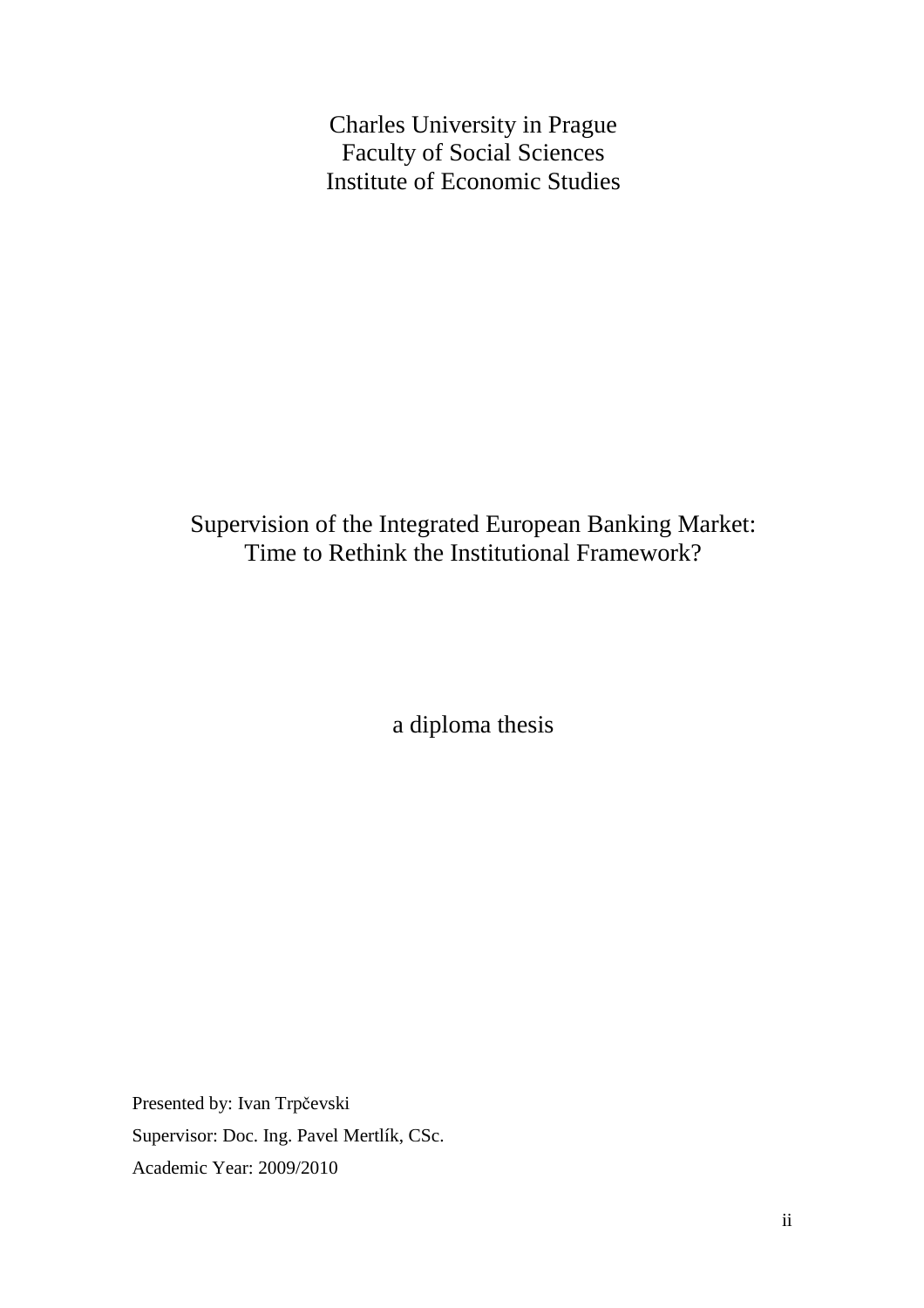Affirmation

Author declares that the thesis was elaborated on his own with the use of listed sources only.

Prague, April 10, 2010

Ivan Trpčevski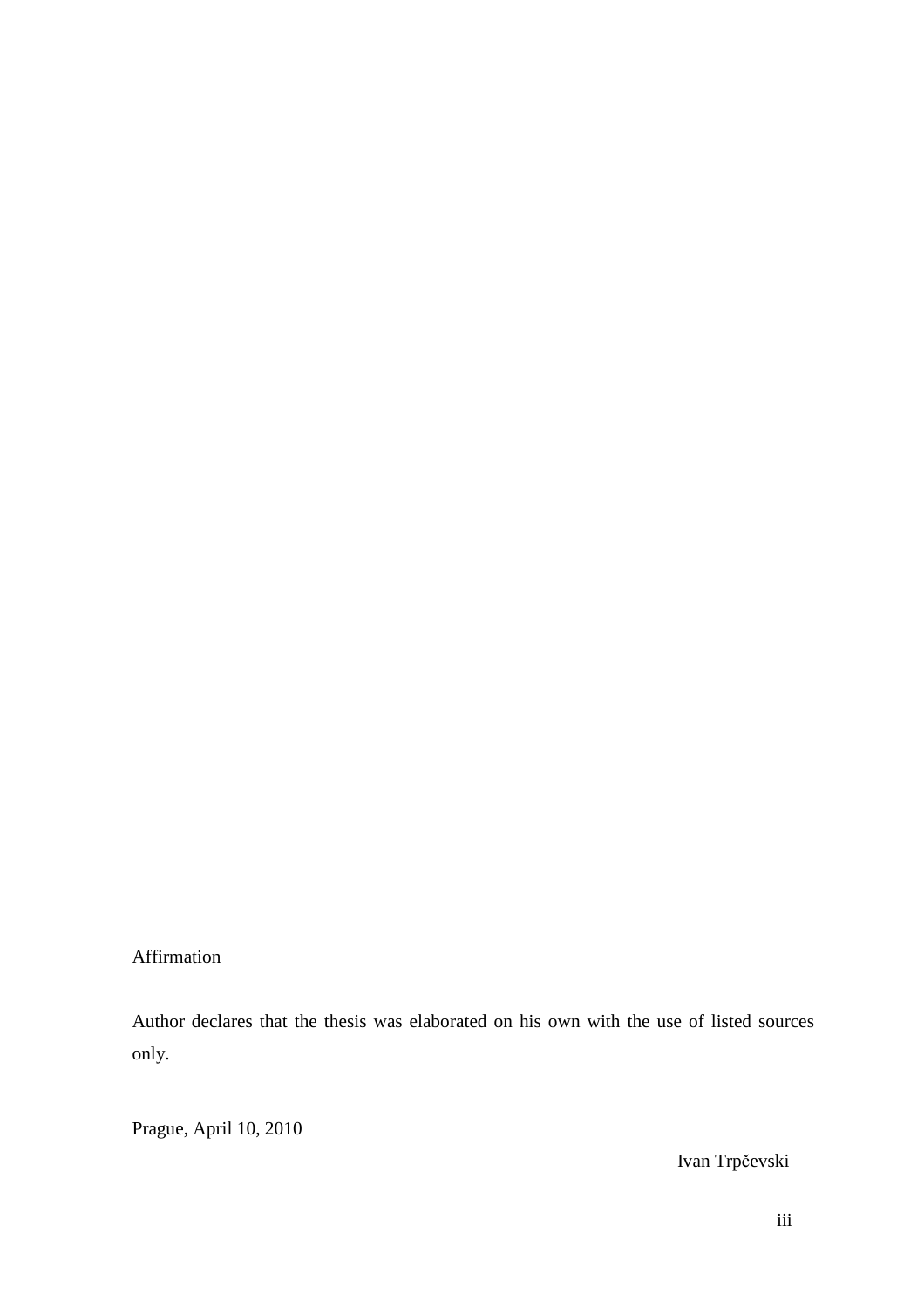## **Acknowledgements**

 I would like to express my gratitude to doc. Pavel Mertlík for supervising my work on the diploma thesis. Further, I am grateful to all lecturers and colleagues from Institute of Economic Studies for their help during my studies.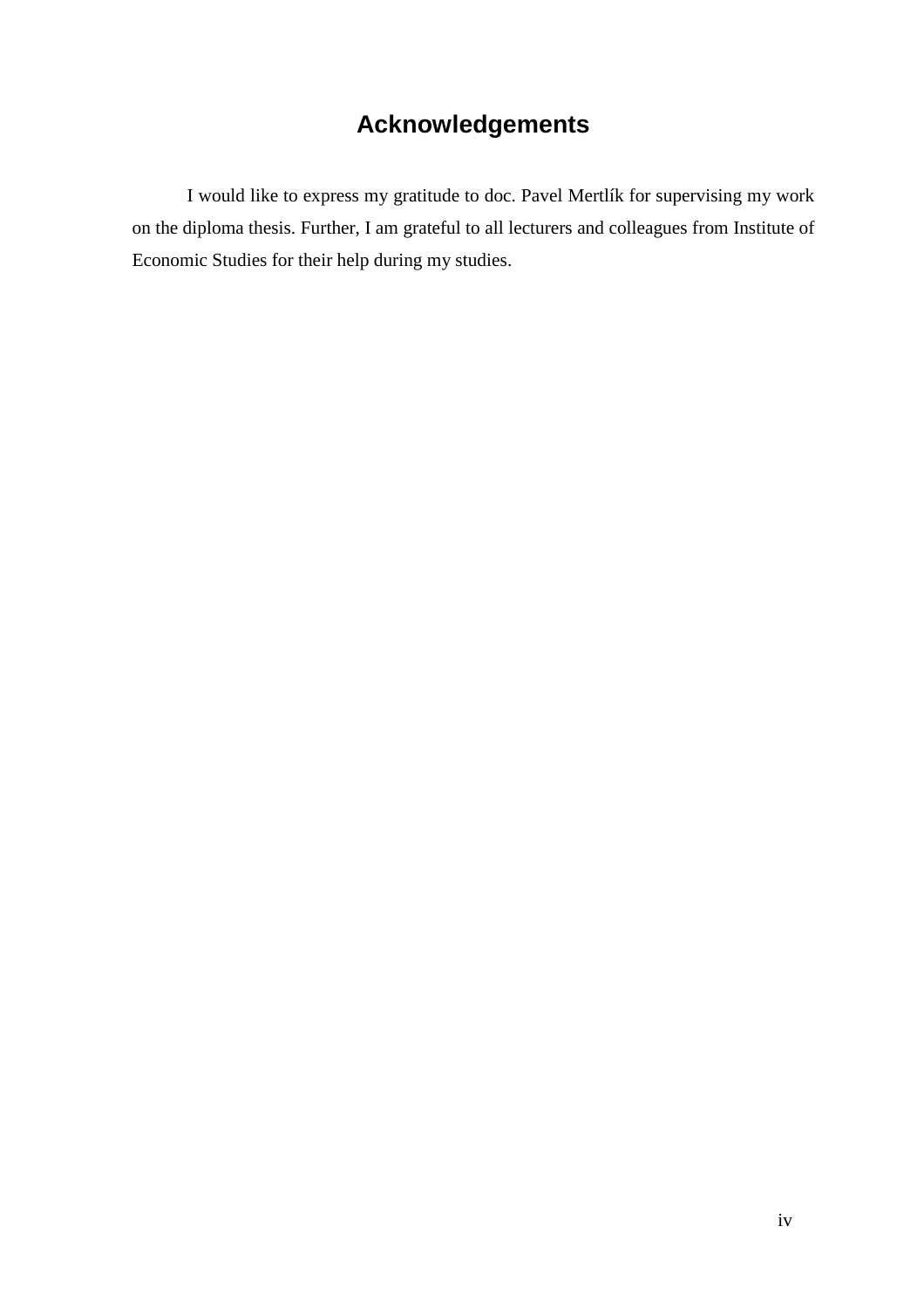## **Abstract**

The aim of the thesis is to analyse the Europe-wide banking supervision. The thesis points out the existing problems and shortcomings of the current framework, analyses mutually competitive proposals for change and possibility of their implementation. It incorporates the appraisal of currently proposed legislative changes prepared by the European Commission and their impact in this context.

 Despite a very narrow focus of the thesis, it is characterized by a holistic approach. The topic of banking supervision at the level of the European Union is considered in a much broader institutional context, in the context of the integration of the banking sector during the past 30 years, and the latest financial crisis, as well. The thesis is evolutionary. It points out that there is no institutional form of efficient banking supervision. The process of institutional change, leading to the achievement of efficient supervision of the banking sector, is perceived rather as a long-run, in-depth process. It follows institutional changes in a much broader context than that of the banking supervision itself.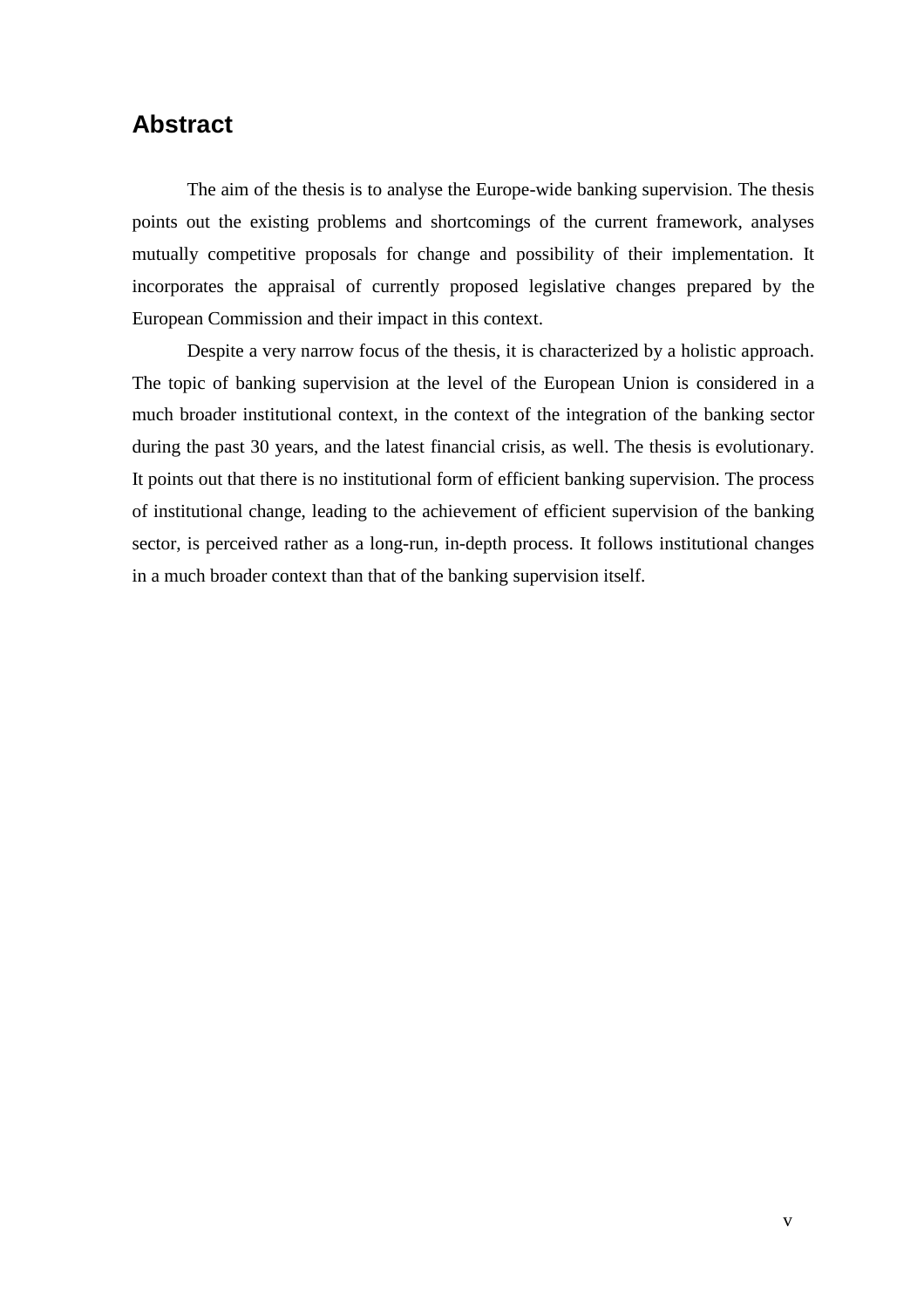## **Abstrakt**

 Cieľom tejto práce je analyzovať dohľad nad bankami v celoeurópskom merítku. Práca poukazuje na existujúce problémy a nedostatky dnešného usporiadania, analyzuje vzájomne si konkurujúce návrhy zmien a posudzuje možnosť ich implementácie. Jej súčasťou je posúdiť v tomto kontexte súčasné legislatívne zmeny, pripravované Európskou komisiou a ich dopady.

 Napriek tomu, že práca má veľmi úzke zameranie, je pre ňu vlastný holistický prístup. Otázky bankového dohľadu na úrovni Európskej únie sú vnímané v širšom inštitucionálnom kontexte, v kontexte integrácie bankovníctva za posledných 30 rokov, ako aj poslednej finančnej krízy. Práca je evolucionistická, poukazuje na neexistenciu instantnej formy efektívneho bankového dohľadu. Proces inštitucionálnej premeny vedúcej k dosiahnutiu efektívneho dohľadu nad bankovým sektorom je vnímaný skôr ako dlhodobý a hlboký proces a sleduje inštitucionálne zmeny v ďaleko širšom kontexte ako len samotného usporiadania bankového dohľadu.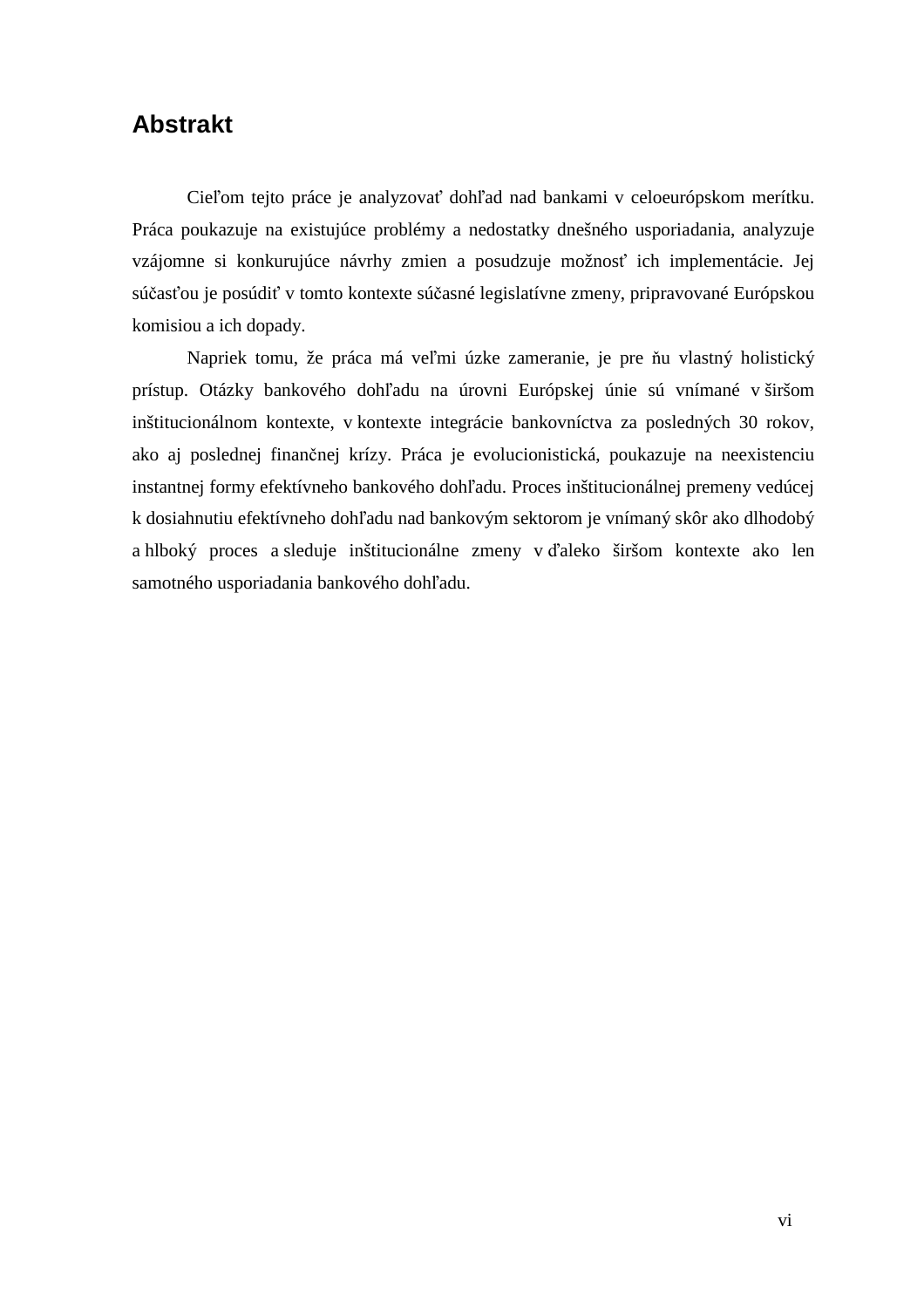## **Content**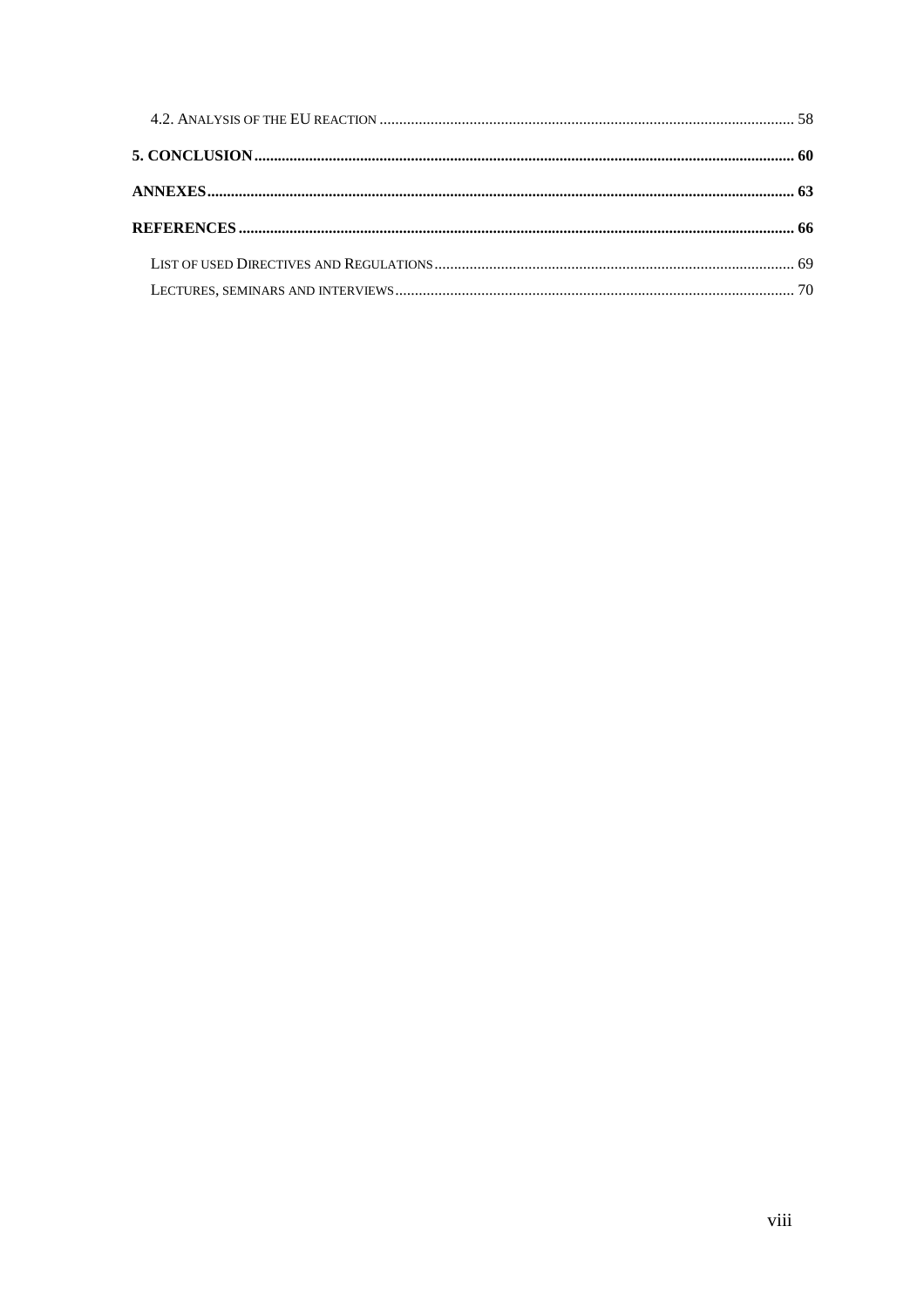## **List of charts, tables and annexes**

| Table 1: Core bank soundness ratios in selected EU countries, Switzerland and US, 2007 8                   |
|------------------------------------------------------------------------------------------------------------|
|                                                                                                            |
|                                                                                                            |
| Annex 1: Herfindahl index for credit institution's and share of the 5 largest credit institutions in total |
|                                                                                                            |
|                                                                                                            |
|                                                                                                            |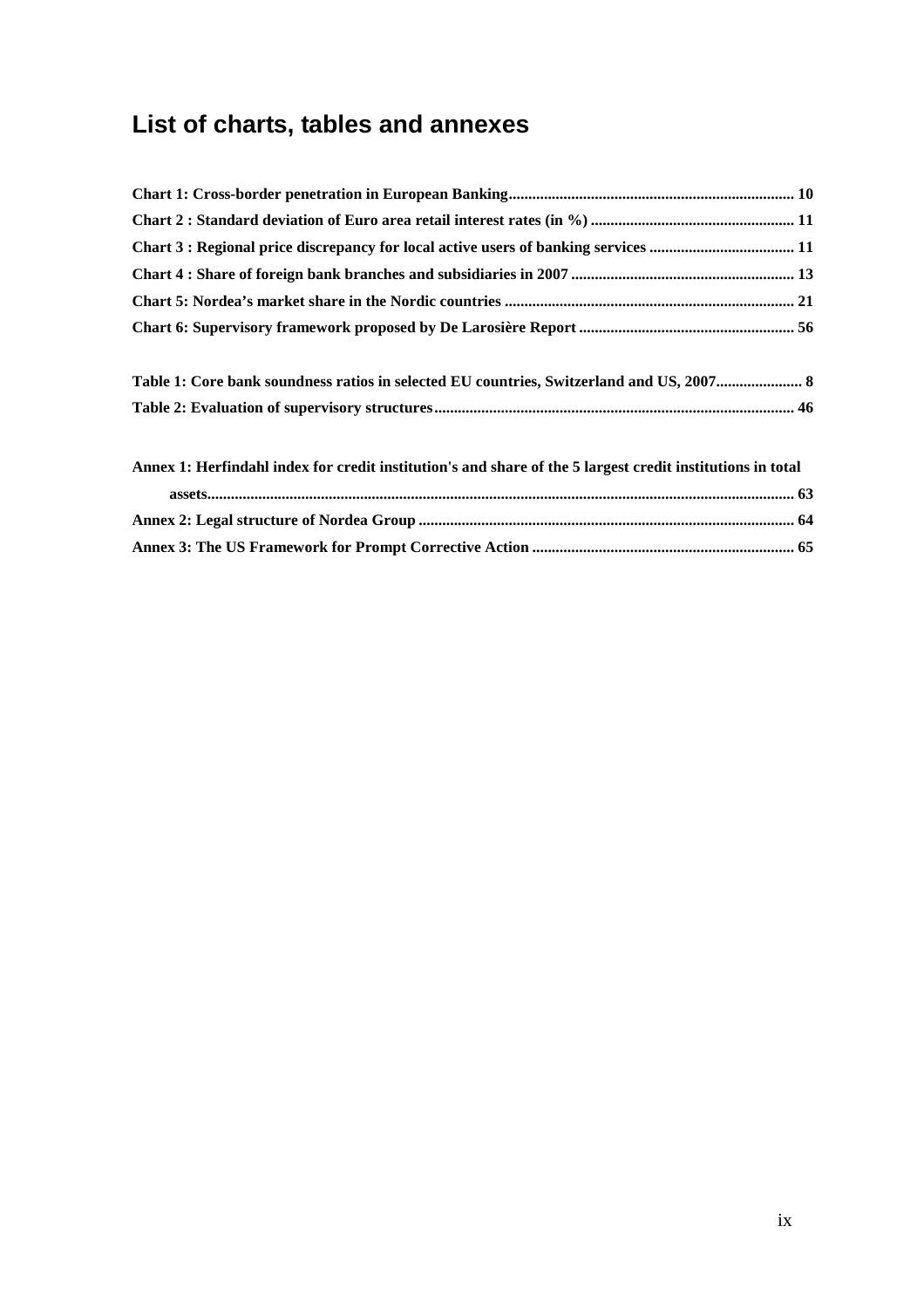## **List of abbreviations**

|               |                                   | <b>ESCB</b>   | European System of Central         |
|---------------|-----------------------------------|---------------|------------------------------------|
| <b>BIS</b>    | <b>Bank for International</b>     |               | <b>Banks</b>                       |
|               | Settlements                       | <b>ESFS</b>   | European System of                 |
| <b>CEBS</b>   | Committee of European             |               | <b>Financial Supervisors</b>       |
|               | <b>Banking Supervisors</b>        | <b>ESRC</b>   | European Systemic Risk             |
| <b>CEE</b>    | <b>Central and Eastern</b>        |               | Council                            |
|               | European                          | <b>FDIC</b>   | <b>Federal Deposit Insurance</b>   |
| <b>CEIOPS</b> | Committee of European             |               | Corporation                        |
|               | <b>Insurance and Occupational</b> | <b>FED</b>    | <b>Federal Reserve System</b>      |
|               | Pensions Supervisors              | <b>FSAP</b>   | <b>Financial Services Action</b>   |
| <b>CESR</b>   | Committee of European             |               | Plan                               |
|               | <b>Securities Regulators</b>      | <b>NMS</b>    | <b>New Member States</b>           |
| <b>CNB</b>    | <b>Czech National Bank</b>        | <b>PCA</b>    | Prompt Corrective Action           |
| <b>COM</b>    | Commission of European            | <b>SEA</b>    | Single European Act                |
|               | Communities                       | <b>SEC</b>    | Securities and Exchange            |
| <b>EBA</b>    | <b>European Banking</b>           |               | Commission                         |
|               | Authority                         | <b>SEIR</b>   | <b>Structured Early</b>            |
| EC            | <b>European Commission</b>        |               | <b>Intervention and Resolution</b> |
| <b>ECB</b>    | <b>European Central Bank</b>      | <b>SEPA</b>   | <b>Single European Payment</b>     |
| <b>ECOFIN</b> | <b>Economic and Financial</b>     |               | Area                               |
|               | <b>Affairs Council</b>            | <b>TARGET</b> | <b>Trans-European Automated</b>    |
| <b>EEC</b>    | European Economic                 |               | <b>Real-time Gross Settlement</b>  |
|               | Community                         |               | <b>Express Transfer System</b>     |
| <b>EFA</b>    | <b>European Financial Agency</b>  | <b>USD</b>    | <b>United States dollar</b>        |
| <b>EIA</b>    | European Insurance                | <b>VAT</b>    | Value added tax                    |
|               | Authority                         |               |                                    |
| <b>ELA</b>    | <b>Emergency Liquidity</b>        |               |                                    |
|               | Assistance                        |               |                                    |
| <b>EONIA</b>  | Euro Overnight Index              |               |                                    |
|               | Average                           |               |                                    |
| <b>ESA</b>    | <b>European Securities</b>        |               |                                    |
|               | Authority                         |               |                                    |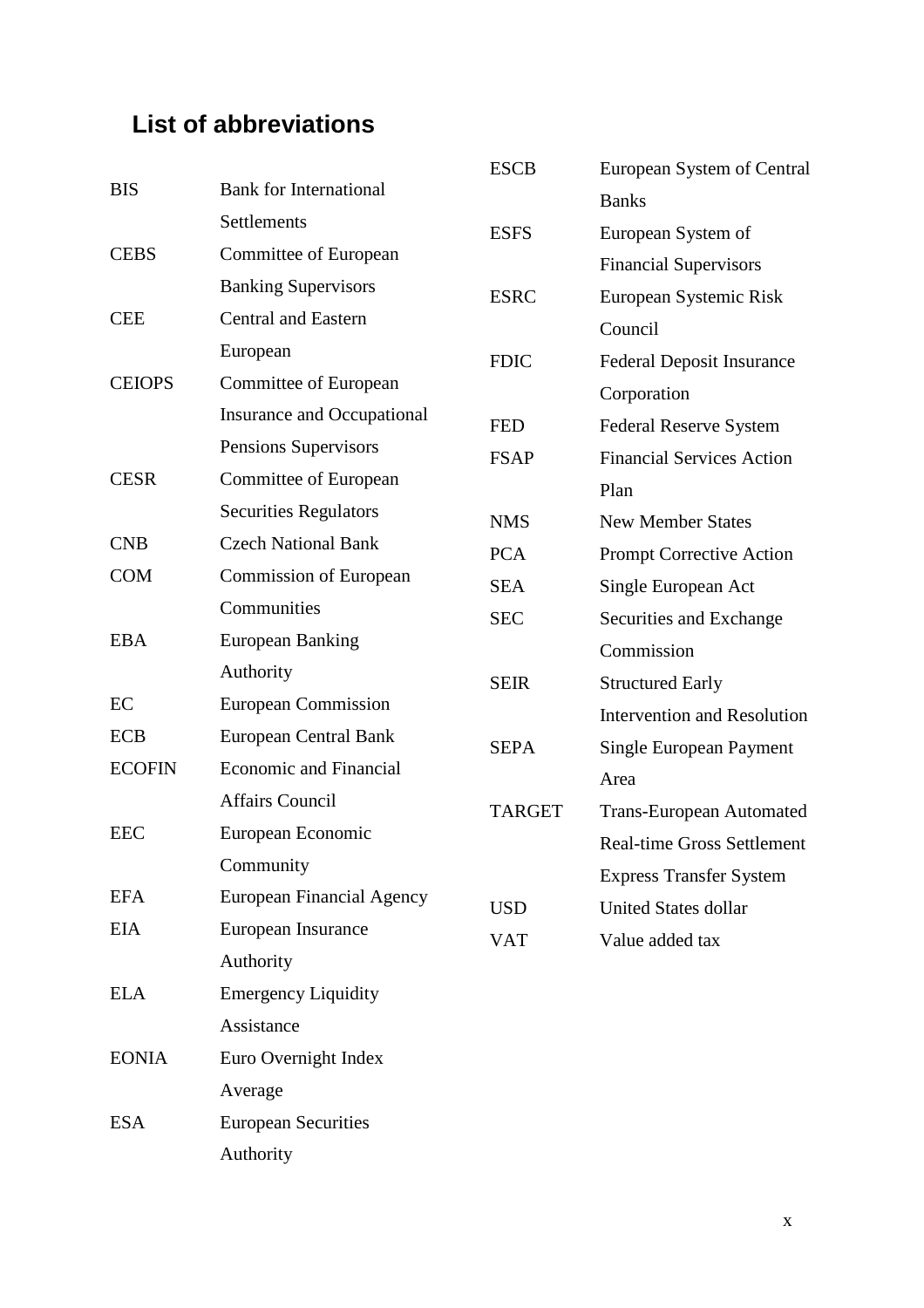## **Preface**

 During the financial market's turmoil in 2008-2009, many economists and politicians came up with the idea of insufficient supervision of financial institutions that created, or contributed to the crisis. The public asked for more or stricter regulation and supervision. The economists were accused of being useless because they are unable to forecast or prevent a crisis. However, many economists warned that supervision was not working properly, many warned that there was a bubble on the market, that the monetary policy was wrong, etc. The topic itself became very popular and many researchers targeted their interest at it. The aspiration of this thesis is not to explain the reasons or find who is guilty of a crisis.

 The objective of this thesis is to describe the main features of current banking in Europe, as it has evolved over time, and to analyse how current regulatory and supervisory framework fits to the current state of the banking sector in the European Union. Then it is focused on finding the principles upon which supervision in the EU should be built and how they should be implemented. They are be compared with the actual development that took place after the crisis.

 The thesis is not devoted to the crisis *per se*. The crisis will rather be a part of a puzzle. It is based on a wide range of pre crisis and post crisis literature. Literature that provided the foundation for the thesis is devoted to the topics of the European integration, banking regulation and supervision, the systemic risk and cross border contagion, the lender of the last resort, and deposit insurance. Of course, the most of the literature is up to date, since the time dimension of the problem is important. The evolutionary approach is observable along the thesis. The author is convinced that there is no unique supervisory model which will be optimal for eternity and will avoid all crises. It does not make sense to build a new supervisory system to avoid crises similar to the latest one. In my perception, each crisis is somehow different, so the next crisis, which will occur, will be different to the last one. Therefore the principles should be more general and super-temporal.

 Historical time is important. I would like to put stress on changes that occurred prior to the 2008-2009 crisis. Borders among the banking, insurance and securities markets vanished over the last decades. Therefore it is worth to analyse interconnections between these segments. Large financial conglomerates, where the links are direct,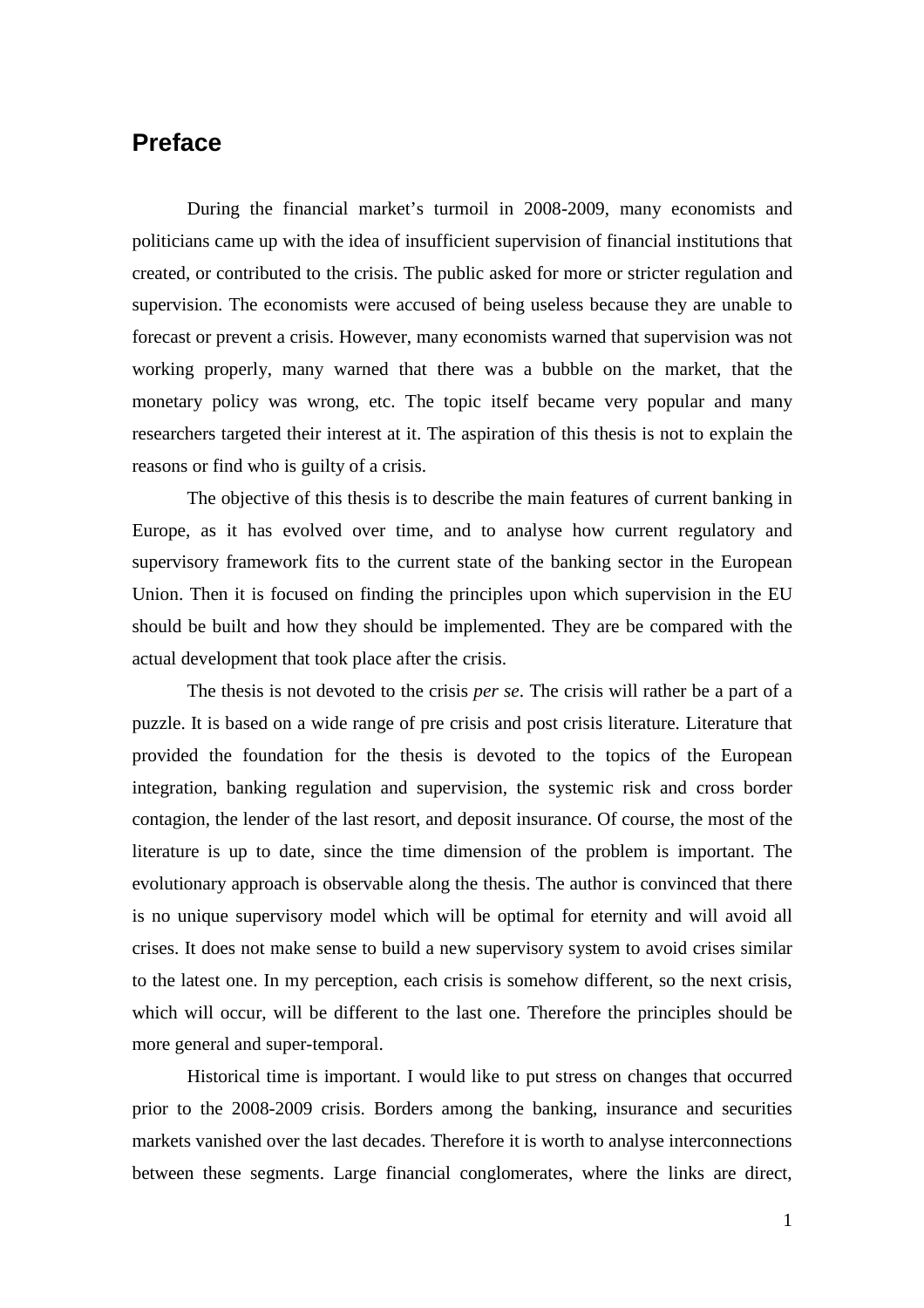already exist. But as we have observed during the crisis, many other banks were involved in the securities market indirectly, via sub-balance sheet items. The securities market turned out to be the source of the banks´ problems. In many countries supervisors are integrated, while in many other countries they are not and have to cooperate. A natural question that one might pose is which model is preferable.

 There has always been a discussion about optimal supervisory model at the national level. Discussion has been whether it is better to have a single supervisor to supervise the banking, insurance and financial markets, or to have a separate supervisor for each field. Should the supervisor be a part of the central bank or should it be an independent institution?

 The securities markets were important with regard to the latest crisis. An unregulated and unsupervised market participant, such as hedge funds, which raised huge amounts of money, become systematically important and was able to cause a financial crisis largely affecting the banking sector. For those, seeing the systemic risk and maintaining the financial stability as the most important or the only reason for banking regulation and supervision, extension of the regulation and supervision to cover these entities is an important outcome of the financial crisis.

 Mergers and acquisitions resulted in the creation of large financial institutions, which are perceived to be too big to fail. Treatment of these subjects is different compared to other entities, since the government bailout is expected. As soon as a problem occurs, not only shareholders and a big number of market participants with exposure *vis-à-vis* this institution are in troubles, but also the governments of the countries involved, who can not afford a collapse of such an institution. Restriction to the creation of such institutions was contained in some research papers devoted to the topic.

 In the EU, where supervision is fragmented, we have national supervisors on one hand and large, complex financial conglomerates on the other hand. Large multinational banks themselves would like to have counterparts of the same size. Dealing with a number of national supervisors in each of the EU countries imposes an additional burden on them.

 All these topics have something to do with the European banking supervision. However, it is not possible to cover all the topics in detail within the scope of a diploma thesis. Therefore, supervision at the EU level and all issues will be in the centre of the thesis. All the above-mentioned topics are only mentioned with minor interest, in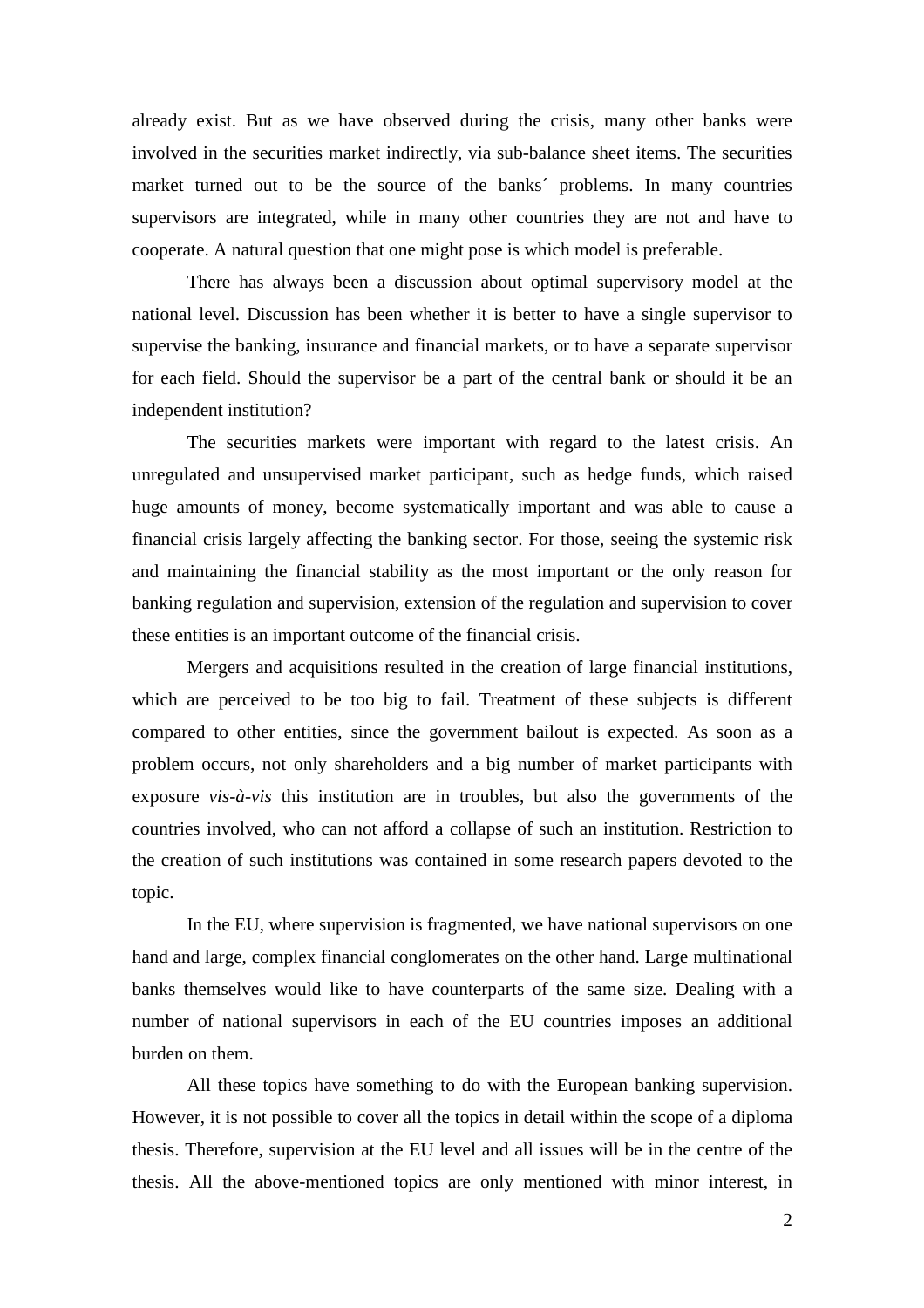chapters where needed. The stress is put on issues affecting the architecture of the institutional framework at the EU level. All topics concerning this issue are analysed in detail on the expense of above mentioned topics. The structure of the thesis is based on the evolutionary feature. First, grounds upon which the EU market is being built are analysed. The reached level of integration is discussed then. The analysis of the regulatory and supervisory framework in place follows. Based on the detection of shortcomings and potential risks of the current framework, principles for the enhancement are formulated. Only then various academic and politic proposals can be evaluated. However, it does not deal with the principles for the supervision for the particular states, but for the EU as a whole, since the thesis is devoted to the supervision at the EU level. A part of the thesis is dedicated to the real post crisis development and measures that where taken.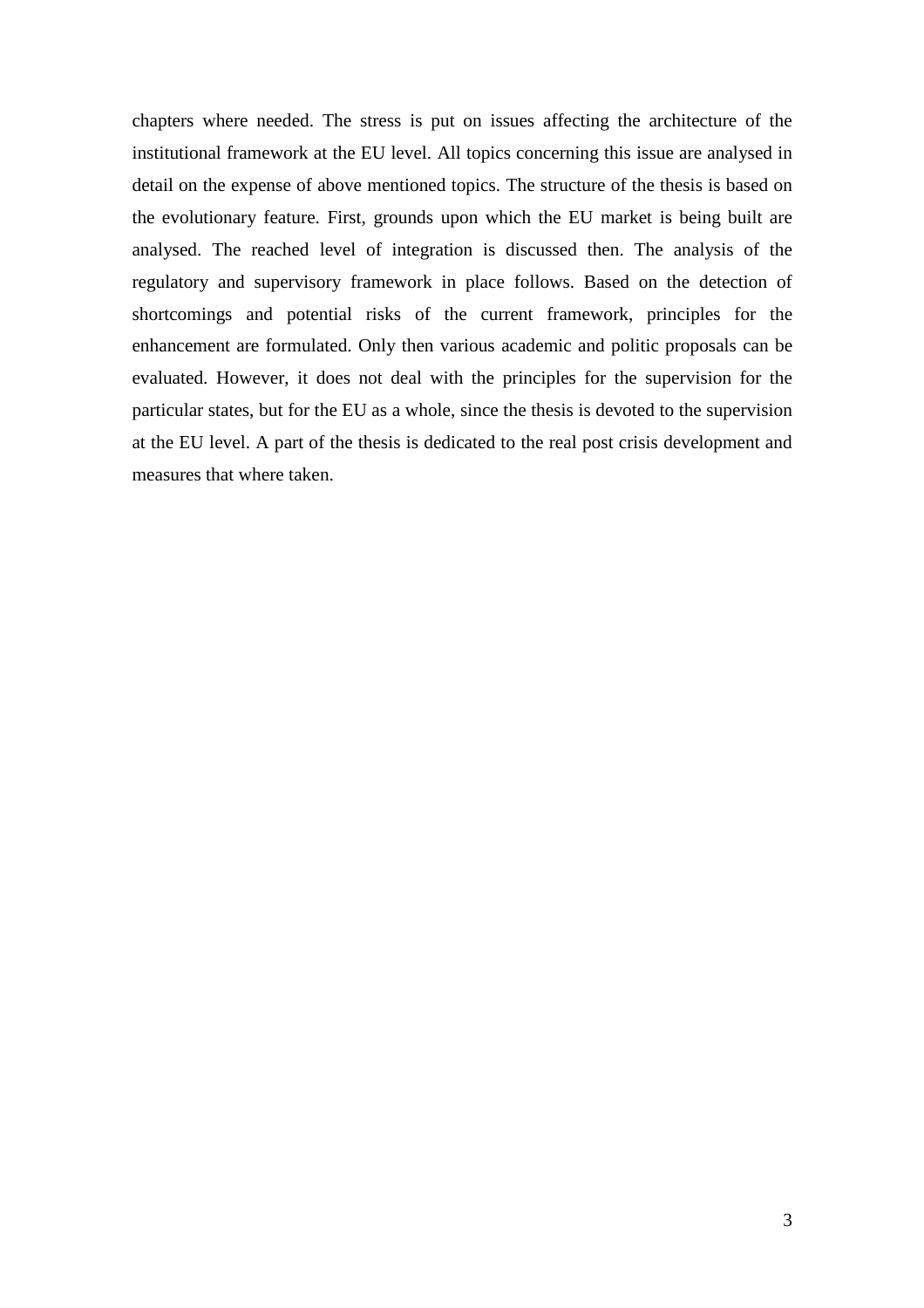## **1. Integration of the European banking**

*"…it might be time to put the Horse in front of the Cart, that is, transferring bailing-out and supervisory powers to a European authority before the process of banking integration is fully completed."* 

#### Jean Dermine (2005)

During the past decades, Europe witnessed an unprecedented integration of sovereign countries. This process created conditions for sustainable growth of mutual trade, economic growth, and created assumptions for further common projects such as creation of European Monetary Union. Since this process was not only economic but also political issue, some questions were postponed or blocked for many years. Banking was always perceived to be a politically sensitive topic and the integration of banking market was a very slow process. The First Banking Coordination Directive 77/780/EEC was adopted already in 1977, but the most important measures were not adopted prior to 1980´s. The Single European Act (SEA) was signed in 1986 and effective since July 1, 1987. Its objective was to create Common Market by the end of 1992. Basic principles introduced by SEA in banking were home country control, single banking licence and mutual recognition.

The creation of the Common Market instead of the existence of fragmented national markets should allow market subjects to benefit from the economies of scale and motivate them to expand beyond the former national borders. Customers in turn benefit from the existence of large, diverse, competitive and effective market. However, along with the potential benefits, problems such as need for harmonisation of regulatory requirements and cooperation in supervision occurred. Although this thesis deals with the latter ones, the first chapter of the thesis will be more descriptive and should provide the first insight into the problems of the European banking integration.

 In the following parts I will briefly describe the integration of the European banking. Section 1.1 describes development of the regulatory framework during last decades and currently valid regulation. Section 1.2 describes reached level of integration and contains contemporary empirical evidence and possible impediments to the deepening of the integration. Section 1.3 is devoted to the market structures in the EU and its member states. The concentration and foreign banks penetration will be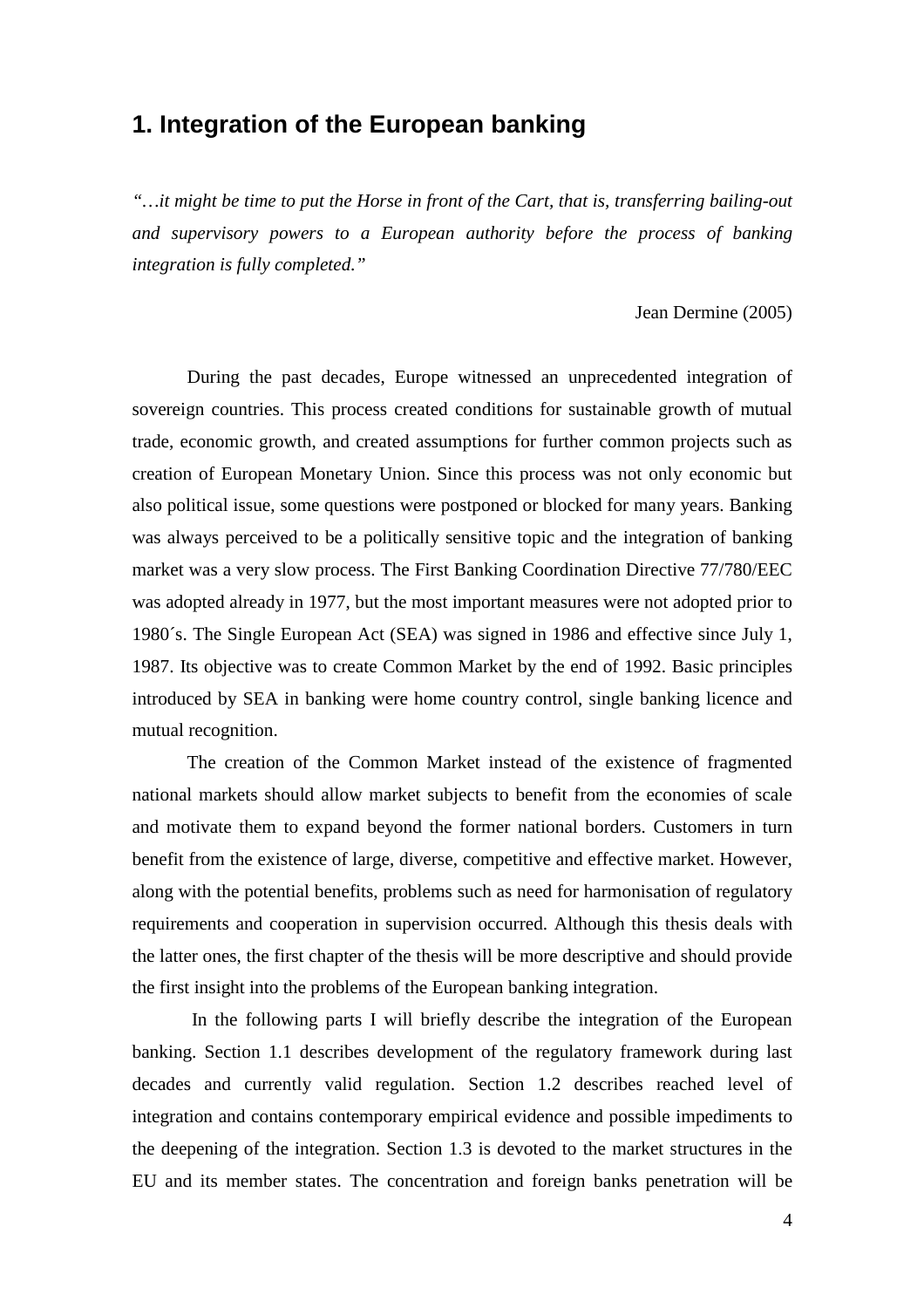investigated in this chapter. Issues of systemic risk and of cross border contagion and empirical evidence on cross border contagion are embodied in Section 1.4.

## **1.1. Regulatory Framework**

*"Any change, even a change for the better, is always accompanied by drawbacks and discomforts."* 

Arnold Bennett

Banking sector is one of the most regulated sectors. The reasons for regulation can be summed in three categories – information asymmetry, moral hazard and systemic risk. Informational asymmetry exists among depositors, banks´ shareholders and management, since (small) depositors cannot obtain all relevant information they need and if deposit insurance exists, they loose incentives to monitor banks as well. Recalling the case of Northern Rock bank, it seems that sometimes it is a difficult task for supervisors as well. Moral hazard stems from the interest of shareholders to invest into riskier projects to generate higher profits. They will take all the profit, while sharing the risk with depositors. Another reason for a regulation is systemic risk. Due to close links among banks, failure of one bank can cause problems to other banks with possible impact on the whole economy. The aim of the EU to create the Common Market means that systemic risk can be spread widely and there is need for regulation on the European level as well.

The Financial Services Action Plan (FSAP) was the most important measure with respect to the banking integration so far. It consisted of 42 measures aimed at creation of fully integrated wholesale banking and capital markets and at developing open and secure markets for retail financial services (Cabral et al., 2002). FSAP was launched in 1999 and was largely completed by its deadline in  $2004$ .<sup>1</sup> In terms of European legislation procedure fulfilment of 41 out of 42 measures in time is a great success, enabled by the Lamfalussy process. Success of the FSAP is documented by the implementation of legislative proposals blocked for 30 years such as, for example, "The Council Regulation on the Statute for a European company" (Regulation 2001/2157).

<sup>&</sup>lt;sup>1</sup> See European Commission (2007) for details.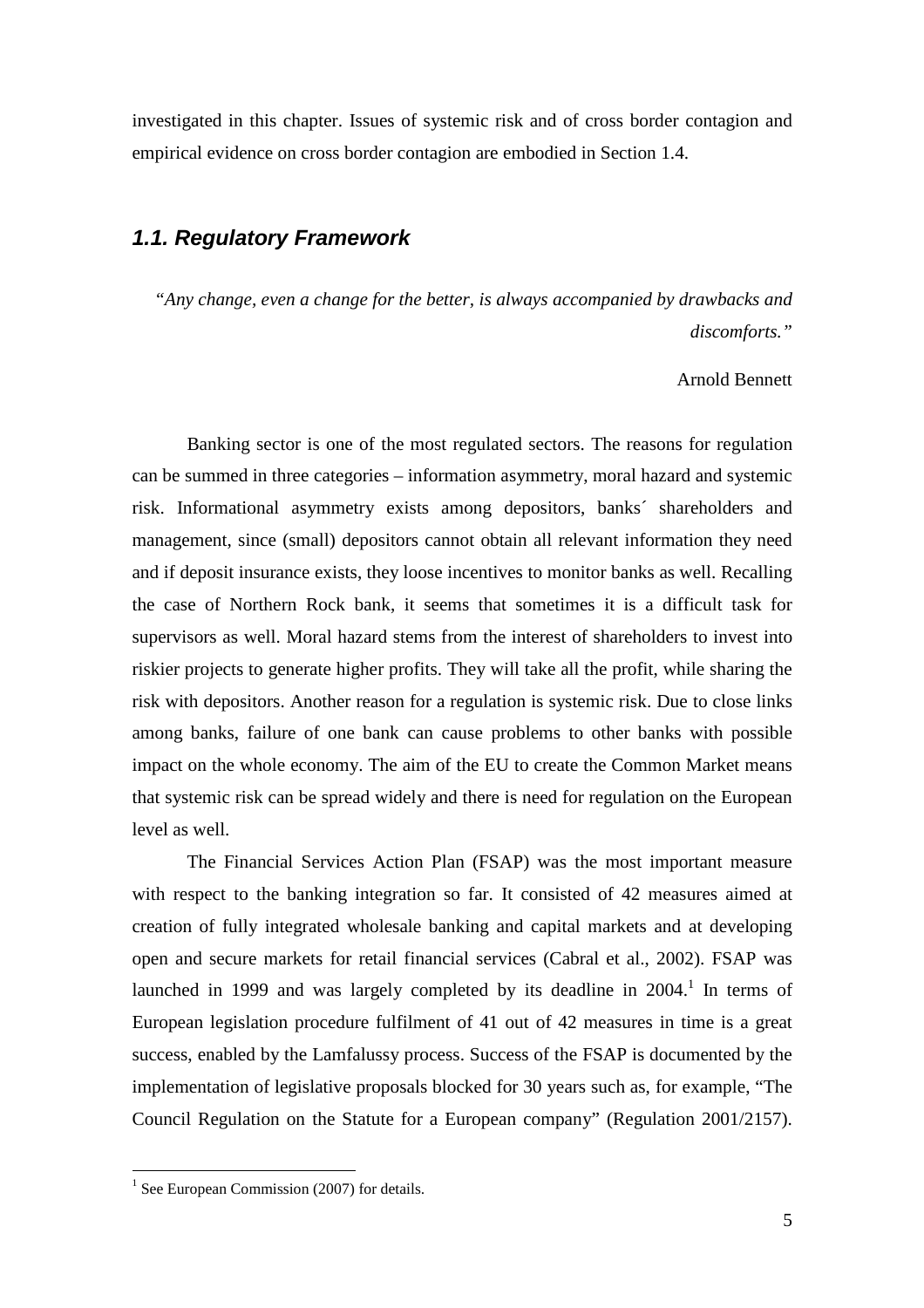This measure allowed banks operating in more than one EU member state to establish a single company under the Community Law and to operate on the basis of one set of rules throughout the EU (Cabral et al., 2002). Moreover, during the implementation of the FSAP accounting scandals in the US and later in Europe emerged (Enron, Ahold and Parmalat scandals), which provoked additional measures similar to the Sarbanes Oxley Act to be introduced within the framework of the FSAP.

Adopted directives had to be transposed into national laws. Transposition was much slower, European Commission (2007) states that only 12 out of 21 directives were fully transposed into national laws of all 25 member states by December 1, 2006. Most problematic parts for transposition were the Takeover Bids Directive not implemented in 9 member states, Transparency Directive and Directive on Markets in Financial Instruments not implemented at all on national level by January 15, 2007 (European Commission, 2007). Takeover Bids Directive is an especially important part with respect to the expected consolidation by means of cross-border acquisitions, but politically difficult to be implemented at the same time. Another problem of the transposition of the directives is that national legislators are usually free to interpret them and during the process of negotiation some countries obtain exceptions in order to agree with the directive. Therefore the legal framework is quite heterogeneous despite the effort to harmonize rules on the EU level. First of all, criteria for credit institutions<sup>2</sup> vary slightly in the EU member stats (De Larosière Report, 2009).

Recently, treating pursuit of banking business is treated by following directions:

- Directive 2006/48/EC of the European Parliament and of the Council of 14 June 2006 relating to the taking up and pursuit of the business of credit institutions (recast)
- Directive 2006/49/EC of the European Parliament and of the Council of 14 June 2006 on the capital adequacy of investment firms and credit institutions (recast)
- Directive 2000/46/EC of the European Parliament and of the Council of 18.9.2000 on the taking up, pursuit of and prudential supervision of the business of electronic money institutions and
- Directive 2002/87/EC of the European Parliament and of the Council of 16.12.2002 on the supplementary supervision of credit institutions, insurance undertakings and investment firms in a financial conglomerate.

 $2$  In the EU legislature, term credit institution is used instead of bank.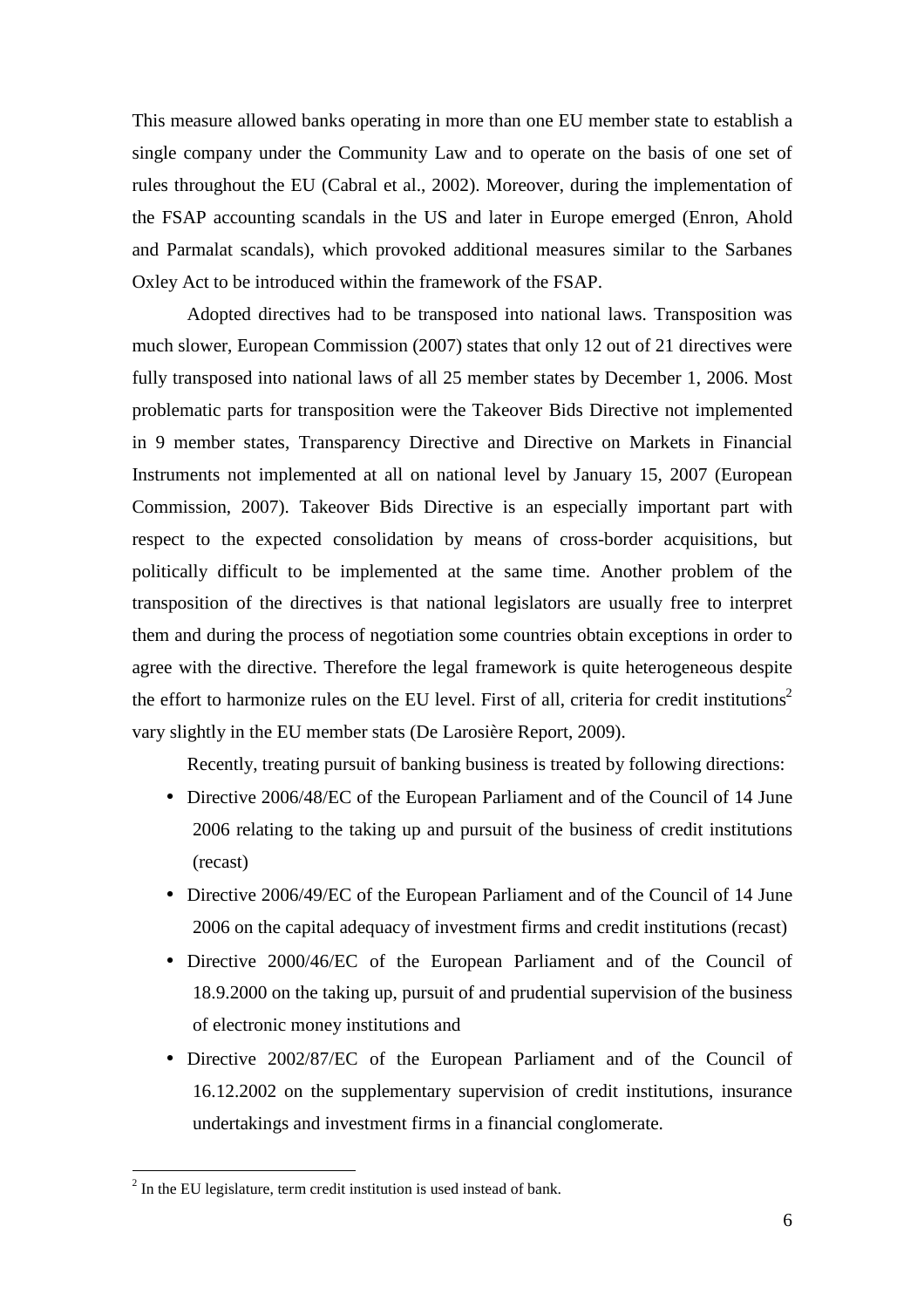Basically, rules in the EU are based on the minimal harmonization principle, i.e. allowing for stricter rules and in accordance with Basel and later Basel II principles. Majority of countries elaborating Basel and Basel II standards are the EU member states, therefore level of harmonization of regulatory and supervisory standards had been high even before the harmonization took place within the EU framework.

Regarding the deposit guarantee, the system has been founded on the top-up principle since the adoption of the Directive  $94/19/EC$ <sup>3</sup> Branches can participate on the host country deposit insurance, if the coverage is higher than that of the home country. In the case of subsidiary, host country scheme is to be used.

The Green paper on financial services policy (2005-2010) reflects contemporary needs, especially with respect to the slow integration of retail banking. Creation of the Single European Payment Area (SEPA) and operation under the regime of the European laws are the most important tasks to be done. De Larosière Report (2009) presents main problems of the regulatory framework that appeared during the crisis. The report refers to the need to harmonize the rules within the EU or to set minimal requirements, thus to allow countries to opt for stricter requirements. Report does not distinguish when these principles should be applied. However, when a "race to the top" is expected, then allowing for stricter criteria seems legitimate. Not all inconsistencies are more or less anecdotic as a different interpretation what is credit institution and what is not.

There are different definitions of a core capital in the EU countries. Core capital or Tier 1 capital is composed of the paid-up share capital<sup>4</sup> and disclosed reserves.<sup>5</sup> Core capital is the most elementary regulatory requirement for banks. According to Stiglitz (1993), this type of requirements is of the highest importance - if set properly, all other issues are less important. In spite of the fact that supervisors use different calculations for core capital what leads to formal obeying of the same rules, but in reality to very different levels of core capital.<sup>6</sup>

 $3$ Most recently, amended by Directive 2009/14/EC of the European Parliament and of the Council of 11 March 2009 amending Directive 94/19/EC on deposit-guarantee schemes as regards the coverage level and the payout delay (Text with EEA relevance)

<sup>&</sup>lt;sup>4</sup> Issued and fully paid ordinary shares/common stock and non-cumulative perpetual preferred stock (but excluding cumulative preferred stock) (BIS, 1998).

 $5$  Terminology is not unified as well, some authors use Core capital and Tier 1 capital as synonyms, while other authors use Core capital as equity, i.e. part of Tier 1 capital. For detailed rules of calculation of Tier 1capital, see BIS (1998) and BIS (2005).

<sup>&</sup>lt;sup>6</sup> Padoa-Schioppa (2008) criticized totally different requirements in different countries despite foundations in same directives and Basel II accord as well.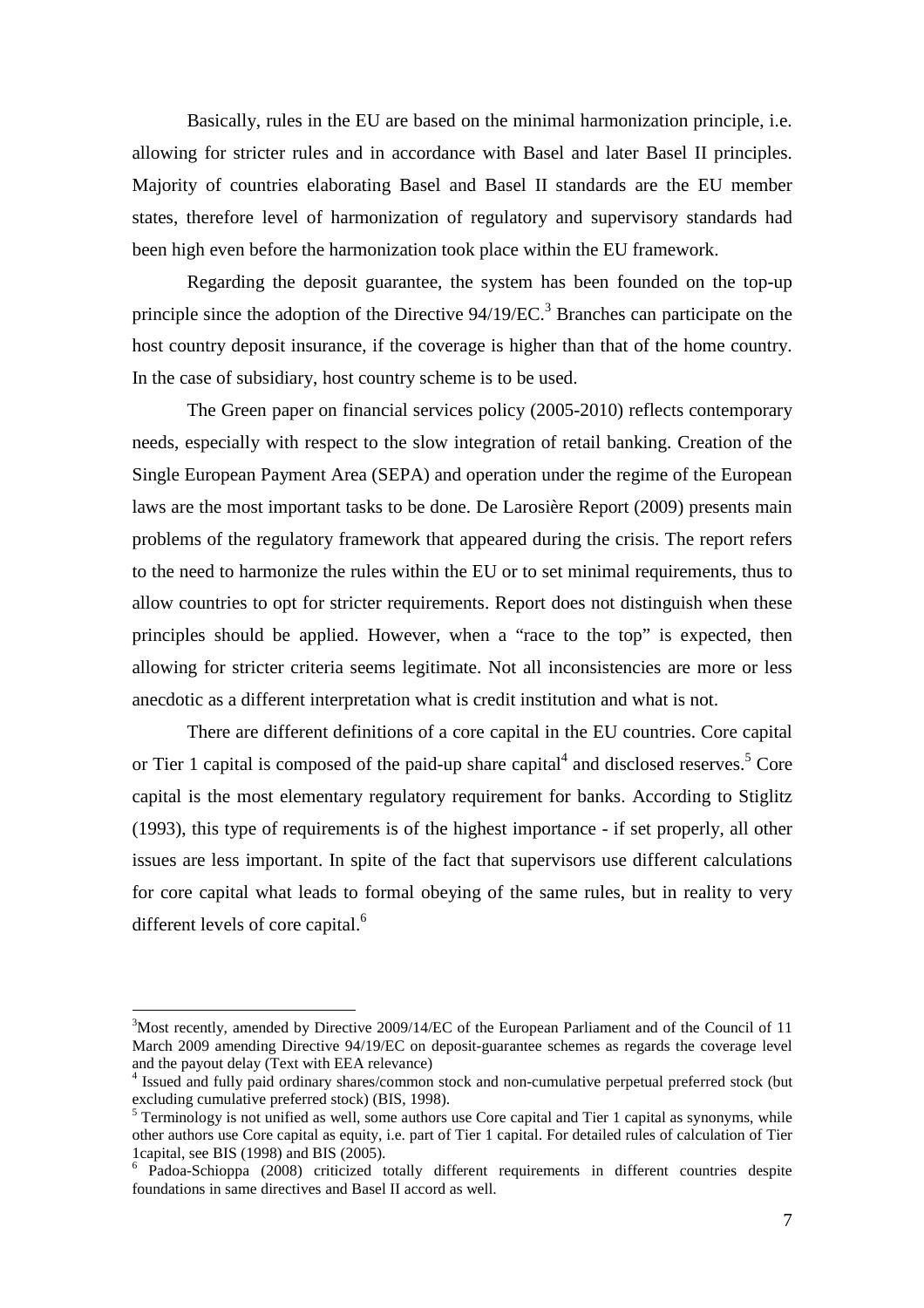Table 1 reveals the problem of different measures of national core capital and shows the unclear relation to the Basel Tier 1 ratio and comparison to the US and Switzerland. Heterogeneous framework impedes both credit institutions in their crossborder activities while increasing compliance costs, and supervisors in cooperation and information sharing.

|              | Top 5 bank assets<br>as $%$ of GNP | Loans<br>to deposits | Core<br>capital ratio | <b>Basel</b><br>tier 1 ratio |
|--------------|------------------------------------|----------------------|-----------------------|------------------------------|
| Belgium      | 463                                | 104                  | $\overline{4}$        |                              |
| France       | 293                                | 101                  | 3.5                   | 7.4                          |
| Germany      | 165                                | 94                   | 2.6                   | $\boldsymbol{8}$             |
| Ireland      | 404                                | 197                  | 3.6                   |                              |
| Italy        | 131                                | 161                  | 7.4                   | 6.6                          |
| Netherlands  | 521                                | 125                  | 3.8                   | 10                           |
| Spain        | 184                                | 250                  | 7.2                   | 7.9                          |
| UK           | 313                                | 125                  | 3.9                   | 7.6                          |
| <b>EU 27</b> | 237                                | 133                  | 4.3                   |                              |
| Switzerland  | 756                                | 69                   | 3.2                   | 9.8                          |
| <b>US</b>    | 44                                 | 91                   | 7.6                   | 8                            |

**Table 1: Core bank soundness ratios in selected EU countries, Switzerland and US, 2007** 

**Source: Lannoo (2008)** 

### **1.2. Reached level of integration**

*"Goal properly set is halfway reached."* 

Abraham Lincoln

Usually, integration and competition are perceived to be two sides of the same coin and are exploited at once. There are few ways how to measure reached level of integration. Traditional approach is based on the law of one price. Under this approach market is perceived to be integrated if there is the same price for one product throughout the relevant market, the European market in this case. To measure a price for banking services is a difficult task indeed. One can measure whether all clients pay the same fees for the same services. Concerning credit prices in terms of interest rates, charging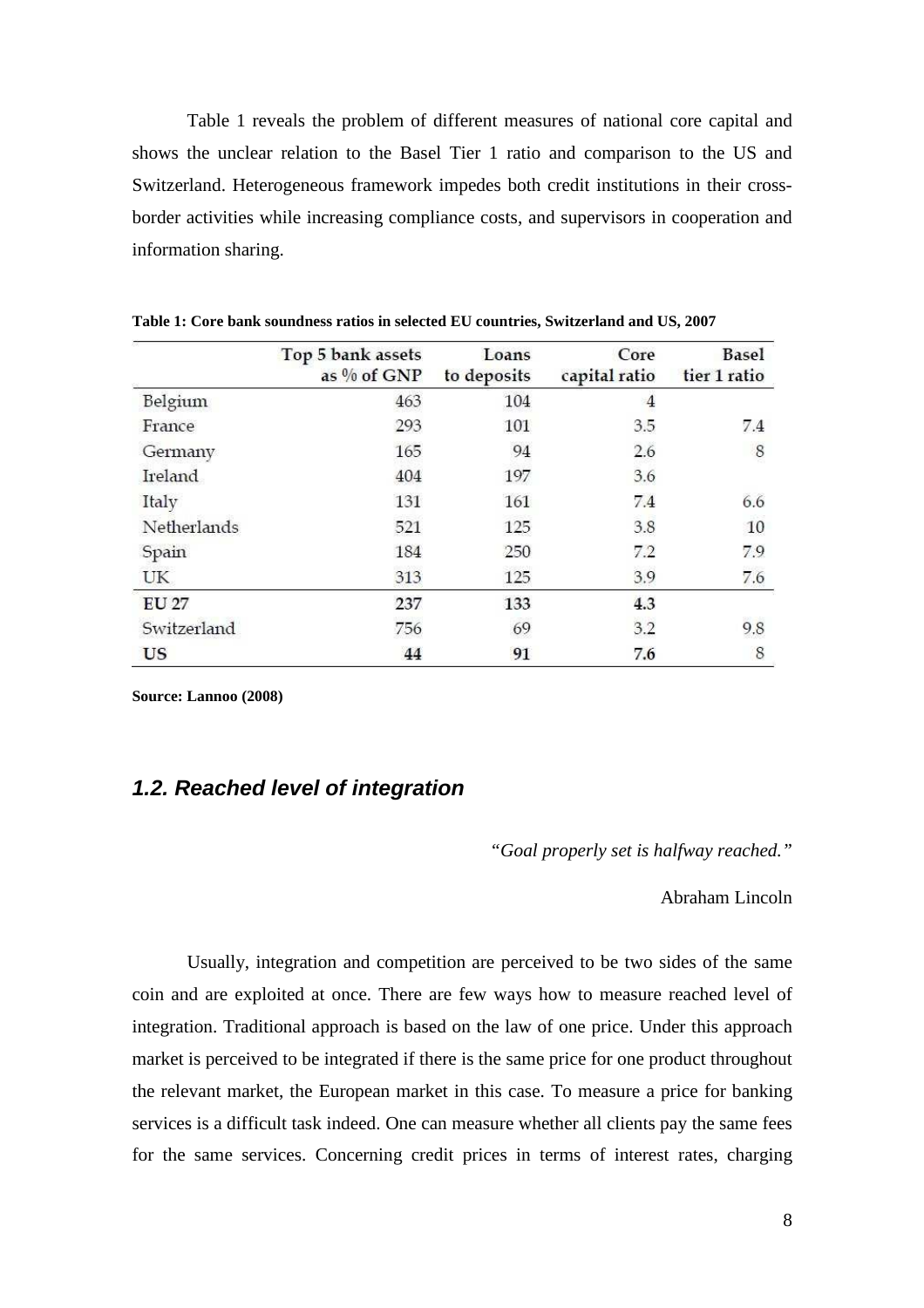different rates to different clients is the basis of the banking business. Dermine (2005) provides us with plenty of arguments, why this approach is not suitable for banking products.

Another way how to evaluate the degree of integration is using quantity-based indicators such as, for example, cross-border borrowing and investment, cross-border mergers and acquisitions, etc. Most recently, econometric techniques such as cluster method, stochastic frontier model and meta-frontiers have been employed.

 Prior to providing an evidence of the degree of integration in the European Union, it is worth mentioning that not only the removal of legal and regulatory obstacles by the adoption of common legal and regulatory framework matters. Lowering transaction costs by means of creation or joining the Euro area is another important factor of integration. Therefore one might expect different level of integration among Euro-area countries and other EU member states.

Moreover, there is different degree of integration in the various segments of banking as well. Following the law of one price and the quantity based approaches of Cabral, Dierick and Vesala  $(2002)^7$  and the European Commission (2004 and 2009), differences among segments are notable and have not improved much over time. All three papers conclude that the wholesale market is fully integrated, but secured (repo) segment is less integrated than the unsecured one.<sup>8</sup> According to the findings of the European Commission (2009), integration of the secured segment did much better during the financial turmoil than the unsecured segment, what they document on the widening of the dispersion in EONIA. These findings are important for the Euro area only. According to Cabral, Dierick and Vesala (2002), cross-border activity involving non-euro counterparties decreased in favour of the Euro area business. In the field of market-related banking activities, one can expect much higher integration in the Euro area due to the lower risk within the single currency conditions.

The process of Integration is slow in the retail segment despite decreasing differences in banks´ margins. However, as Chart 1 suggests, the trend is clear. Cabral, Dierick and Vesala (2002) explain the convergence as a result of monetary policy and not as a result of changes on the micro level. European Commission (2009) explains the different degree of integration in a wholesale and retail banking partly by the

<sup>&</sup>lt;sup>7</sup> Cabral, Dierick and Vesala (2002) explore banking integration in the Euro area only.

<sup>&</sup>lt;sup>8</sup> Share of other than domestic Euro area counterparties is higher in repo segment, but small difference is, according to European Commission (2009a), a sign of lower than achievable integration.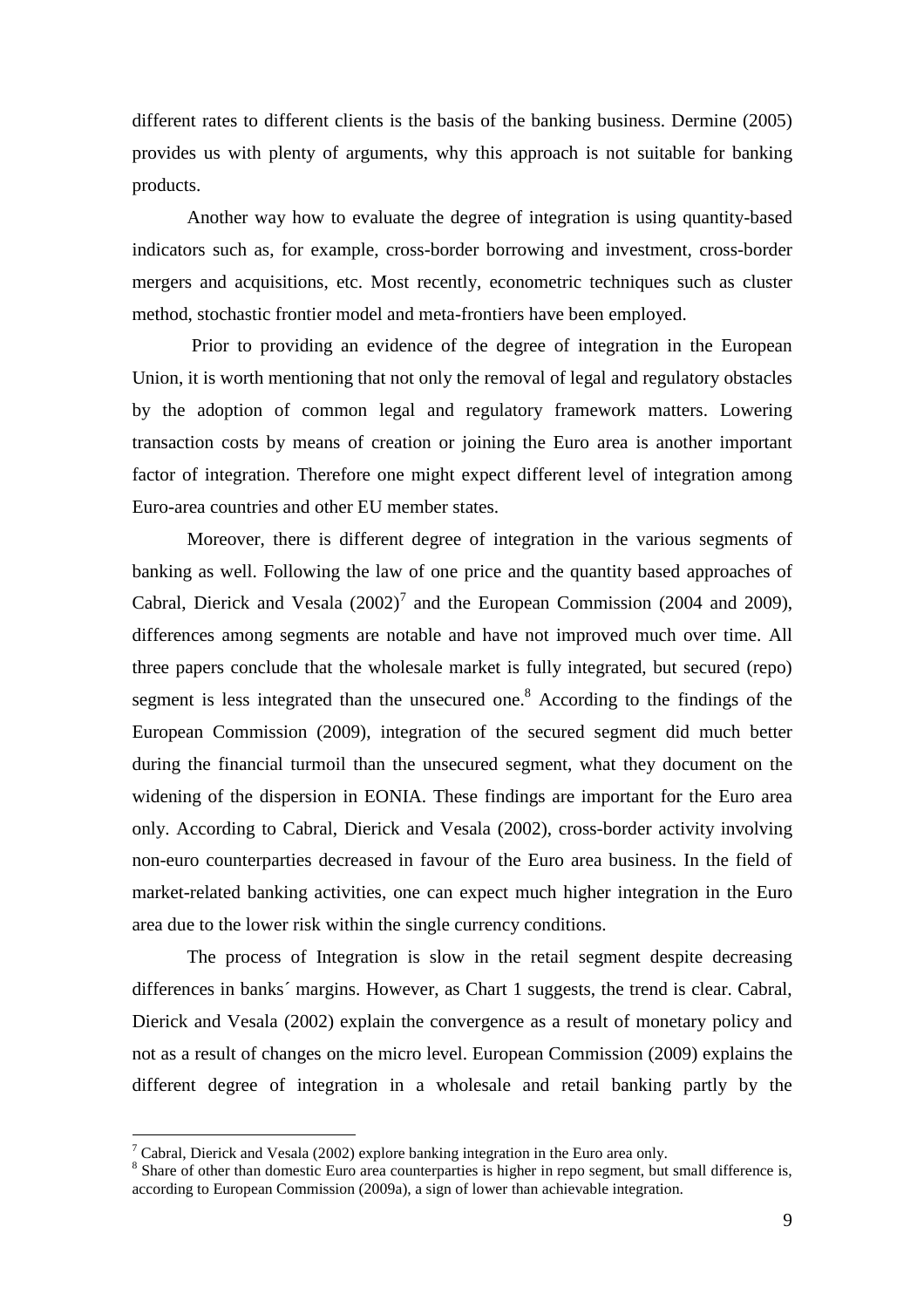introduction of the payment systems TARGET, later TARGET2 and EURO1 for wholesale, while only STEP2 system is operating on the cross-border basis in retail payment. They conclude that  $SEPA<sup>9</sup>$  will bring more competition and integration in retail sector in the future and despite existing differences the process of integration is progressing in this sector as well. Chart 2 suggests that also within the retail segment there are differences in the integration measured as standard deviation varies significantly. Moreover, differences are not observable among the countries only, but also within the countries.<sup>10</sup> Chart 3 suggests that the above mentioned findings are less meaningful for the non Euro area countries, but the difference is not large.

The fragmentation of retail market is not as important measure of integration as one might think. Padoa-Schioppa (2004a) points out that in the US restrictions for interstate banking were lifted more or less at the same time as in the EU with similar results as in the EU. Therefore, according to Padoa-Schioppa, success reached in the level of wholesale integration is much more important.

#### **Chart 1: Cross-border penetration in European Banking**



**Source: Schoenmaker and Oosterloo (2008)** 

<sup>&</sup>lt;sup>9</sup> Under SEPA all Euro payments will be domestic payments.

<sup>&</sup>lt;sup>10</sup> Cabral, Diercik and Vesala (2002) point it out on the examples of Germany, where differences in interest rates are significant among Federal Laender, and Italy, where differences in interest rates are significant among Northern and Southern regions.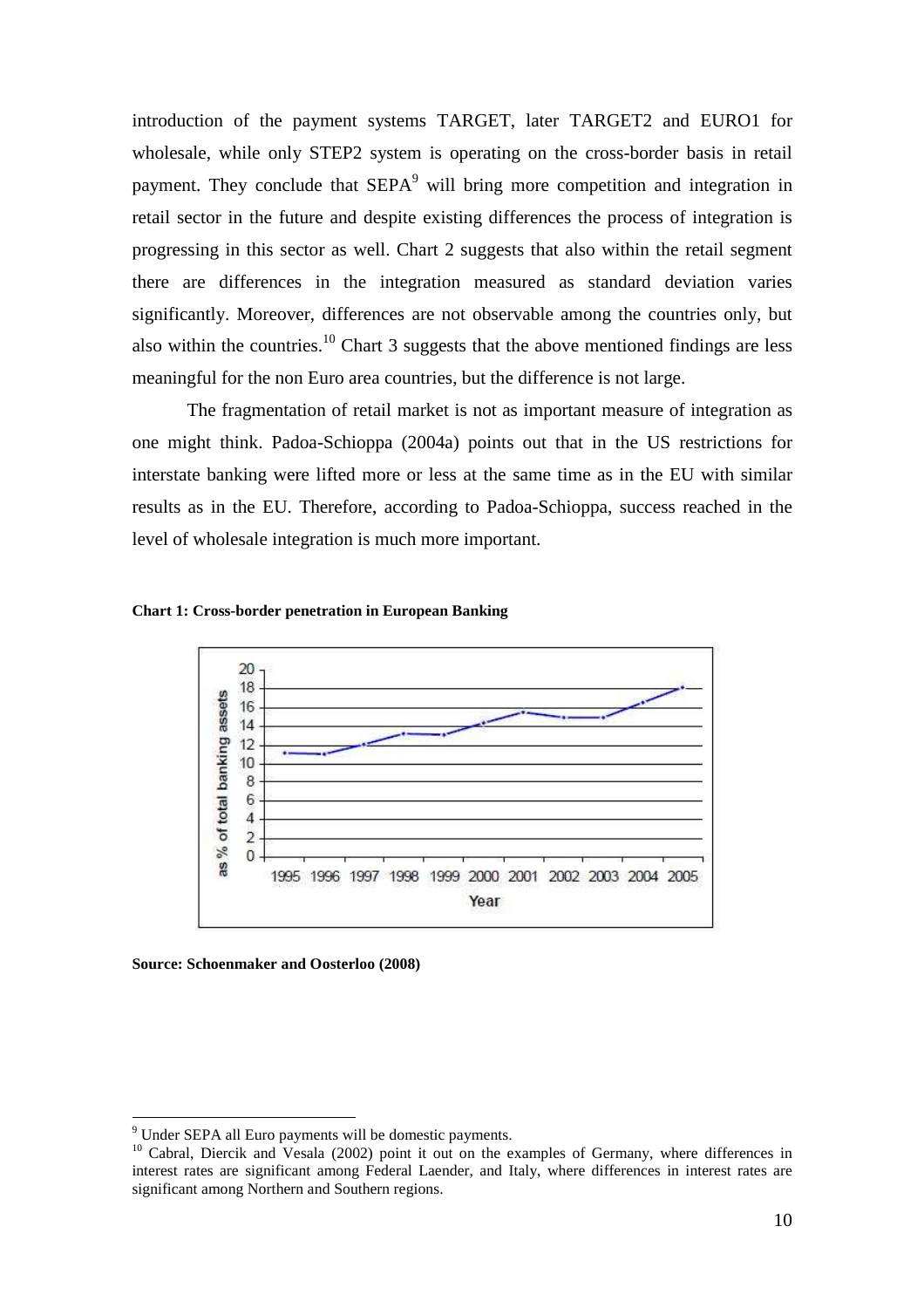**Chart 2 : Standard deviation of Euro area retail interest rates (in %)** 



**Source: European Commission (2009)** 



**Chart 3 : Regional price discrepancy for local active users of banking services** 

**Source: Capgemini (2008)**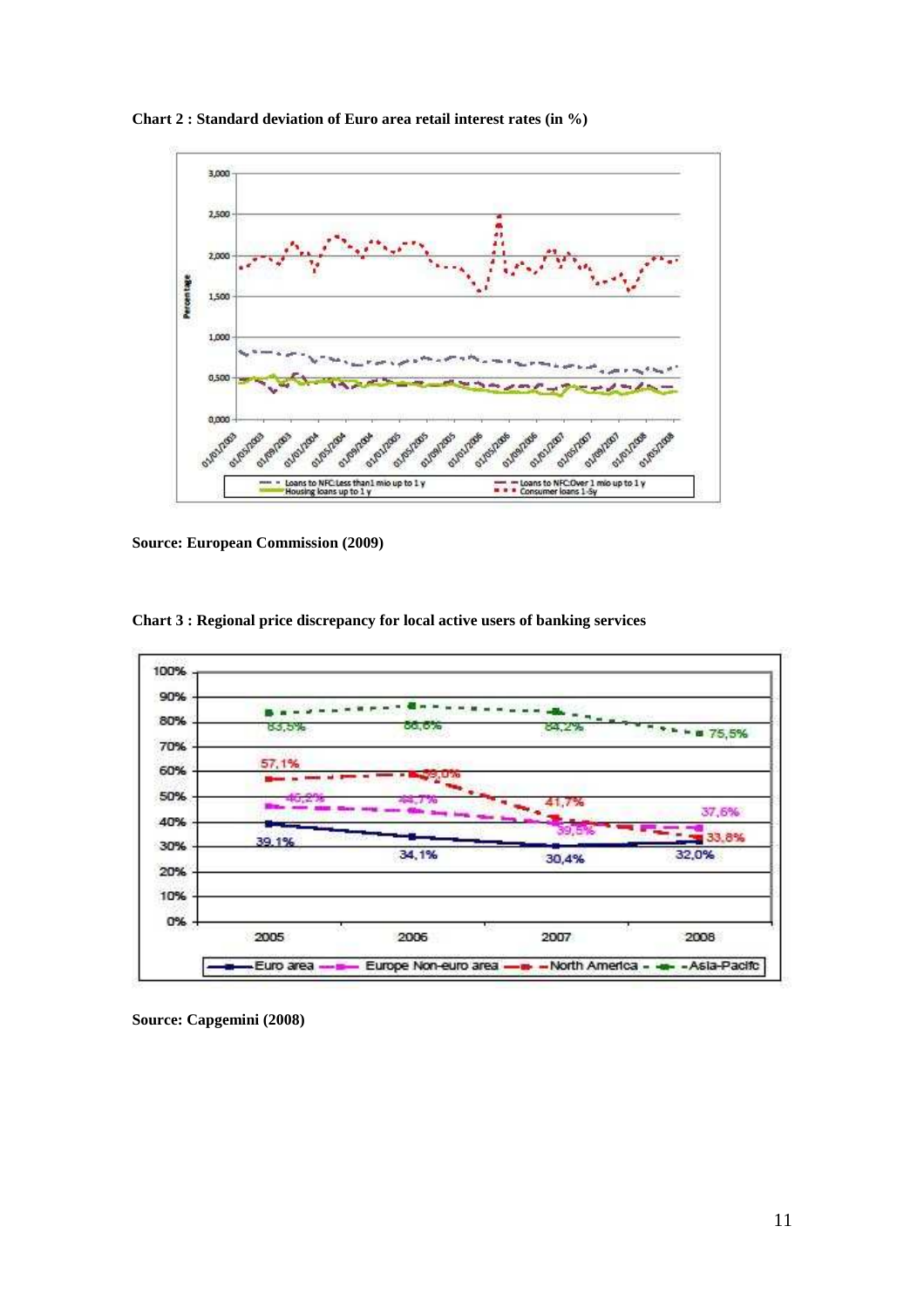Sørensen and Gutiérrez (2006) applied cluster analysis techniques<sup>11</sup> to examine financial integration, mainly focused on banking sector, within the Euro area. They addressed two important questions: degree of cross-country homogeneity and the evolution over time. Their survey shows that there are still differences among Euro area countries even though clusters containing countries with very similar characteristics can be created. The study refers to some progress in integration, most likely generated by the Euro currency introduction.

Bos and Schmiedel (2006) applied stochastic frontier model and meta-frontiers<sup>12</sup> on the sample of 5,000 European commercial banks over the period of 1993 to 2004. In fact, their approach was to evaluate efficiency under country specific conditions and consequently to evaluate competition and level of integration. They found evidence of the existence of single and integrated European banking market based on the cost and profit meta-frontiers.

To sum it up, the process of integration of banking industry within the EU is slower than one might have expected with respect to the integration of other segments of financial markets. Further, integration of various segments of banking industry is heterogeneous, with retail banking still being mainly a local business. Wholesale banking is fully integrated. Despite the above mentioned shortcomings, the reached level of integration is not negligible at least.

### **1.3. Market structure**

 $\overline{a}$ 

*"The rate of change is not going to slow down anytime soon."* 

John P. Kotter

 Despite the fact that the thesis is devoted to the supervision of the European market, this part will be devoted to the differences among national markets. Share of foreign banks operating on domestic market, volume of cross-border mergers and acquisitions are also signs of market's integration. Following the differences among

 $11$  All variations of cluster method are based on the dividing of countries into groups of similar countries – clusters, see Sørensen and Gutiérrez (2006) for details.

 $12$  Meta-frontier method is based on the estimation of meta-frontier, which is viewed as an "envelope" cost and profit function that encompasses banks operating under different circumstances. For more details see Bos and Schmiedel (2006).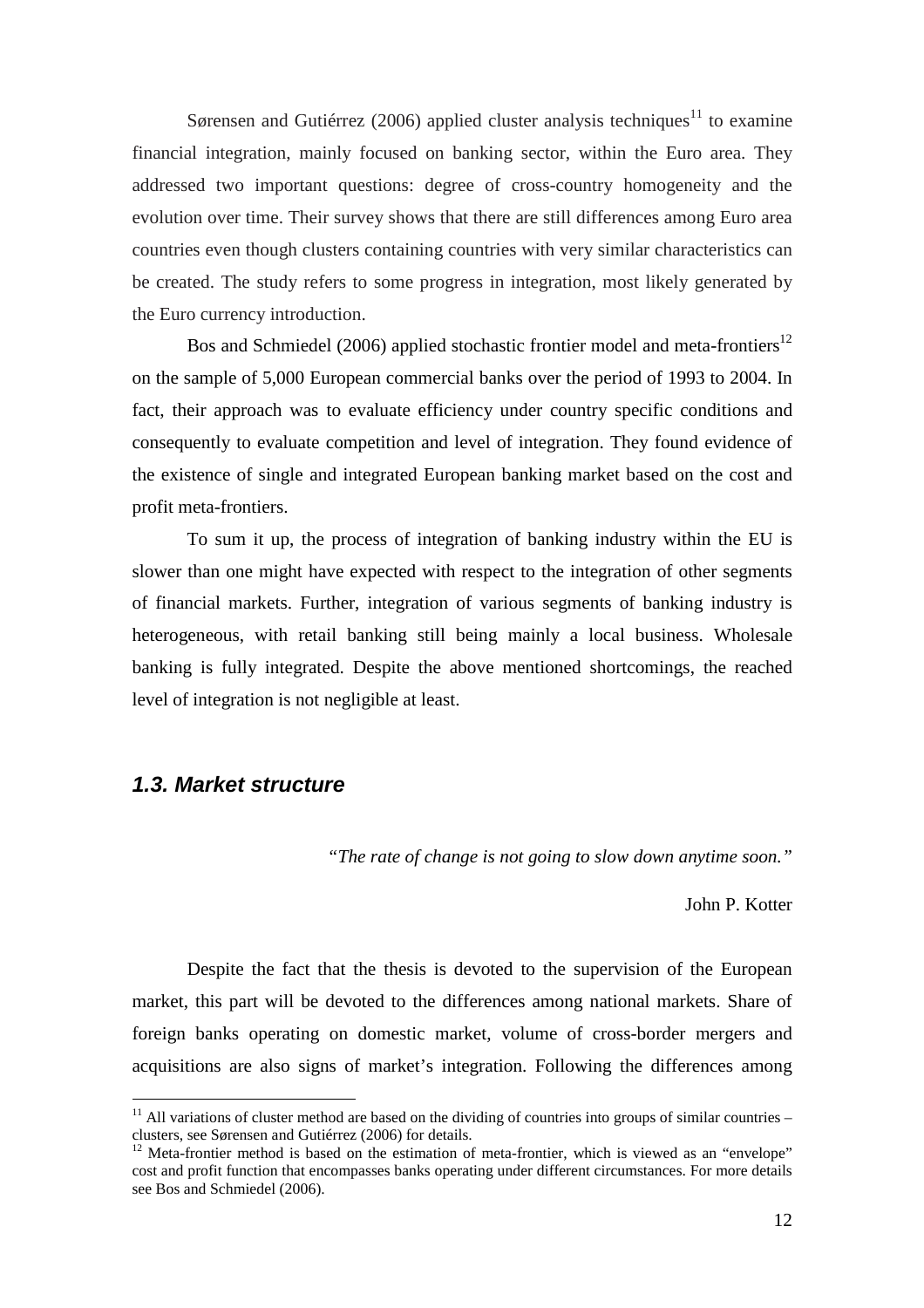countries in reached level of penetration of foreign banks can easily draw different stances of supervisors to the same supervisory or regulatory issues, as will be discussed later on. It will therefore help to understand different attitudes of representatives of the EU countries.



**Chart 4 : Share of foreign bank branches and subsidiaries in 2007** 

**Source: ECB (2008)** 

Share of foreign banks is less than 30% in all old member states (EU15) with the exception of Luxemburg, Great Britain and Ireland. By contrast, foreign banks have been able to gain a dominant position in markets of all new member states (NMS12).<sup>13</sup> The situation is depicted in Chart 4. In some NMS12 countries, such as the Czech Republic or Estonia, the foreign banks´ market share is almost 100%. This huge difference is the result of banks´ privatization in post-socialist countries on one hand and protectionism of some old member states on the other hand. Privatization of banks by means of direct sale to foreign banks was chosen as a solution in most post-socialist countries due to weak performance of banks in state hands during the transition. Newly established domestic private banks never achieved the size of the most important market players in these countries with the exception of Estonian Hansabank, later sold abroad to Swedbank as well, and Latvian Parex, which went bankrupt. During the early years

 $13$  Based on Derimne (2005)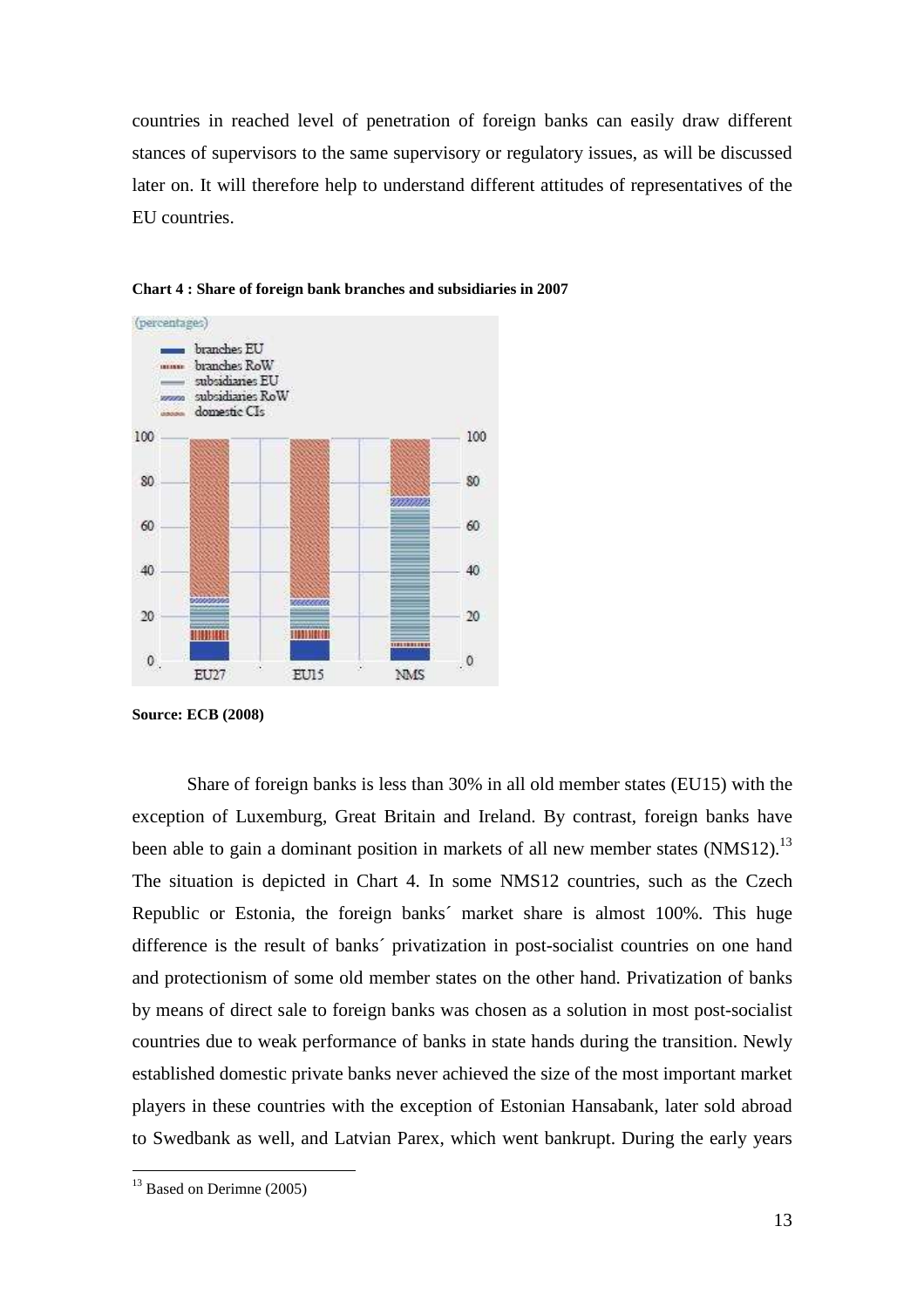of transition when governments were reluctant to privatization of state banks into foreign hands due to the fear of credit crunch, the penetration of foreign banks in form of from-scratch-investment was observable as well. These banks were usually active in providing services to foreign and top domestic corporate clients.

However, as Chart 1 suggests, there is a clear trend of raising the overall crossborder activities, market share of foreign banks is rising over time. Market share of foreign banks is less important if banks operate as subsidiaries and are controlled by host country. In this case, it can be perceived as equity participation only. If they switch to branches, supervisors of host countries, the only ones who care about financial stability of the country, will lose means how to control this objective, as will be discussed later on.

European Commission (2004, 2009) refers to much slower consolidation on the European level compared to the national levels. Bos and Schmiedel (2006) point out that banks are usually very efficient at home but not equally successful abroad, hence cross-border mergers are limited. Focarelli and Pozzolo (2001) conclude that smaller volumes and also values of cross-border mergers and acquisitions are caused by informational asymmetry and non-regulatory barriers, such as public interventions to deter the entry of foreign banks.<sup>14</sup>

 Higher pace of consolidation in national markets resulted in rising concentration on domestic markets. Of course, there are differences among countries; there is higher concentration in smaller markets. Consolidation by means of mergers and acquisitions supported by the deregulation of financial services in the EU resulted in the rising level of concentration in most European countries since 1997 (Casu and Girardone, 2006). Current development (2003-2007) is available in Annex 1. Mergers and acquisitions cause another phenomenon - creation of banks which are perceived to be too big to fail. Mayes (2006) discussed this problem and stated that supervisors should be careful when such financial institution is to be created.

 In the past, there were debates only on concentration, competition and efficiency. Relationship between competition and soundness was perceived to be clearly negative. However, recent papers as *inter alia* Schaeck and Čihák (2008) show that this

<sup>&</sup>lt;sup>14</sup> See Dermine (2005) for examples such as the competition of ABN-AMRO and Banca Popolare Italiana to acquire Banca Antonveneta, where ABN-AMRO accused the Bank of Italy of unfair treatment. Goldberg et al. (2005) mentioned the discriminatory practices in Portugal, when Banco Santander was willing to acquire Portuguese bank and again discriminatory practices in Italy, when BBVA tried to acquire Banco Nazionale del Lavoro.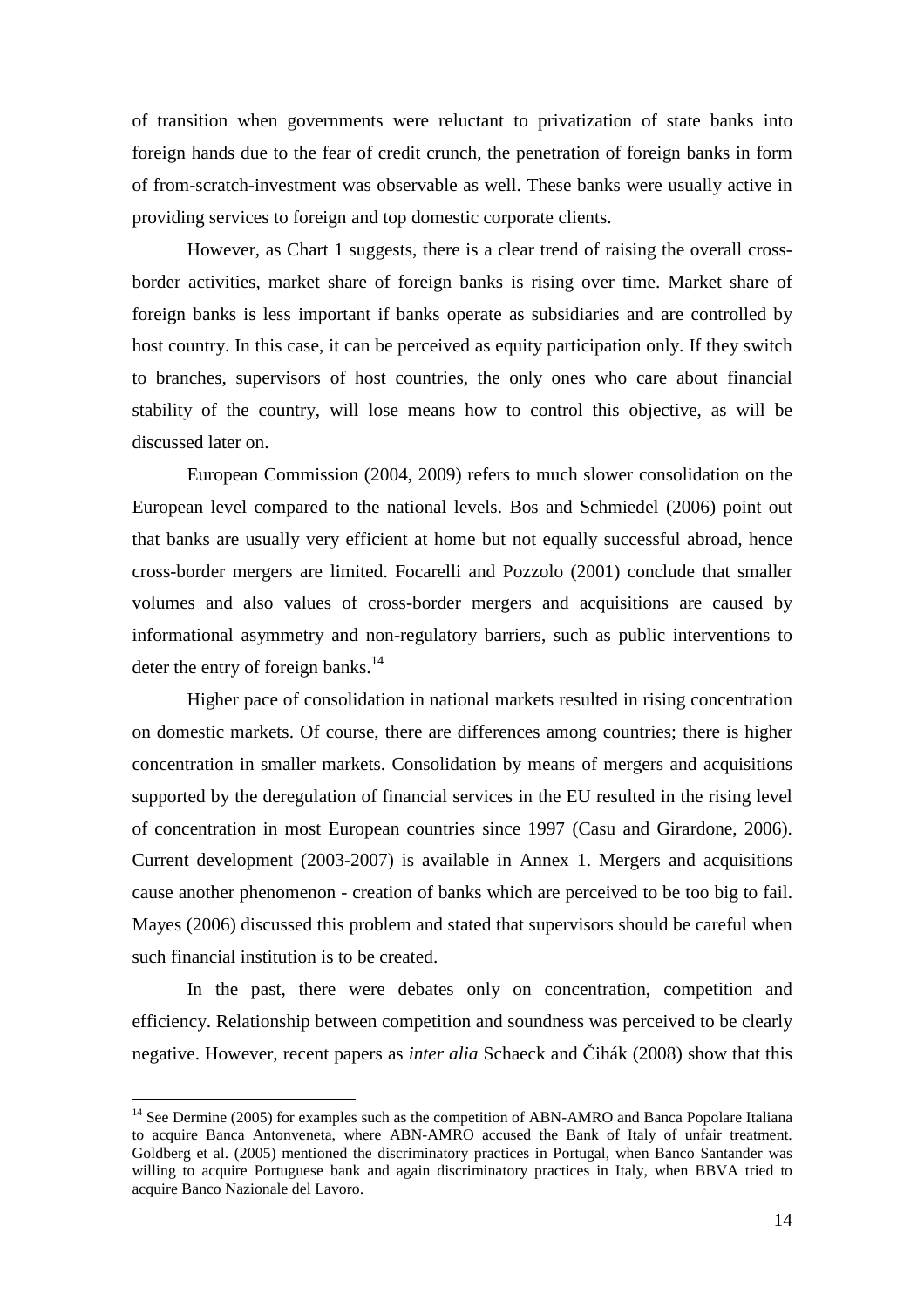relationship should not be perceived as clear, but doubtful at least. On the extensive sample of European and US banks they provided empirical evidence that efficiency caused by higher competition plays an important role in achieving soundness of the banking system.

From the policymakers´ perspective, it is crucial to decide about the desired level of concentration. Higher concentration might hinder competition and efficiency; on the other hand economies of scale might eliminate those effects.<sup>15</sup> Further mergers or acquisitions in domestic markets can be hindered by supervisory and antitrust bodies willing to support more competition or to prevent creation of too-big-to-fail credit institutions. Unwillingness to give up supervisory powers can hinder further crossborder mergers and acquisitions, since the home country control principle is in force. On the other hand, there is a motivation to develop economies of scale by creation of large multinational banks.

### **1.4. Systemic risk and cross-border contagion**

 $\overline{a}$ 

*"There's no such thing as a free lunch."*  Milton Friedman

 Systemic risk is a risk that some affair will cause problems to the whole financial system.<sup>16</sup> Problems of a large (enough) bank may be the triggering event, especially in the case of high interbank links to other banks. Systemic risk is one of the reasons for banking supervision.<sup>17</sup> Maintaining financial stability was mainly a national goal until recently. Development in recent decades, especially in the EU, has added a new dimension to issues of systemic risk and financial stability. However, it is dubious whether the institutional arrangement reflects needs of today's world or needs of the past.

<sup>&</sup>lt;sup>15</sup> Development in new member states in 1990's shows that few strong banks can create more competitive market than tens of undercapitalised weak banks. Relationship between concentration, competition and efficiency can be found in *inter alia* Casu and Girardone (2006), Corvorsier and Gropp (2001).

<sup>&</sup>lt;sup>16</sup> There is no generally accepted definition of systemic risk, for comparison of various definitions see Carmassi (2009) and Schinassi (2006).

<sup>17</sup> On contrary Carmassi (2009) argued that systemic risk, itself, is not necessarily a reason for supervision. He points out that hedge funds are of systemic importance as well, as could be documented on FED's inclusion of hedge funds in the Term Auction Liquidity Facility. Hedge funds are not subject to supervision despite systemic importance.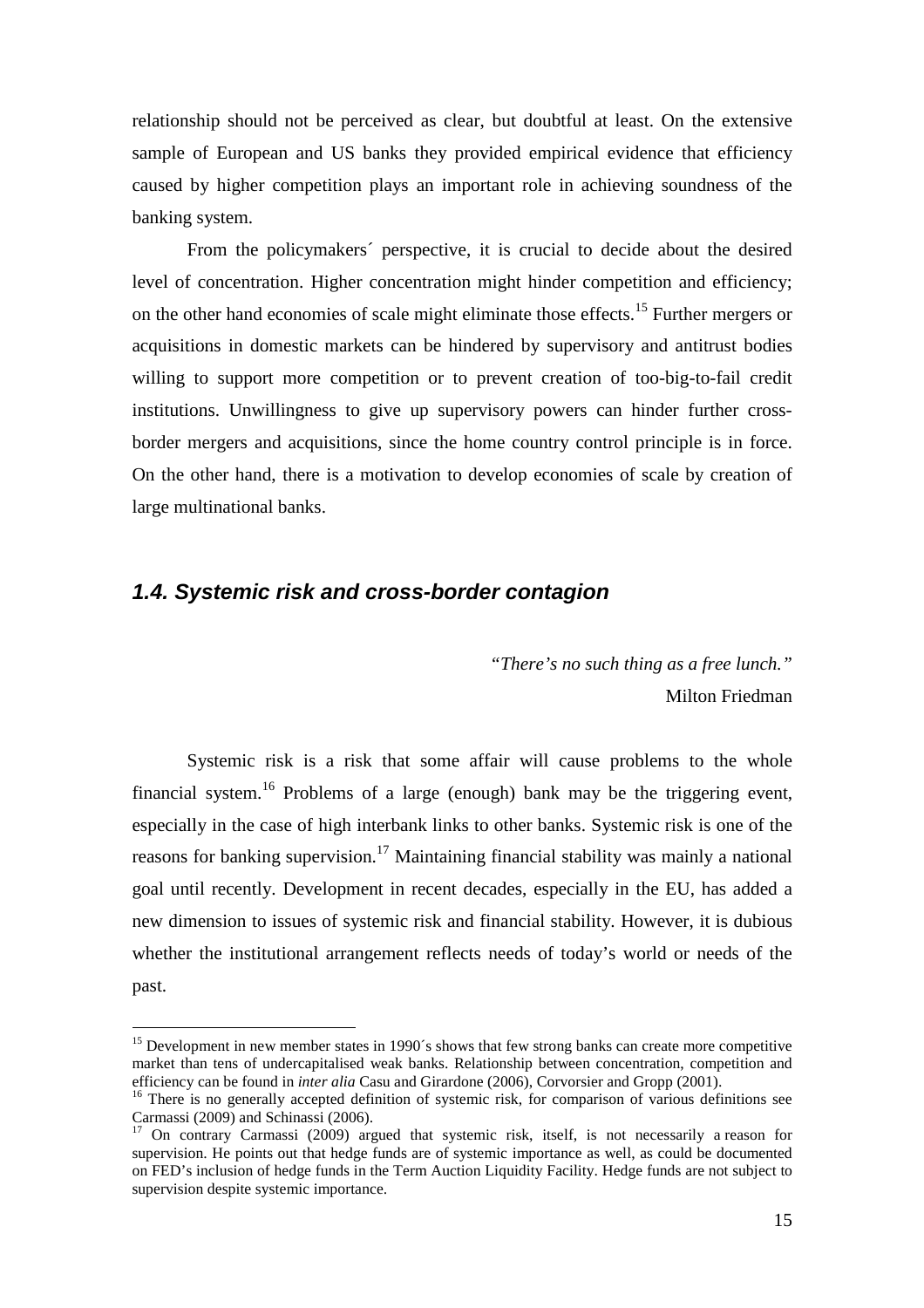Banks in each market are usually highly interconnected via the interbank market, an important channel for managing liquidity. Especially during the crisis, when the interbank market did not function properly due to lack of trust, it turned out how important the interbank market was. Interbank market is not a domestic affair. Nowadays, when multinational banks operate in tens of countries, possible systemic risk has turned into potential cross-border contagion. Cross-border contagion is the international dimension of the systemic risk problem. In other words, cross-border contagion refers to the spread of problems from one or more banks to other banks abroad. It is a typical trade off case, the higher the degree of integration of banking systems, the greater the vulnerability to external shocks.

In the previous subchapter, linkages among banks and was shown that, especially in post-socialist countries, banks were dependent on their western European parent banks. Different level of penetration of foreign banks on domestic markets of the EU countries may signal different possible scales of cross-border contagion. Of course, not only equity participation matters, there are different channels for cross-border contagion. This issue is particularly important for the EU, because, as was already mentioned in the previous subchapter, wholesale banking is fully integrated in the EU. The problem of contagion was observable during the financial crisis as well, when banks in the EU imported problems from the US. Many European banks were hit by the crisis heavily despite much lower interdependency of the European and American financial system than the interdependency within the financial system of the EU. What is more, as Freixas, Parigi and Rochet (2000) suggest, the contagion may be caused by unforeseen liquidity shocks arising from the informational asymmetry combined with bank runs on solvent banks.<sup>18</sup> Therefore, contagion may occur without a fundamental reason.

 Empirical evidence on cross-border contagion in the world does not reject this possibility. Hitherto, Gropp, Lo Duca and Vesala (2006) are probably the only ones to analyse the existence of the contagion in the EU. They analysed contagion on the sample of European<sup>19</sup> banks in the period of 1994 to 2003 using a multinomial logit model and provided us with survey of older empirical evidence. They conclude that significant pan-European cross-border contagion exists. According to them, cross border contagion may be strengthened by the introduction of the Euro currency. Patterns

<sup>&</sup>lt;sup>18</sup> The Northern Rock case

<sup>&</sup>lt;sup>19</sup> Banks from France, Germany, Italy, The Netherlands, Spain and the United Kingdom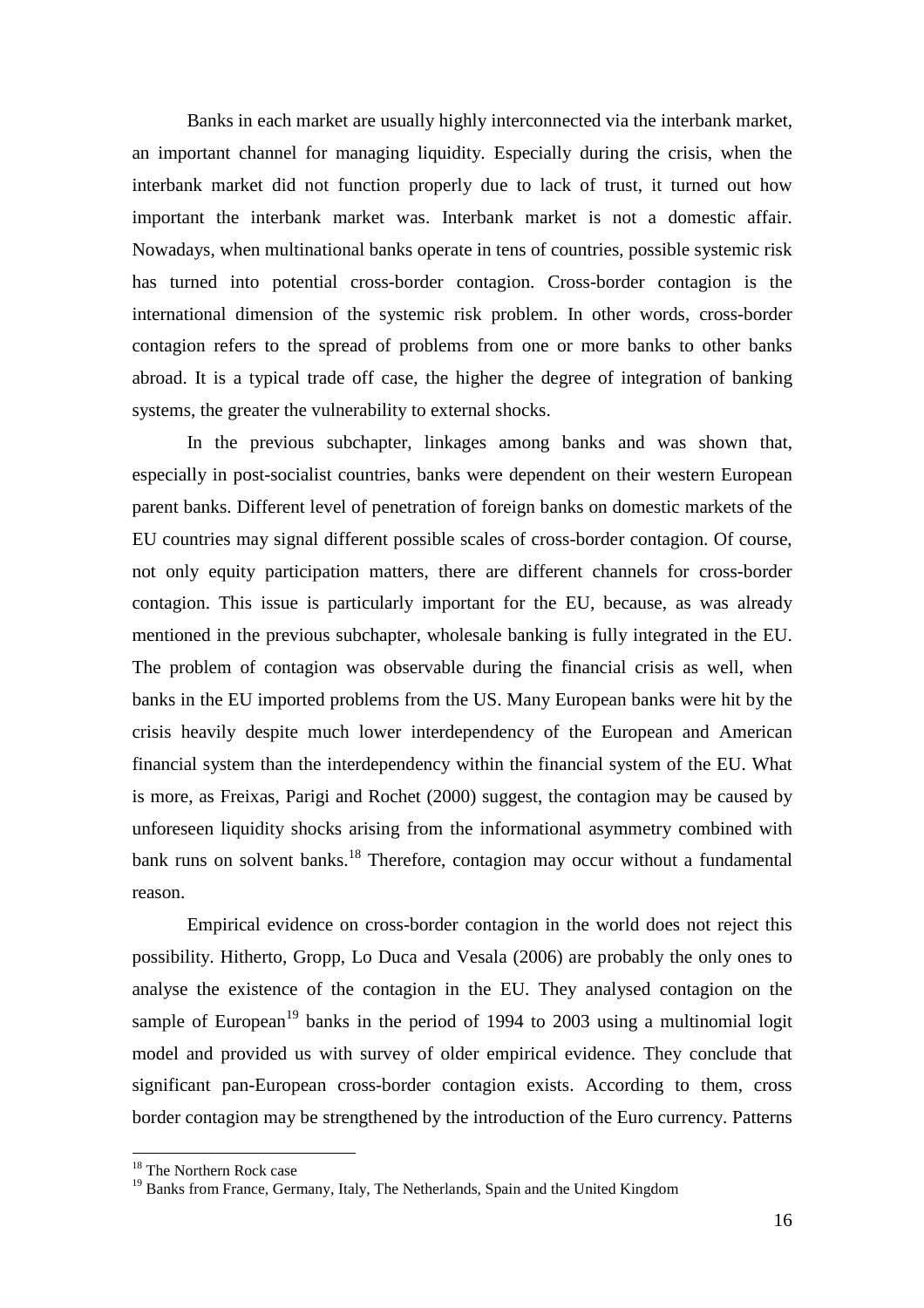of contagion were supported by the robustness checks to changes in specification, method of estimation, selection of banks etc. Moreover, in their model contagion was measured as a distance to default during the calm period without any turmoil; hence they conclude that mentioned results should be taken into account as a lower bound of a real contagion. The last point of their paper is that contagion is not distributed evenly. There is very low contagion among small banks compared to the contagion among large multinational banks, what is not surprising. De Larosiére Report (2009) accepts this view of contagion in the EU.

 Supervisory structure able to cope with systemic risk of one country is not adequate in today's world of integrated financial markets. If supervisor maintains financial stability, cross border issues must be taken into account. However, each national supervisor is responsible for the financial stability of the one particular country only; therefore incentives of the supervisors might differ. Supervision based on a national mandate with differing objectives of national supervisors will be suboptimal indeed. This problem has been already observed but, as will be discussed later on, not solved sufficiently.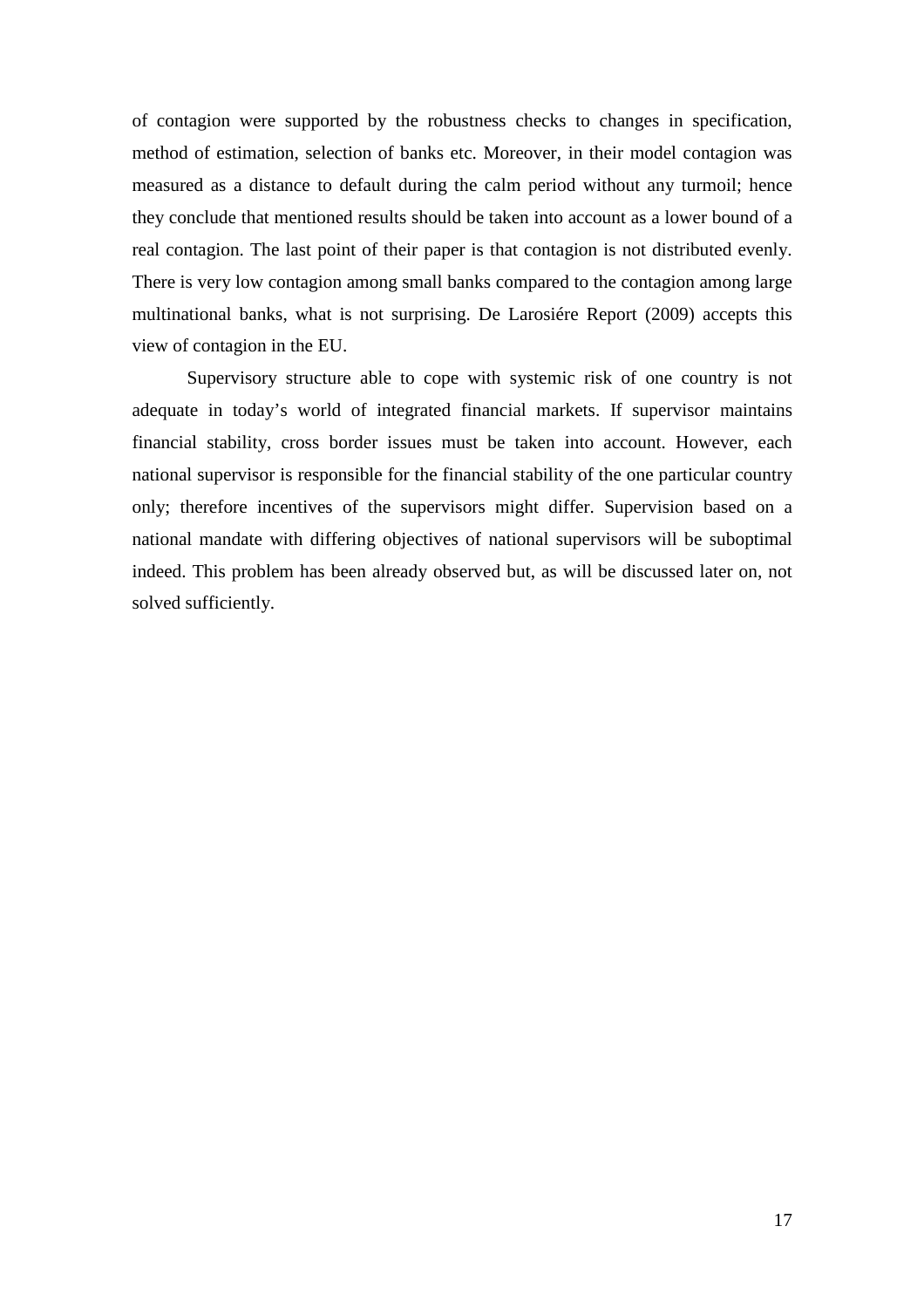## **2. European Banking Supervision**

*"All truth passes through three stages. First, it is ridiculed. Second, it is violently opposed. Third, it is accepted as being self-evident."*  Arthur Schopenhauer

In the previous chapter we have concluded that there is a rising level of integration in financial markets, especially in the wholesale market, which is fully integrated. Retail banking is still a local business but foreign presence thereby integration is in progress. We have shown that not all countries are the same. Banks in NMS12 are heavily dependent on foreign bank owners. If the share of foreign banks on domestic market is perceived as a measure of integration, these markets are the most integrated in the EU. In the last subchapter we have shown that supervisors had to move from safeguarding financial stability against systemic risk to safeguarding against both systemic risk and cross-border contagion.

In this chapter we will discuss the current supervisory arrangement in the EU and dealing of the EU with the above mentioned novel features of today's world. First subchapter describes basic principles of current supervision. Second subchapter is devoted to dealing with different corporate structures under current supervisory framework. Third subchapter will discuss problems of the current supervisory structure, especially those that occurred during the financial crisis. Fourth subchapter is devoted to the lender of last resort, deposit insurance and public spending related issues. Fifth subchapter concludes.

## **2.1. Current Supervisory Structure**

*"The only man I know who behaves sensibly is my tailor; he takes my measurements anew each time he sees me. The rest go on with their old measurements and expect me to fit them."*  George Bernard Shaw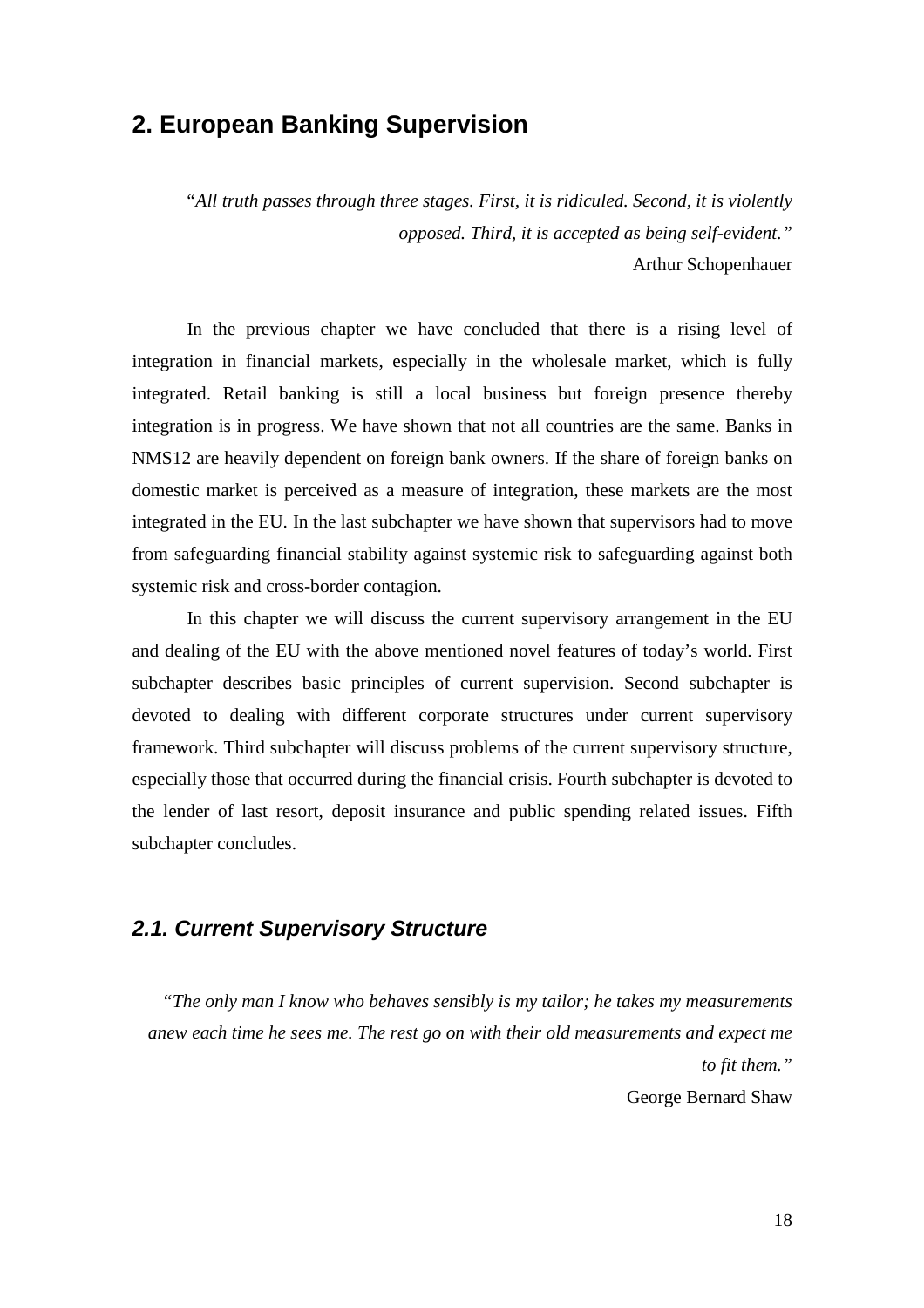The current supervisory structure has been described as a home-host supervision since the adoption of the Second Banking Directive (Directive 89/646/EEC), which incorporated the Single Market issues for the first time. Supervision was therefore not integrated along with the integration of the banking industry. It means that regulatory framework is harmonized enough that credit institutions are allowed to operate in other EU member states without any additional permission and they are supervised by a home country supervisory authority. This is true, if banks open a branch in other EU country, not in the case of a subsidiary. Subsidiary is supervised by host country, i.e. country where it operates.

In the case of branches, the host state may intervene on behalf of public interest. It may intervene in matters of liquidity, monetary policy and advertising. Moreover, in emergency situations, the host country supervisor may, subject to *ex-post* Commission control, take any precautionary measures necessary to protect depositors, investors and others to whom services are provided (Walkner and Raes, 2005).

If regulatory and supervisory standards set by supervisors differ, then one can conclude that two banks operating on the same market face different requirements. If so, then playing field for market participants is not level. There is need for harmonization of the rules and requirements, in order not to violate the basic principles of market economy.

Cooperation and coordination among supervisors is crucial under this setting. It is based on the Directive 2006/48/EC, Article 131, according to which [...] *"the competent authority responsible for supervision on consolidated basis and the other competent authorities shall have written coordination and cooperation agreements in place."* Supervisors cooperate and share information on the basis of the Memoranda of Understanding. These memoranda are bilateral and legally non-binding agreements. In the case of home country supervision, supervising authority has to provide information to the host authorities that are responsible for systemic stability. In the case of subsidiaries, home country supervisor, who is supervising the parent bank on consolidated basis, relies partly on information obtained from the host country supervisors. Besides information sharing there are some issues that are solved between home supervisor and subsidiary in the host country and *vice versa* despite formal model of supervision. Differing requirements and duplicity of supervision imposes large compliance costs burden on banks. Padoa-Schioppa (2004b) mentioned that the HSBC bank spends 400 million USD yearly on complying with various regulatory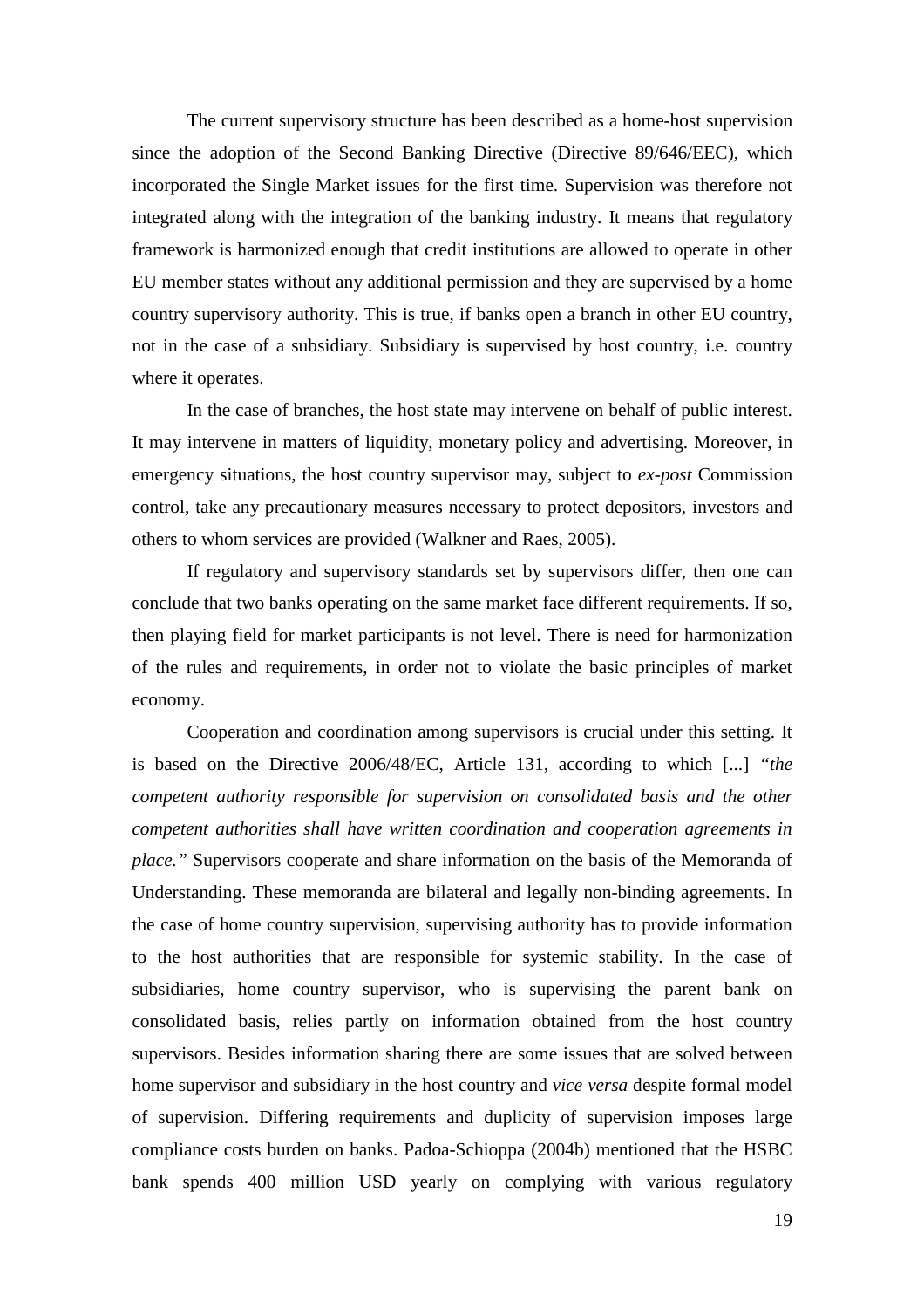requirements. It represents  $3\%$  of its pre-tax profits.<sup>20</sup> De Larosière Report (2009) mentioned 1% of operating expenses to be the compliance cost for large banks and financial conglomerates.

#### **2.2. Corporate Structure**

 $\overline{a}$ 

*"I do not believe you can do Today's job with Yesterday's methods and Be in business Tomorrow."*  Nelson Jackson

 Cross-border activities of banks can be structured in three different ways – subsidiary structure, branch structure and most recently *Societas Europaea* structure. Primary organization structure is to establish a subsidiary abroad. Subsidiary refers to the least tight link between mother and daughter banks. It can be perceived as equity participation only. Liability of the parent bank as a majority shareholder is limited. However, issues of reputation and reputational capital cannot be neglected in this case. Cerutti et al. (2007) pointed out that HSBC, Banco Espiritu Santo, ABN Amro and KBC banks did not let their subsidiary banks go bankrupt. On the other hand, Citibank, Crédit Agricole and Bayerische Landesbank banks did not help their troubled subsidiaries. Subsidiary is perceived as a local bank in a host country, hence it is supervised by host authorities, as was already mentioned, and has to use the deposit insurance scheme of the host country.

Another type, a branch structure, refers to a tighter link, since branches are not separate legal entities. They are operating under banking licence of the parent bank and they are supervised by home country authorities. In this organizational structure, mother bank cannot refuse to help its branch with the exception of ring fencing provisions. Losses caused by wars, civil conflicts or interventions of host country governments are limited in this case as well. In the case of branches, the top up principle allows branches to use the host country's deposit insurance scheme, if the coverage is higher in the host country than in the home country.

<sup>&</sup>lt;sup>20</sup> Figure is likely to be higher than in the case of other European banks, since the HSBC bank operates worldwide and overseas activities are considerable.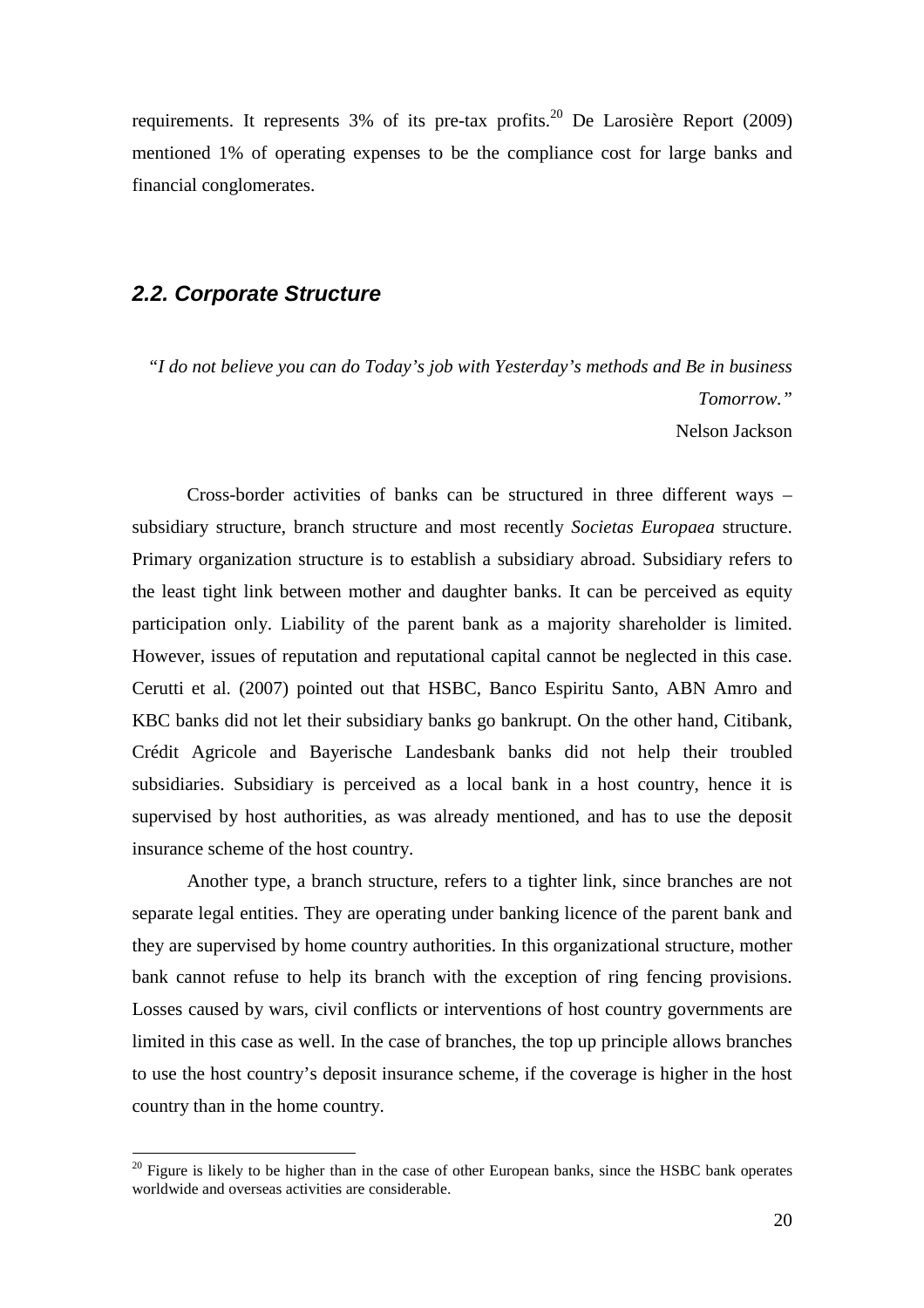The Regulation 2001/2157 allowed existence of the *Societas Europaea* companies, i.e. companies operating under community laws. *Societas Europaea* status is available for credit institution as well. They can operate under single legal framework<sup>21</sup> in all countries of operation, where they establish branches. The only relevant case so far has been the Nordea group. Nordea group is a banking group operating mainly in the Nordic and Baltic countries. It announced a reorganization and adoption of *Societas Europaea* status. At the end of the transformation, there is a vision of operation under Swedish law pursuing business in Denmark, Finland, Norway and Poland through the branches.<sup>22</sup> Despite the branch organization, these branches are of systemic importance in Denmark, Finland, Norway and Sweden as illustrated in Chart 5.<sup>23</sup> Operation of Nordea under the regime of *Societas Europaea* means that subsidiaries which were supervised by host countries are supervised by Swedish authority after the conversion to branches, i.e. home country supervision principle is applied.

|                    | Denmark | Finland | Norway | Sweden |
|--------------------|---------|---------|--------|--------|
| Mortgage lending   | 17%     | 32%     | 12%    | 16%    |
| Consumer lending   | 15%     | 31%     | 11%    | 9%     |
| Personal deposits  | 22%     | 33%     | 8%     | 18%    |
| Corporate lending  | 19%     | 35%     | 16%    | 14%    |
| Corporate deposits | 22%     | 37%     | 16%    | 21%    |
| Investment funds   | 20%     | 26%     | 8%     | 14%    |
| Life & pension     | 15%     | 28%     | 7%     | 3%     |
| Brokerage          | 17%     | 5%      | 3%     | 3%     |

#### **Chart 5: Nordea's market share in the Nordic countries**

#### **Source: Mayes (2006)**

.

 $\overline{a}$ 

Following Dermine (2005), there are arguments for each of the structures. However, the paper concludes that following the pure branch structure is a myth at the moment, because advantages of the subsidiary structure are much higher than those of the branch structure. In this summary, possible moral hazard problem is the reason for

<sup>&</sup>lt;sup>21</sup> In fact, not only the EU law, namely Council Regulation 2001/2165 and Council Directive 2001/86/EC. but also law of the particular member state and various bylaws apply, as Dermine (2005) pointed out.

 $22$  Nordea operates in Baltic countries via branches of Nordea Bank Finland Plc. See Annex 2 for organisational chart of Nordea Group.

 $23$  Nordea is of systemic importance in Estonia operating as a branch as well. However the problem did not occur by adoption of *Societas Europaea* status, since it was run as a branch of Nordea Bank Finland Plc.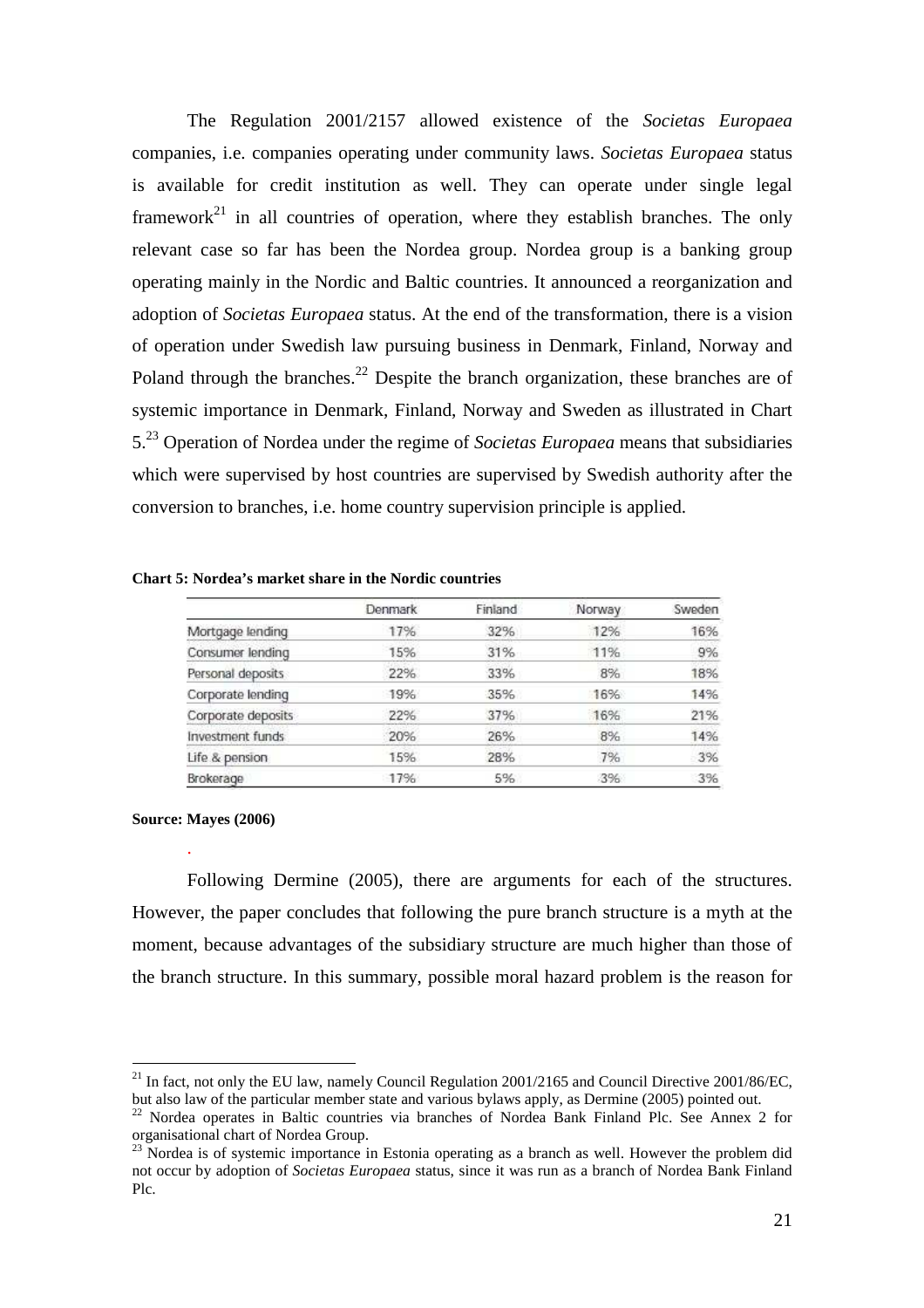subsidiary scheme.<sup>24</sup> The paper points out that the *Societas Europaea* structure is more favourable than the branch structure as well.<sup>25</sup> Few years later, we witness the reorganization of the Citibank in Europe, which used to operate under the subsidiary scheme and nowadays it moves to the branch structure.<sup>26</sup> Explanation can be found in Cerutti et al. (2007). According to the paper, branches are established especially in countries with higher corporate taxes, and they face lower regulatory restrictions on banks entry. By contrast, subsidiaries are preferred for the purpose of obtaining large market share in retail segment which is not the case of Citibank Europe. Business structure and profile of a bank seems to be of highest importance with respect to the above mentioned points. It is obvious that in the case of transition countries privatization of the existing banks affected organization structure as well. According to Mertlik (2009), in some privatization projects there was a precondition for all investors in the process of privatization to keep the subsidiary structure.<sup>27</sup>

From a policy perspective, it is obvious that, since risk matters, parent banks should be expected to behave differently vis-à-vis branches and subsidiaries in times of economic and political crisis (Cerutti, 2007). If one of the organization structure is perceived to be better than other structures, banks will be encouraged by supervisors to adher to this structure. There are three basic differences mentioned - supervising institution, limited liability and deposit insurance - which are not the same in all cases.

From a perspective of the supervising institution, one can conclude that authorities prefer to supervise banks by themselves, therefore subsidiary structure is preferred. In the case of a limited liability, branch structure will be preferred, since only in the case of the already mentioned exceptions the parent bank can refuse to rescue its subsidiary. With respect to the deposit insurance, branches can choose higher level of deposit guarantee, therefore not to choose the home country deposit insurance scheme, if it is lower than the host country scheme. In such a case, problem of accountability

 $24$  Limited liability of shareholders and asymmetric information between shareholders and debt holders allows for expropriation of debt holders and insurers by increasing the riskiness of assets, i.e. risk shifting. Subsidiary scheme hinders risk shifting. For other reasons such as managerial resistance, public trading, corporate taxes, etc. see Dermine (2005).

 $25$  Corporate efficiency, reduction in operational risk, transparency, reduction of the VAT, and efficient use of capital are the advantages discussed by Dermine (2005). Dermine discussed also problems, which should be solved regarding deposit insurance.

<sup>&</sup>lt;sup>26</sup> Citibank Europe plc covers activities in Europe; subsidiaries in the Czech Republic, Hungary, Romania and Slovakia have changed into branches most recently.

 $<sup>7</sup>$  In fact, preconditions and the following agreements are more restrictive. Owners are not allowed to</sup> change the name of the banks as well. Mertlík (2009) mentioned that it is the case of Česká spořitelna (owned by Erste Group), Československá obchodní banka (owned by KBC Bank) or Komerční banka (with majority stake in hands of Société Générale) in the Czech Republic.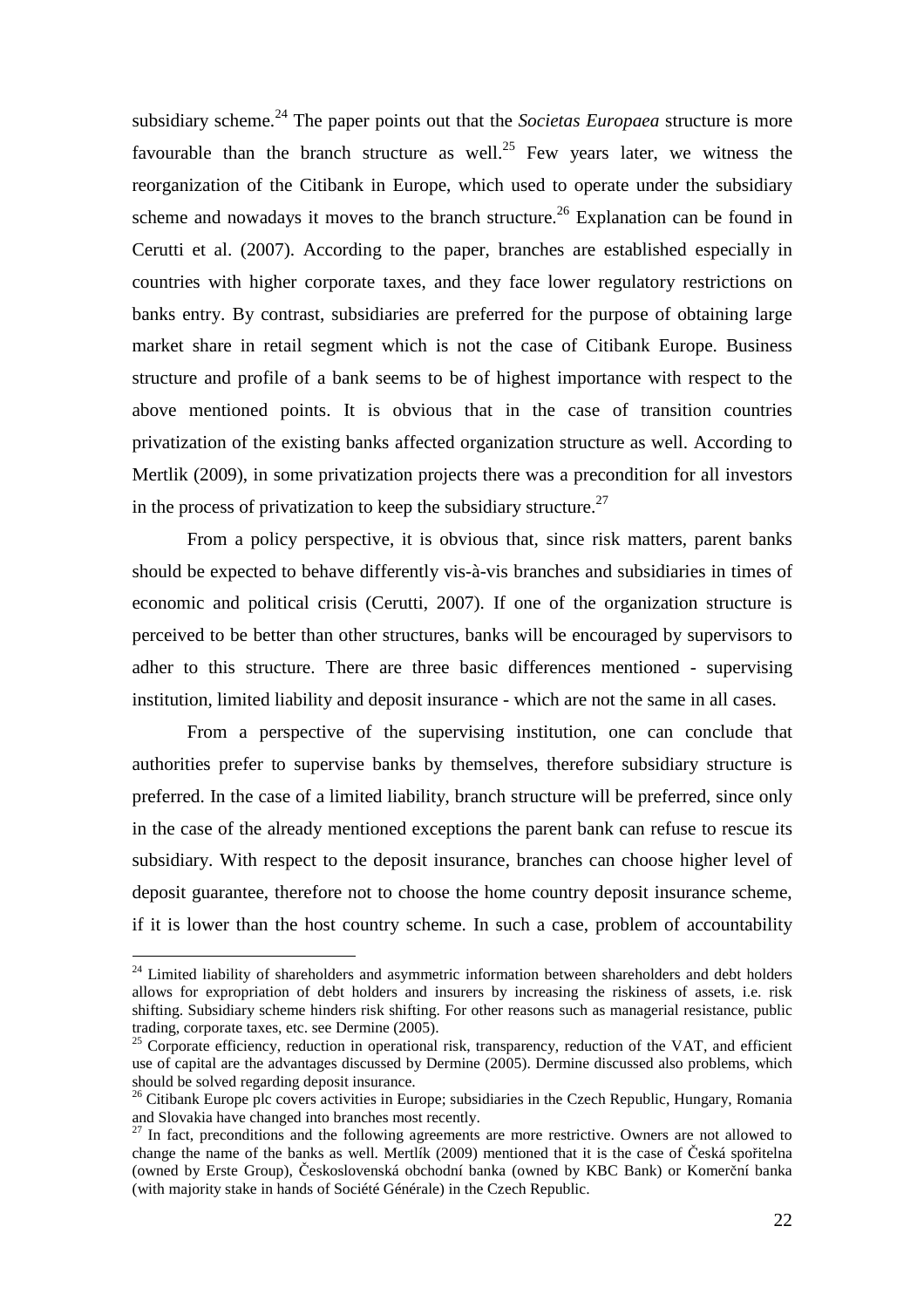arises. Branch is supervised by the institution abroad, but uses a deposit insurance of the country, where it operates. Deposit insurance fund has no means how to control the risk of the bank whose clients it insures. As was already mentioned, choosing the form of corporate structure is important especially for the new member states´ supervisory authorities, since the market share of the foreign owned banks is large and usually systematically important banks are foreign owned as well.

### **2.3. Problems of current supervisory structure**

*"The French supervisor oversees French subsidiaries, the German supervisor oversees German subsidiaries and no-one has the full picture of the major EU-wide banking groups. This supervision is neither 'super' nor 'vision'"*  Thomaso Padoa-Schioppa

Current home-host supervisory structure has different approach to financial institutions following their legal form. No doubt that there are good reasons to do so, especially tax reasons. However, practical differences among banks operating via subsidiary and branch structure are limited, or can be reversed as well.<sup>28</sup> A subsidiary can be integrated to the parent bank much more tightly than a branch of other bank. Should it happen, the host country will supervise a subsidiary actually managed from abroad, while home country will supervise a branch run by a local management of the host country. It is in contrast to the attitudes of practitioners in the field of banking supervision, to quote Ingves (2007): "It is only when the framework for regulation, supervision and crisis management match the actual structure of financial markets, that the negative externalities of financial crisis can be managed properly." Mayes (2006) therefore suggests matching supervisors according to the reached level of integration within a bank. However, such a demand is hardly applicable in practice and means an uneven playing field on the market. If one considers whether today's supervisory setting creates level playing field, the answer is no. Market players are supervised by various supervisors. They face uneven requirements<sup>29</sup> and use different deposit insurance

 $^{28}$  See inter alia Mayes (2006) and Schoenmaker and Oosterloo (2008), who refer to the risk management and other issues that might be centralised in subsidiary-organized banks, even though they are not centralised in some banks operating via branch structure.

 $29$  See Chapter 1.1 for an example of differences in perception of the core capital.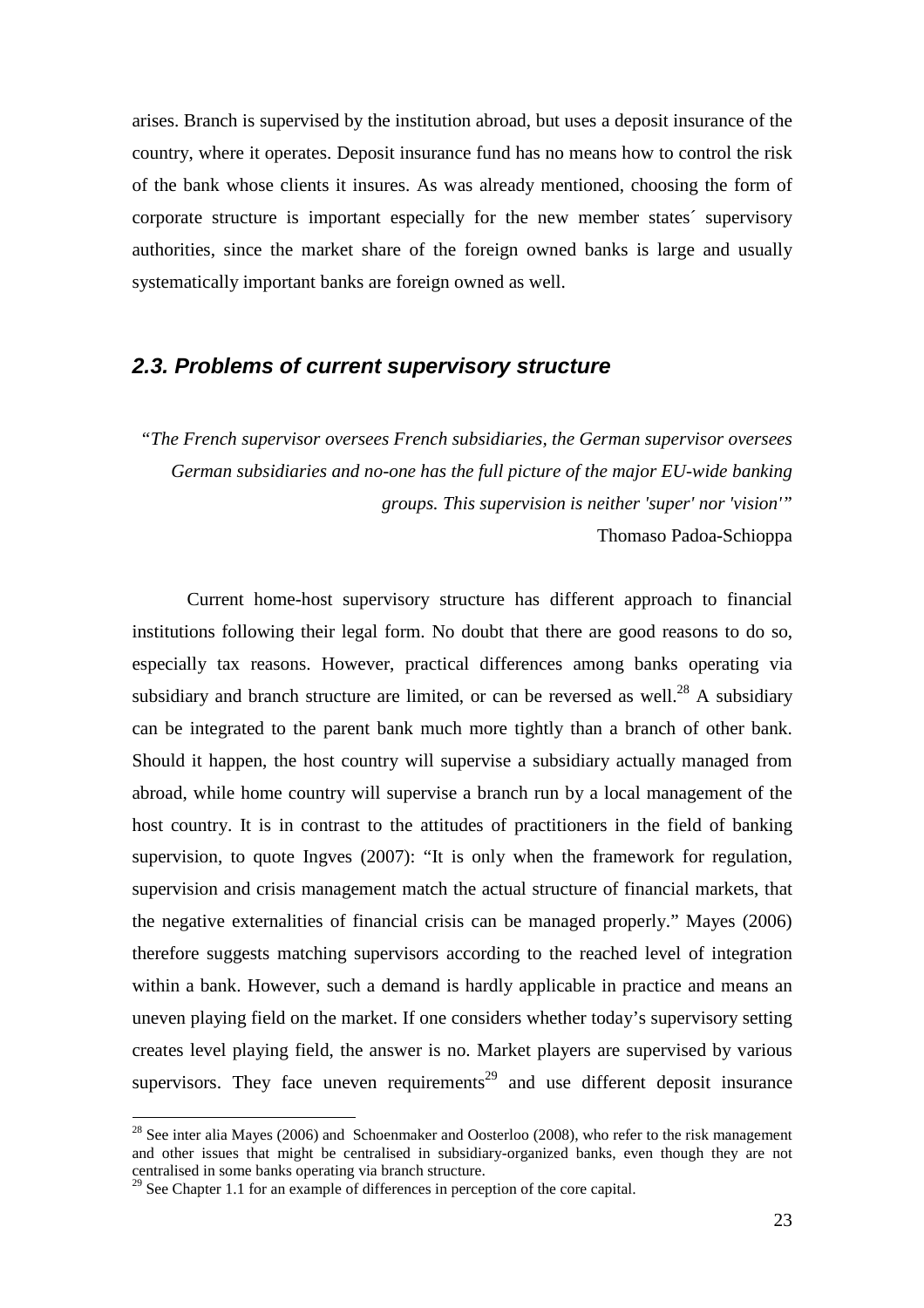schemes. There is no level playing field for market participants. The expected competition among the EU countries´ frameworks serves as an excuse.

Home country principle applied in the EU means that the national supervisory bodies are responsible for the supervision of banks on the consolidated basis, i.e. for the supervision of domestic banks and their foreign activities. Such a supervisor has a domestic mandate and is accountable for the systemic stability in its own country only. Therefore, potential negative cross-border spill-over effects might be neglected. Informational asymmetry might hinder the effort of national supervisory authorities to deal with cross-border effects – import and export of contagion, if they are motivated as well (Schultz, 2002). It is obvious that from the supranational point of view such supervision is suboptimal. Macro-prudential issues turned out to be the biggest problem of supervision. De Larosière Report (2009) contains a criticism of neglecting the crossborder contagion and negative spill-over effects by the supervisors as well.

 In order to achieve optimal supervision, cooperation and coordination of activities is needed. Information sharing and cooperation under the Memorandum of Understanding are the usual tools how to deal with it in the EU. Their legally nonbinding nature is problematic since no enforcement is possible should failure happen. Holthausen and Rønde (2004) investigate the use of the Memoranda of Understanding under the branch structure setup and find reasons why it is not sufficient. They point out that "hard data" from balance sheets are easily transferable, but "soft data" not contained in balance sheets are usually not transferred sufficiently. Moreover, motivation of supervisors can differ with regard to specific cases. Reasons for closing or not closing of a bank can differ in two countries, if the bank is systemically important in one of them, but not in the other one.

 The Memoranda of Understanding are likely to lead to opportunistic behaviour and moral hazard. Systemic importance in the counterpart's country is likely to create moral hazard. A supervisor is reluctant to help the troubled bank and relies on the intervention of another country. Situation of supervisors in this case is a typical example of prisoner's dilemma, to use the methodology of a game theory. In such a case, it is obvious that the result of a game consisting of intervention and forbearance will be the forbearance of both supervisors. In the case that both countries are reluctant because of the same reason, a troubled bank might go bankrupt, as was already illustrated in Box 1. In the case of branches, reluctance of the host country supervisors (or other authorities) might be augmented since they are not accountable for such a bank and leave the burden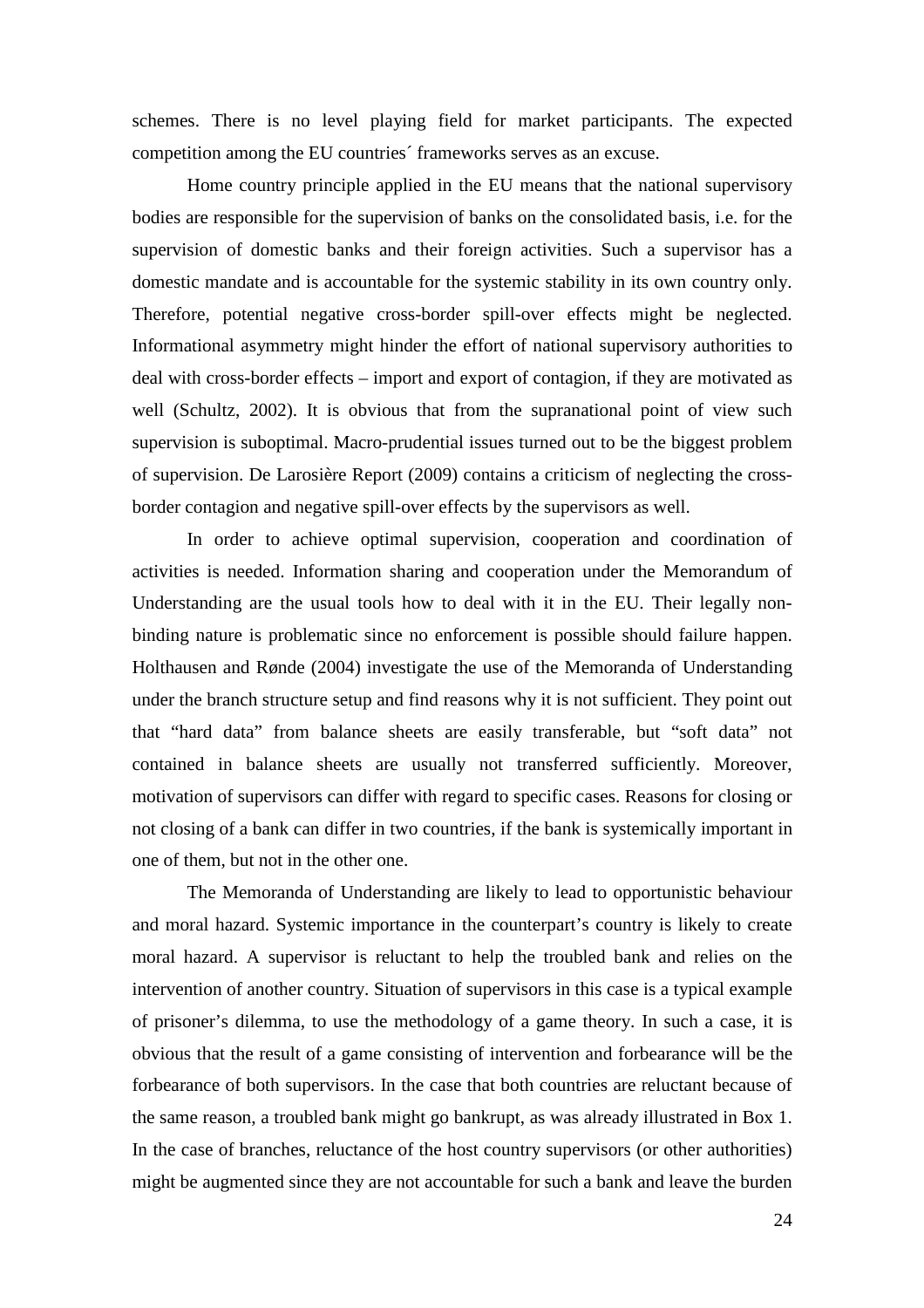on the shoulders of the home country's supervisor. As Mayes (2009a) points out, in fact, closing of a bank is the only viable solution if the bank operating via branches is in troubles and the domestic country is not willing or able to bail it out. Goldberg et al. (2005) go further and mention that within the home-host country setting home supervisors have an informational advantage. In case of a distress they might not inform the host country supervisors and thus allow for transfer of losses to host country subsidiaries or for removing of assets from a subsidiary to a parent bank while letting the subsidiary go bankrupt if a really serious problem occurs.<sup>30</sup>

#### **Box 1: Memoranda of Understanding during the financial crisis**

 Cooperation of supervisors under the Memoranda of Understanding had not been criticized before the crisis started, but it was not the primary issue because emergency steps were not needed. Situation changed as soon as financial crisis appeared. Dendooven (2009) described the rescue of the Belgian based Fortis bank with significant market share in Luxemburg and the Netherlands as well. He pointed out that information had not been reported properly and each of supervisors had been waiting for other supervisors to start with the rescue of the bank. Hertig et al. (2009) concluded the same in the case of French Dexia bank operating also in Belgium and Luxemburg. In both cases, the banks were very close to collapse due to the supervisors´ reluctance to start solving the problem. Lanoo (2008) points out that operation under the Memorandum of Understanding might be problematic even on the national level, as illustrated on the case of Northern Rock bank and the cooperation of the Bank of England and the Financial Services Authority under the Memorandum of Understanding, see Box 2.

 Current supervisory setting has proven to be delayed, which is however not only due to the Memoranda of Understanding. It is because of the general lack of prompt corrective actions in the EU. Currently, supervisors usually start to deal with a bank

 $30$  Goldberg et al. (2005) did not specify the methods how to shift assets or losses from one entity to another. Besides genuine tunnelling methods, one can think of toxic assets being switched for non-toxic ones, but practitioners of these practices are probably far more sophisticated.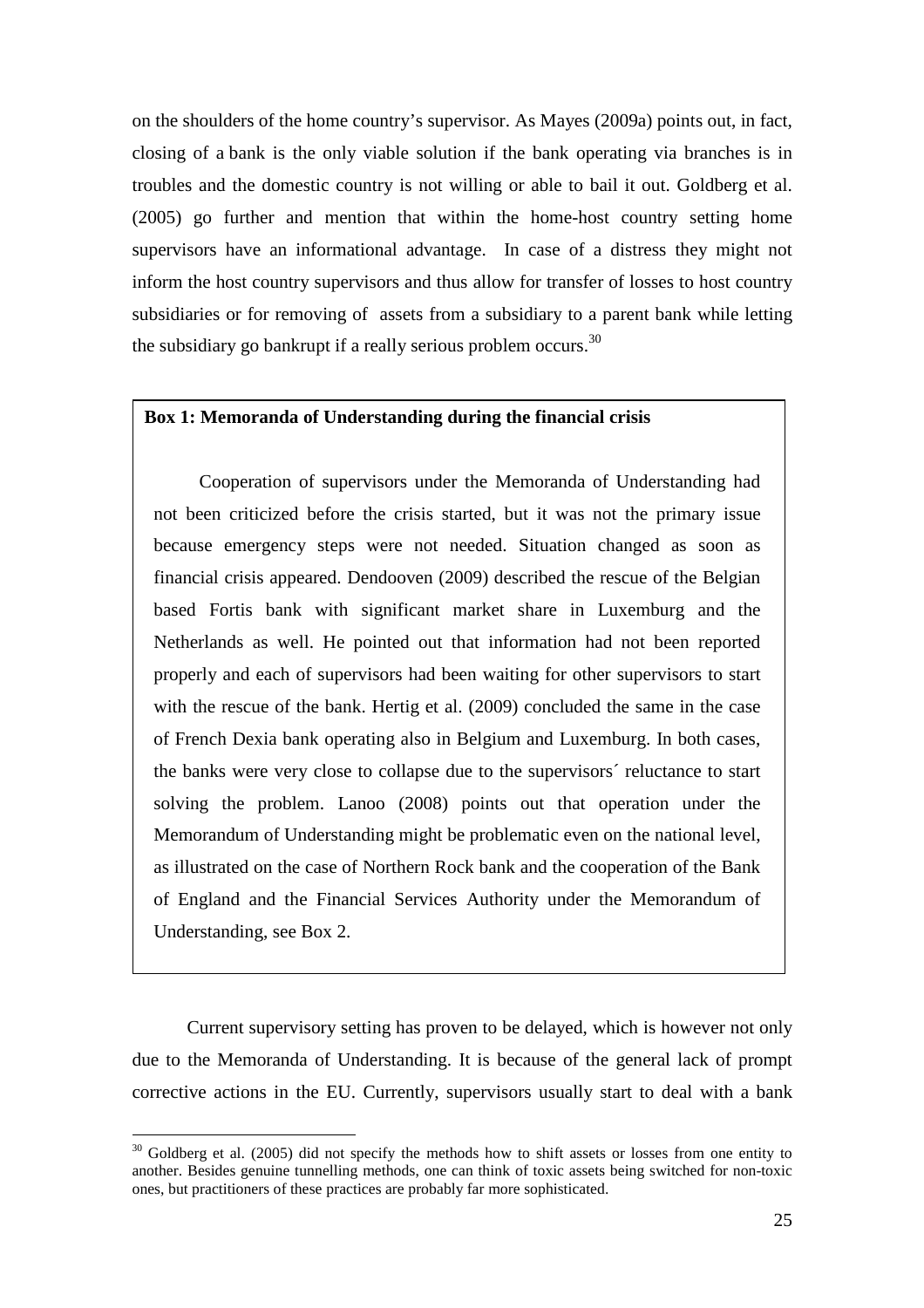when problems have already gone too far. Mayes and Wood (2008) point out that the supervisors should have stepped in the Northern Rock bank few months earlier than they did. If the bank operates in a cross-border manner, delays are even worse (Mayes, 2009a).

#### **Box 2: The Northern Rock case**

In summer 2007, problems in the Northern Rock bank occurred. From today's point of view, it is clear that the Northern Rock bank had rather liquidity than solvency problems. The House of Common's Report (2008) pointed out that the problem could have been solved and bank run avoided, if the reaction of the Financial Services Authority (FSA) had been prompt. Mayes and Wood (2008) add that the FSA had been informed about the situation of the bank much sooner than the bank run started. They refer not only to the failure of FSA but to the failure of the cooperation of the authorities. Trust is very important in the banking sector and once it was believed that the Northern Rock was insolvent and authorities did not send a clear signal, it was a difficult task to regain trust of the market. One might conclude that when powers and responsibilities are divided non-transparently, then the reaction is delayed, as was documented in Box 1 as well.

 Currently used deposit insurance can create further diversion in intensions of supervisors. Failure of the transmission of information within the framework of the Memoranda of Understanding occurred during the financial crisis and was described ex post (*inter alia* De Larosière Report, 2009; Frait, 2009). However, there were also neglected ex ante warnings, that information sharing would not work, and calls for strict rules with a mechanism to enforce them, see *inter alia* Freixas (2003), Schoenmaker and Oosterloo (2005).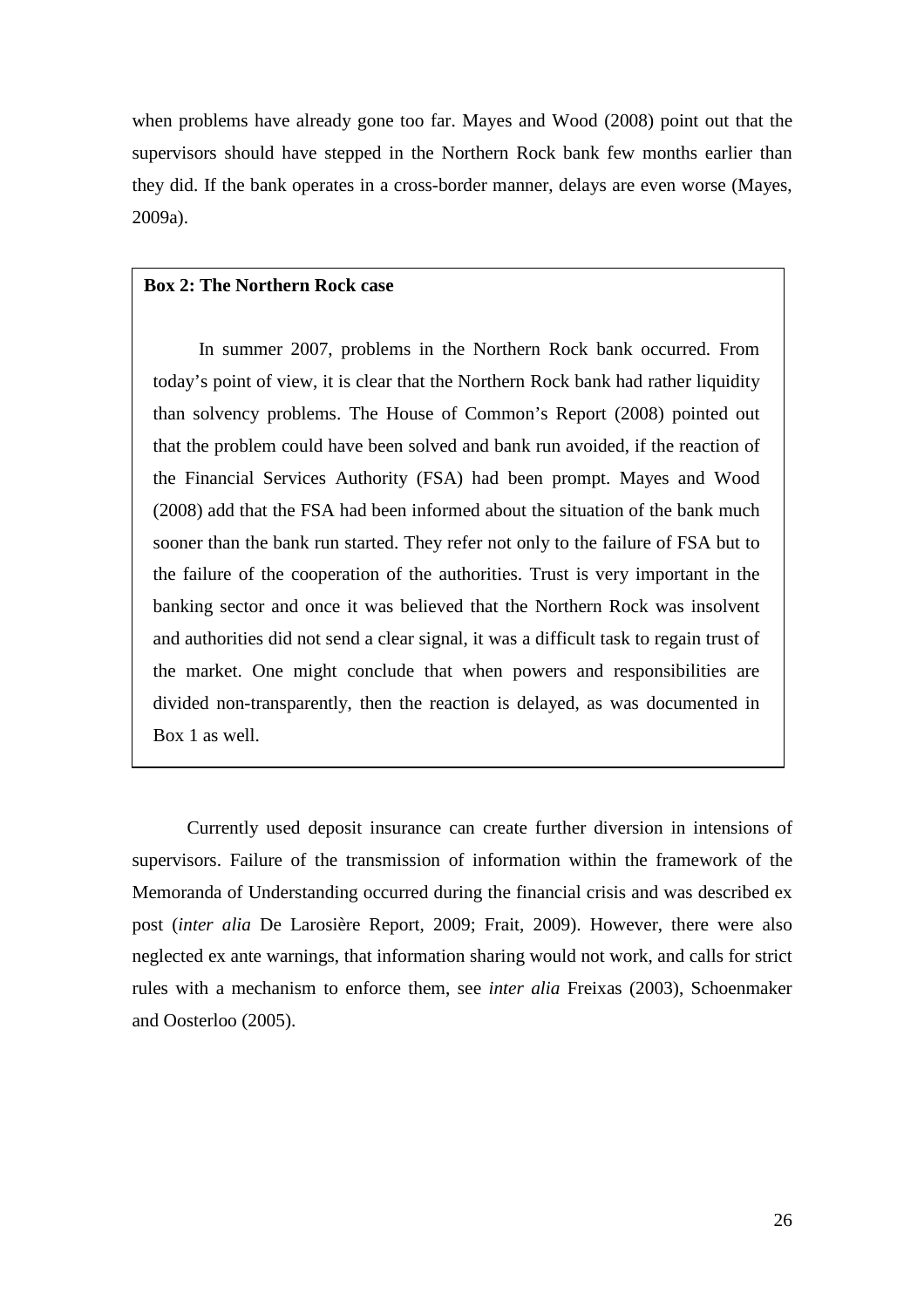## **2.4. The Lender of Last Resort and Deposit Insurance**

*"He who pays the piper calls the tune"*  British saying

 Solvency problem is the last phase. Liquidity problem occurs earlier and not necessarily leads to a solvency problem. It is worth discussing whether external parties are able to distinguish between a pure liquidity problem and an early stage of a solvency problem due to the information asymmetry (Boot, 2007).<sup>31</sup> If solvency problem is expected to follow that of liquidity, such bank should end up in bankruptcy, if no private solution (take-over) prevents bankruptcy, not taking into account banks that are too big to fail, as these will be bailed out by the government.

 If a bank faces liquidity problems and it is not necessarily an insolvency case, it might be caused by poor liquidity management or some external shock or bank run.<sup>32</sup> According to Padoa-Schioppa (2004a), assuming mature interbank markets, pure liquidity problem should be only a textbook example. It might not, however, be the case of a global crisis. When some external shock occurs, interbank market as a source of liquidity can be suspended and otherwise solvent bank may end up in bankruptcy.<sup>33</sup> The lender of last resort or emergency liquidity assistance  $(ELA)^{34}$  aims at preventing such development. There is something special about ELA in the EU, since national central banks are responsible for the liquidity provision to illiquid banks in the single monetary jurisdiction (Schinasi and Teixeira, 2006). There is no centralised approach on the European level.

 Schinasi and Teixeira (2006) discussed the problems of the ELA provision on the case of illiquidity of a large bank operating Europe-wide, because it is not clear who is ultimately responsible for providing of the ELA in such a case. Should home country principle be applied, i.e. central bank of the country where parent bank is established provide ELA for the whole group, or should central banks of all involved countries provide ELA for the respective banks depending on liquidity needs of each entity? There might be arguments in favour of the former option, highlighting centralised

<sup>&</sup>lt;sup>31</sup> The Northern Rock case is an example of a case when external parties did not evaluate the situation correctly.

Traditional view following Diamond and Dybvig (1983)

<sup>&</sup>lt;sup>33</sup> Recent view based on Rochet and Vives (2004)

<sup>&</sup>lt;sup>34</sup> Both terms are interchangeable. Both terms express individual liquidity assistance to the illiquid banks.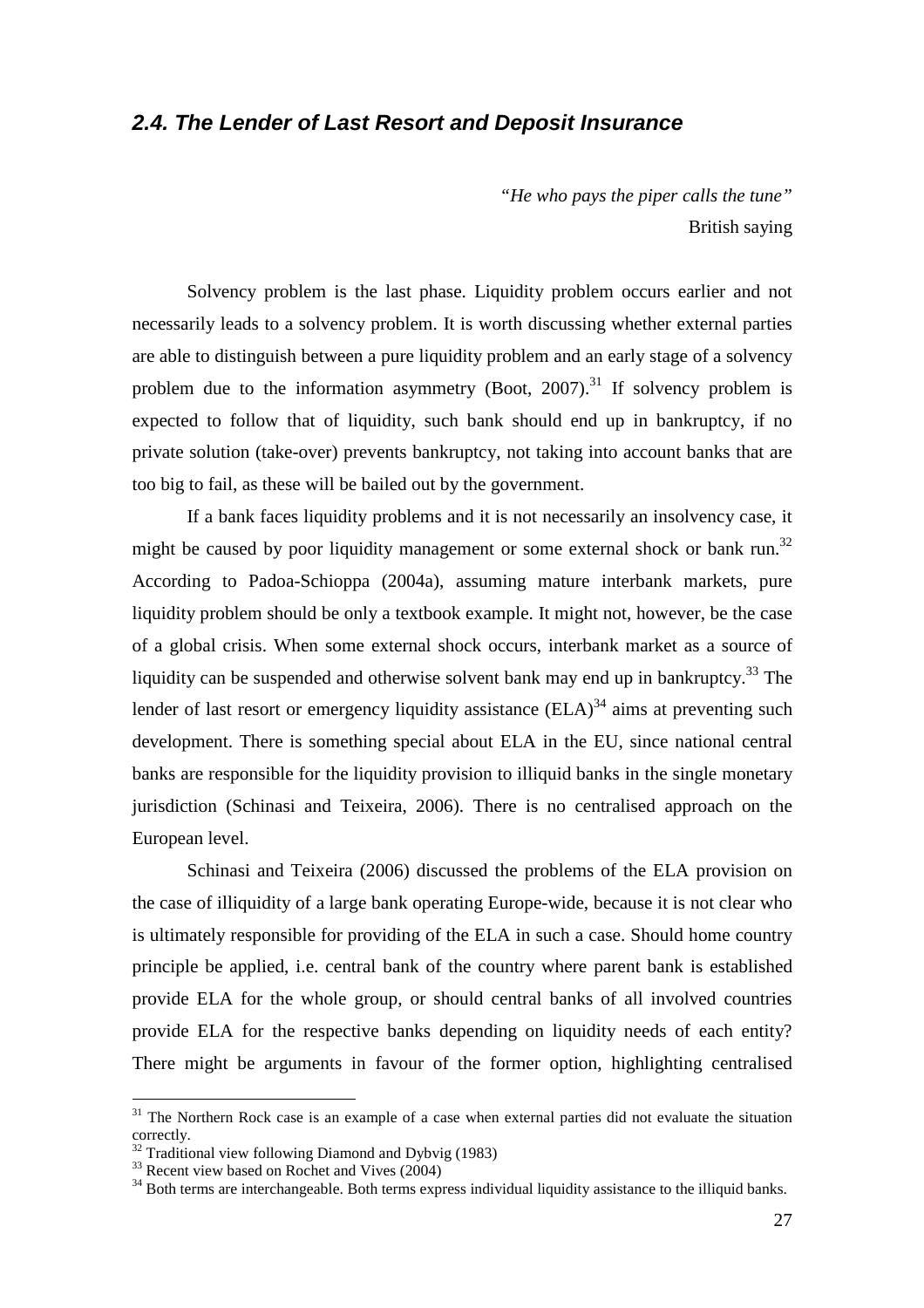liquidity management and supervision on the consolidated basis in the home country. Since liquidity problem is a problem of whole group, it should be solved jointly and parent bank would distribute liquidity to the group under this view. However, it would mean that one country will potentially absorb all the credit risk with impact on the taxpayers in this country. This is one of the reasons why national central banks are responsible for ELA instead of ECB. Engagement of the ECB would not be covered by fiscal powers on the European level (Boot, 2007).

 Accountability issues, neglecting the cross-border externalities and the moral hazard as described in the previous chapter, are at least as important when considering ELA provisions. Banks with liquidity problems might therefore end up in a similar way as the troubled banks mentioned in the previous subchapter in spite of the temporary nature of their problems, which might be caused by some external event. Cooperation is much more difficult, since central banks are not responsible for supervision in all countries, hence they have to gain the information from supervisors. Cooperation in the case of a multinational bank is therefore more than complicated. Padoa-Schioppa (2004a) opposes that Eurosystem is capable of action and there is no need for doubts. Contrary to critics, he considers this *constructive ambiguity<sup>35</sup>* to reduce moral hazard. Financial crisis largely confirmed the stance of Padoa-Schioppa. The ECB provided enough liquidity to resuscitate interbank market, hence it provided liquidity for all banks facing liquidity problems. Situation was "unique" in the sense that banks in all Eurozone countries were facing a liquidity problem. There was a consensus that more liquidity in the market was needed. Prior to the event, Boot (2007) had pointed out that ECB would step in according to the Article 105 (2), Chapter 2 of Maastricht Treaty,  $36$ and quoting the first ECB president, Duisenberg. It is not clear how a liquidity problem will be solved in the case of a single multinational bank's liquidity problem that will not be perceived as a serious threat for the financial stability. Position of the ECB is not clear, since on one hand it can provide ELA if needed, but it can also sterilize the ELA of national central bank, should it endanger price stability (Scacciavillani et al., 2002; Schőler, 2003).

 To conclude the debate above, the Eurosystem did not fail with respect to the ELA provision. However, due to the nature of the crisis, one cannot conclude that ELA

<sup>&</sup>lt;sup>35</sup> The expression comes from Garry Corrigan, quoted in Padoa-Schioppa (2004).

<sup>36</sup> Where one of the basic tasks of the ECB to be carried out through the ESCB is "*to promote the smooth operation of payment system"*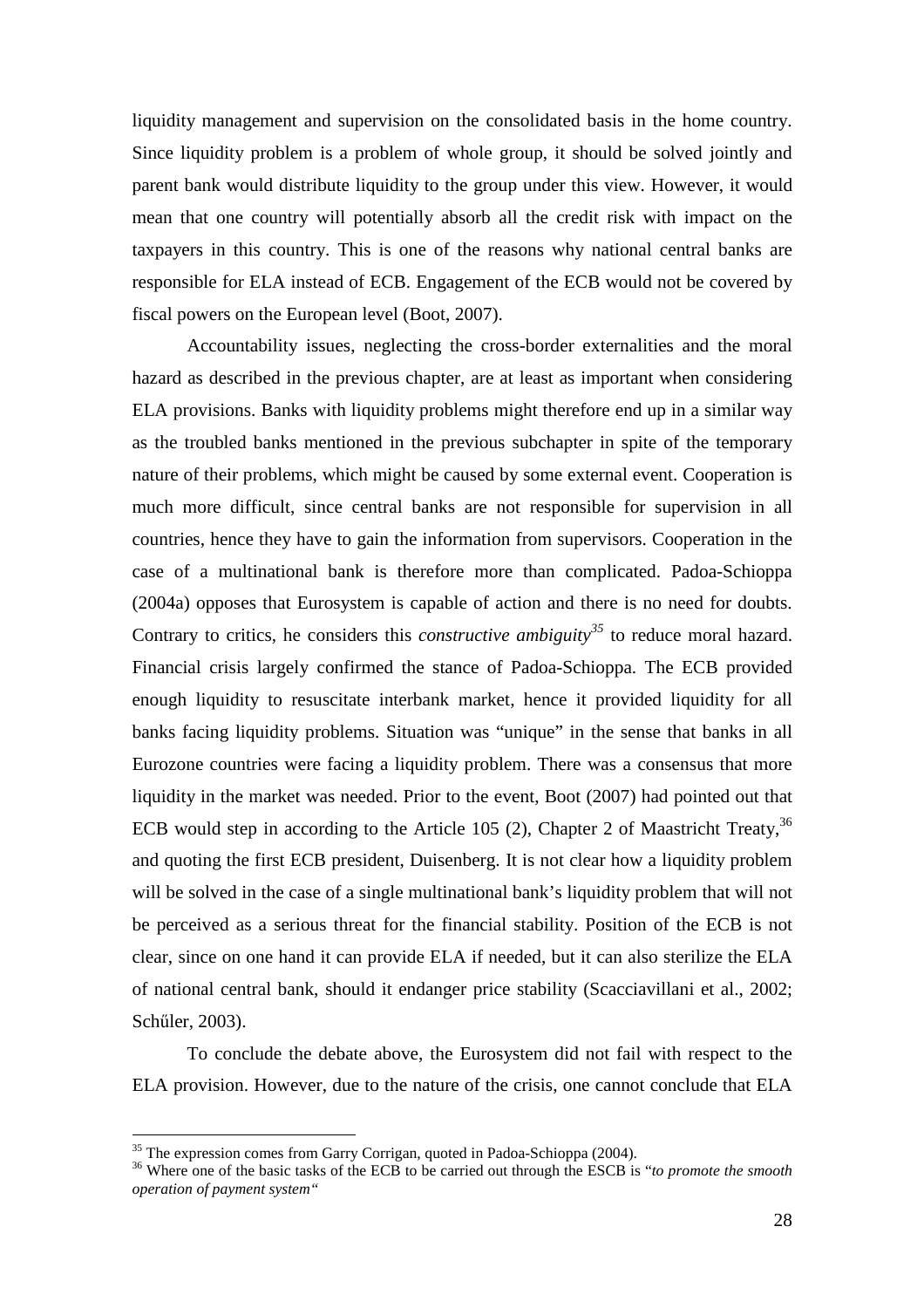will work in all cases and one cannot conclude that ELA provision will be effectively provided in a case similar to the Northern Rock case. Moreover, despite the Padoa-Schioppa's support of the *constructive ambiguity*, he did not deflect the critique that market participants might consider the ELA framework inadequate, what would push up risk premiums. Market's perception of the adequacy of the ELA provision is worth deeper analysis in order to learn whether *constructive ambiguity* approach or clear *ex ante* rules should be preferred in this case.

 In the European financial supervision model, deposit insurance is based on the national level. Deposit insurance can be perceived as a passive institution, more or less just as a fund collecting money for the case of need. Both points are worth further discussion. Since it is nationally based, it creates impediment for integration of the supervision, based on non-national level. Goodhart and Schoenmaker (2006) see the problem of integration or division of supervision in conjunction with fiscal competence to deal with problems when they occur. As they argue, a bank will be bailed out if social costs of the bank failure with all consequences exceed the costs of recapitalization on national level. However, the bank will go bankrupt despite social costs of failure being higher than costs of a bailout, if viewed on supranational level. Moreover, costs of saving of a large multinational bank can be too high in comparison to the fiscal resources of the country, or as Goldberg et al. (2005) refer, the bank may be too big to save.<sup>37</sup> Therefore perfect supervision without associated fiscal competences will result in suboptimal solution as well. Dermine (2005) adds the international accountability issue to the debate. According to him, country that exerted supervision poorly should bear the costs of bank failure.

 Separation of supervision and costs associated with bankruptcy of credit institutions create incentive problems for supervisors with treating the problematic banks immediately. If the deposit insurance fund is also the supervisory authority, such as the Federal Deposit Insurance Corporation (FDIC) in the US, the incentive to minimise costs is already incorporated, see *inter alia* Goodhard and Schoenmaker (2006) or Mayes (2006). Mayes (2006) considers the deposit insurance arrangement to be the reason why the US system cannot be transposed to the EU and calls for creation of a European equivalent of the FDIC. However, he points out that in case of a large multinational bank perceived to be too big to fail, the existence of this institution may

 $37$  Keeping in mind high level of government debt of old EU member states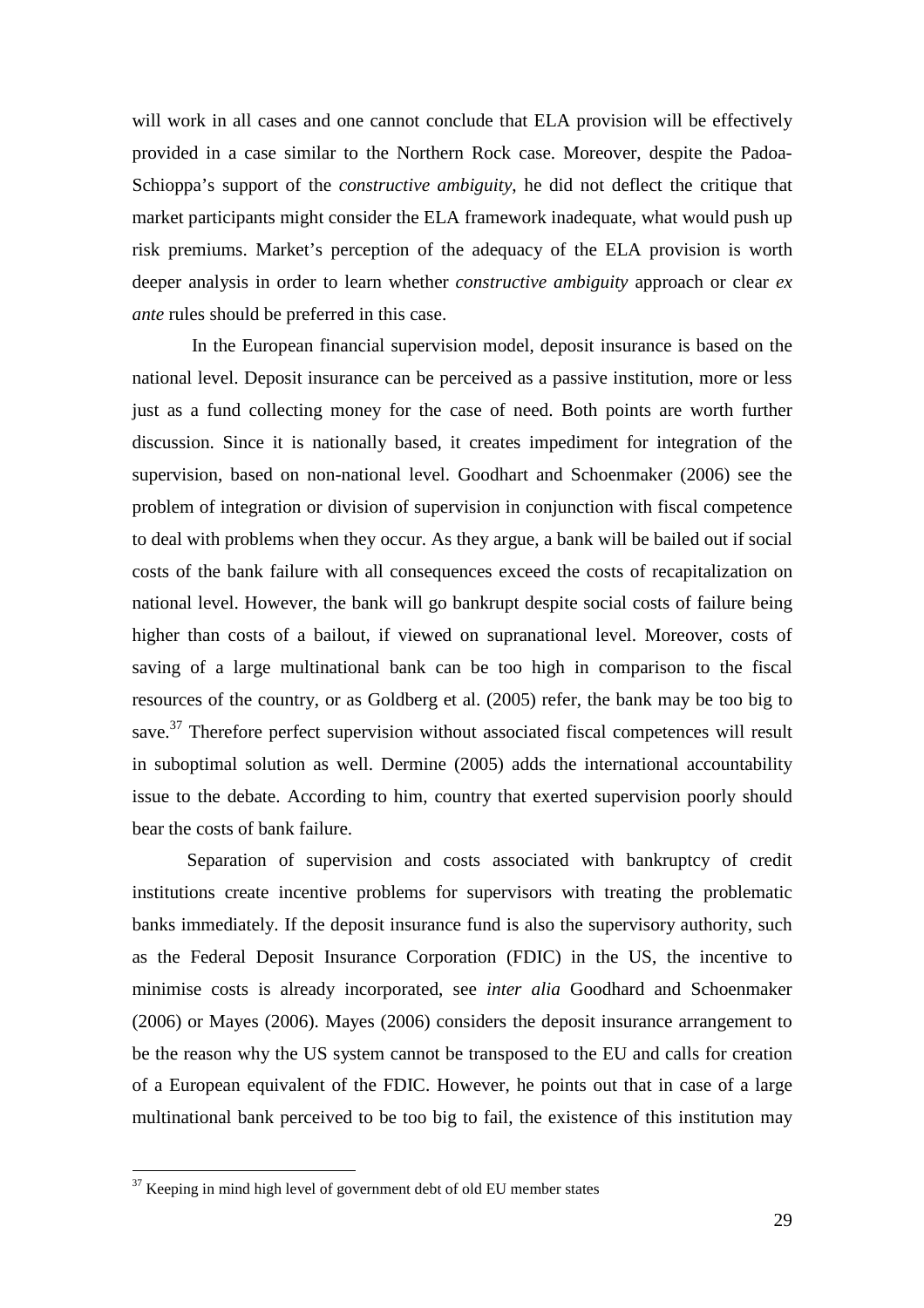not be enough. Goodhard and Schoenmaker (2006) therefore go further and propose creation of a special fund to solve these problems, should they happen.

# **2.5. Conclusion**

*"Experience is a good school, but the fees are high."*  Heinrich Heine

 Current supervisory arrangement based on the division of supervisory responsibilities between home and host country supervisors and their cooperation have been proven to be problematic at least. Since requirements differ slightly at least, there is additional burden imposed on the credit institutions. Cooperation is crucial under this setting. However, it is based on the legally non-binding agreements. Since supervisors have a national mandate and responsibility to maintain financial stability of their own country, opportunistic behaviour is very likely to occur. Especially during the crisis it turned out to be inadequate. Supervisors did not share information with their counterparts and did not cooperate on the rescue of troubled banks.

Home-host supervision of banks follows the legal status of the credit institution, not its operational structure. Moreover, such a distinction creates an uneven playing field for market participants - two credit institutions operating in the same country might use different deposit insurance, or obey more benevolent requirements of supervisors due to the lack of harmonization of rules, the core capital rule might serve as an example. Credit institutions are usually free to change the legal structure. If an institution of a high systemic risk importance changes its legal structure and uses branches instead of subsidiaries, the host country supervisors will only be in the role of spectators, not guardians of financial stability. Moreover, supervision is linked to no fiscal responsibilities and means. There is a clear problem of accountability on national as well as international level. The rescue of a problematic subsidiary of a multinational bank will be an extremely difficult task.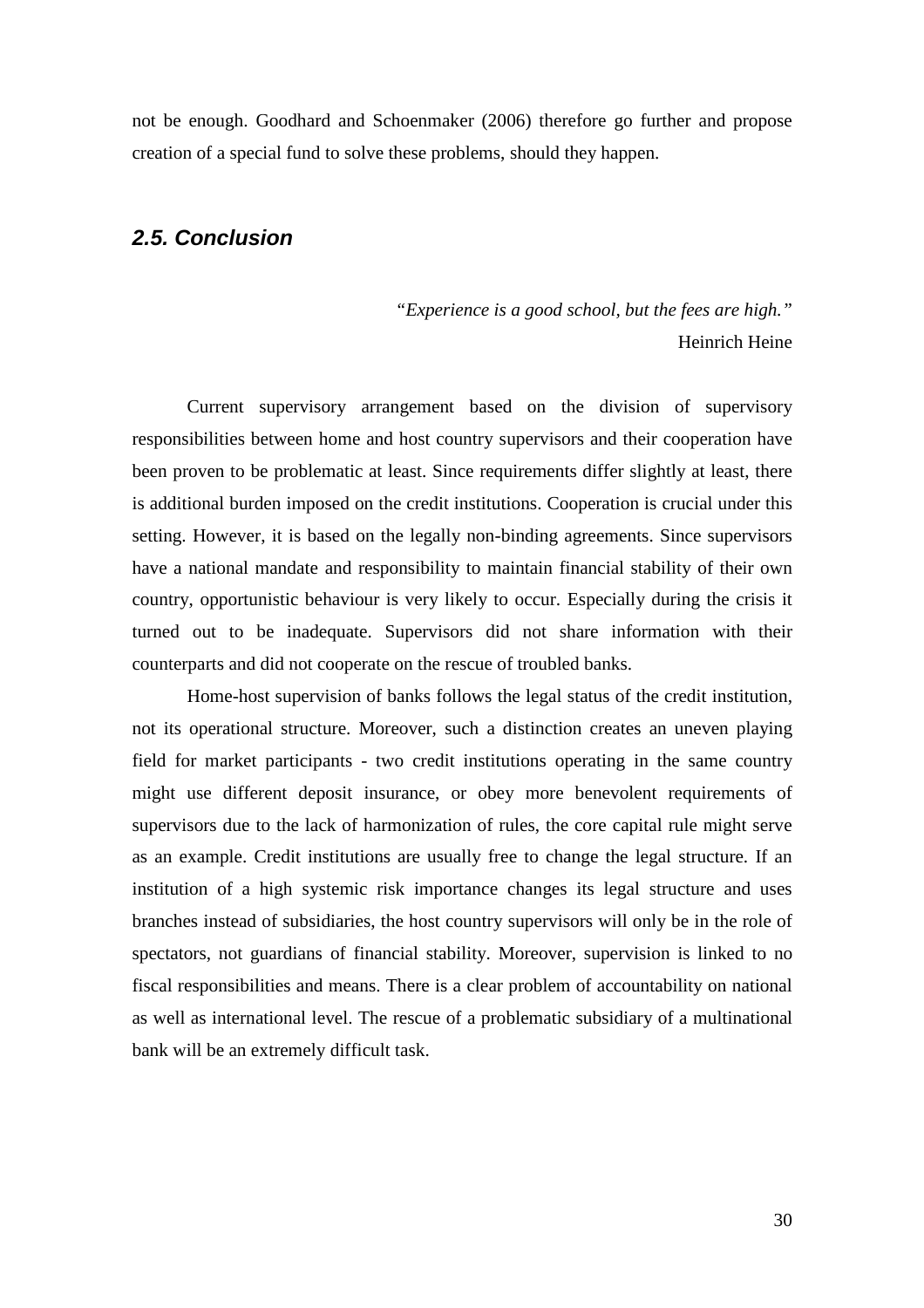# **3. New supervisory framework**

*"Failure is simply the opportunity to begin again, this time more intelligently."*  Henry Ford

In previous chapter I have concluded that the current supervisory framework for a supervision of credit institutions in the EU is not suitable for the current state of the banking system in the EU. Many of the problems stem from different requirements of national supervisors and their unwillingness to harmonize rules and/or to cooperate. The home-host principle following a legal structure seems to be impropriate since operational structure differs to legal structure. During the financial crisis we have witnessed failures in cooperation and coordination of national supervisors with regard to solving of problems of troubled credit institutions. The fiscal responsibility is not solved sufficiently; therefore it should be addressed as well.

 In this chapter the attention will be shifted from description of past development, current state and discussion about problems of current setting into future challenges. The challenges are connected to the issues of new regulatory and supervisory framework. This chapter will be organized as follows. First subchapter presents basic principles for regulatory and supervisory framework stemming from the lessons, which we have learned. The principles are rather supratemporal, they do not reflect the latest financial crisis only. We will present the criteria upon which different proposals should be evaluated. Section two will present various proposals which emerged in past years, analyse them and evaluate them according to the criteria. Third subchapter compares the frameworks of the EU and the US. It rather points out the reasons why the US framework is transposable. Fourth subchapter concludes.

## **3.1. Principles for the European supervision**

*"Supervisory structure should [...] adapt to market developments and not the other way around"*

Dirk Schoenmaker and Sander Oosterloo (2008)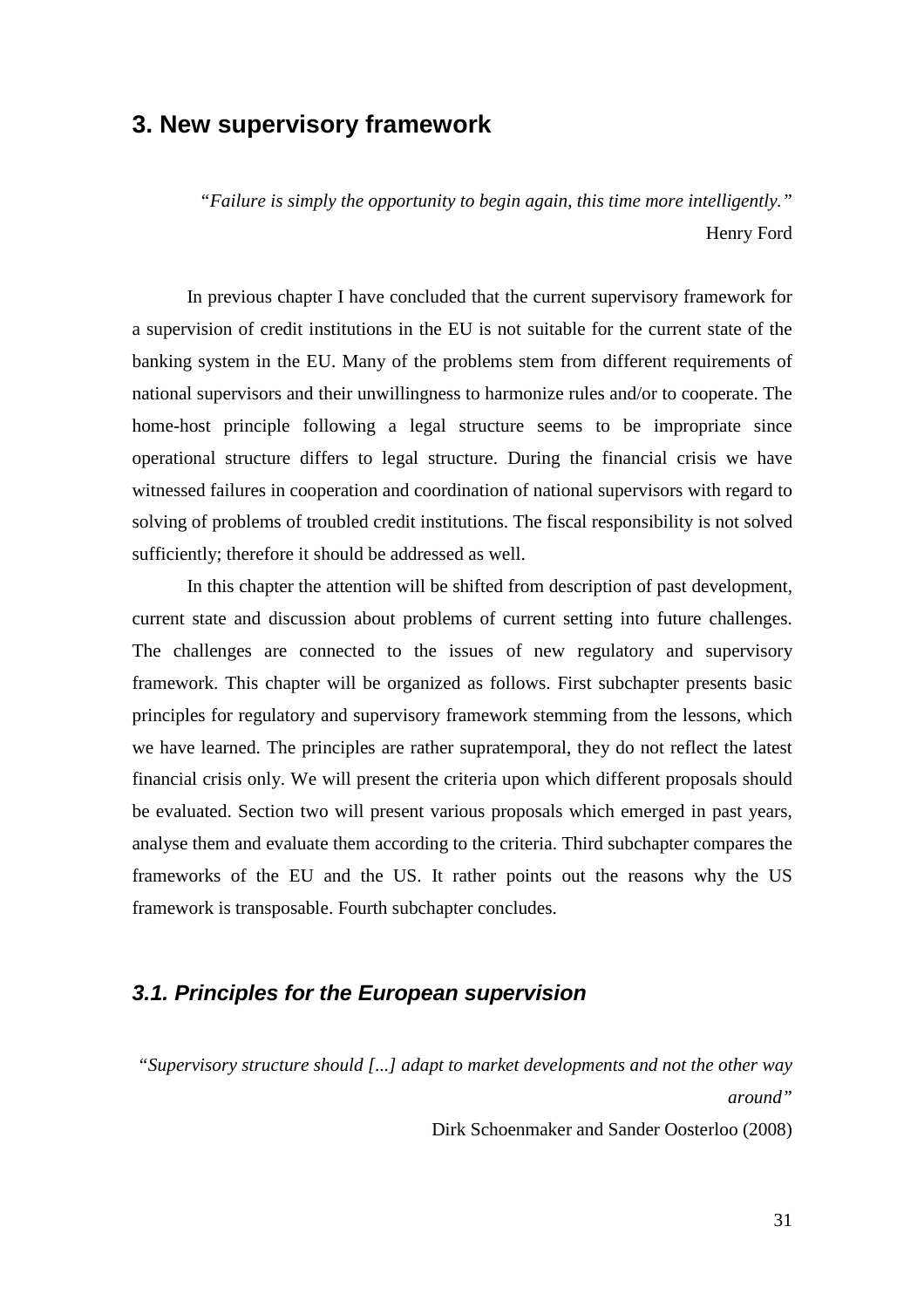### **3.1.1. Integration versus cooperation**

In chapter one, we have shown, that the wholesale market is fully integrated, while the retail market is still more a local business. The trend shows that also in the retail market, cross-border activities are gaining importance. Another trend is a centralisation of the risk management functions (Schoenmaker and Oosterloo, 2008). In chapter two, we have shown the problems of cooperation among supervisors within a single country and across countries. Both groups of authors, those advocating deeper cooperation and those asking for integration of supervisors, accept the view of deficient cooperation under the legally non-binding Memoranda of Understanding.

However, those, advocating deeper cooperation argue that the problem is caused by the legally non-binding nature of the Memoranda. They state that it is not caused by the philosophy that banks should be supervised by national supervisors and in the case of multinational banks supervisors should cooperate. This philosophy says that the majority of banks are still local, therefore proximity is very important. Only the minority of banks are operating cross-border and cooperation can be achieved upon legally binding agreements. Accountability issues are important as well. There is no EU budget for potential bailouts. Domestic supervisors should be accountable for the banks bailed out with taxpayers´ proceeds in a particular country.

On the other hand, the supporters of some form of the European supervisor argue that the aim is to create the Single Market. Further, the wholesale market is already fully integrated, the interbank market can be a source of potential negative cross-border spill-over effects, and thereby it already makes sense to consider the European market to be a single integrated market. Therefore, common comment for the creation of the European structure of supervision is *"that it might be difficult to achieve simultaneously a single financial market and stability in the financial system, while preserving a high degree of nationally based supervision and crisis management with only decentralised effort at harmonisation"* (Thygesen, 2003). Moreover, they argue that in spite of the fact that most banks are still domestic, those operating cross-border are more important and create higher potential for systemic risk. Regarding accountability issues, missing European fund to cover possible bail-out costs is perceived as a temporary state, which should be solved in the future as well.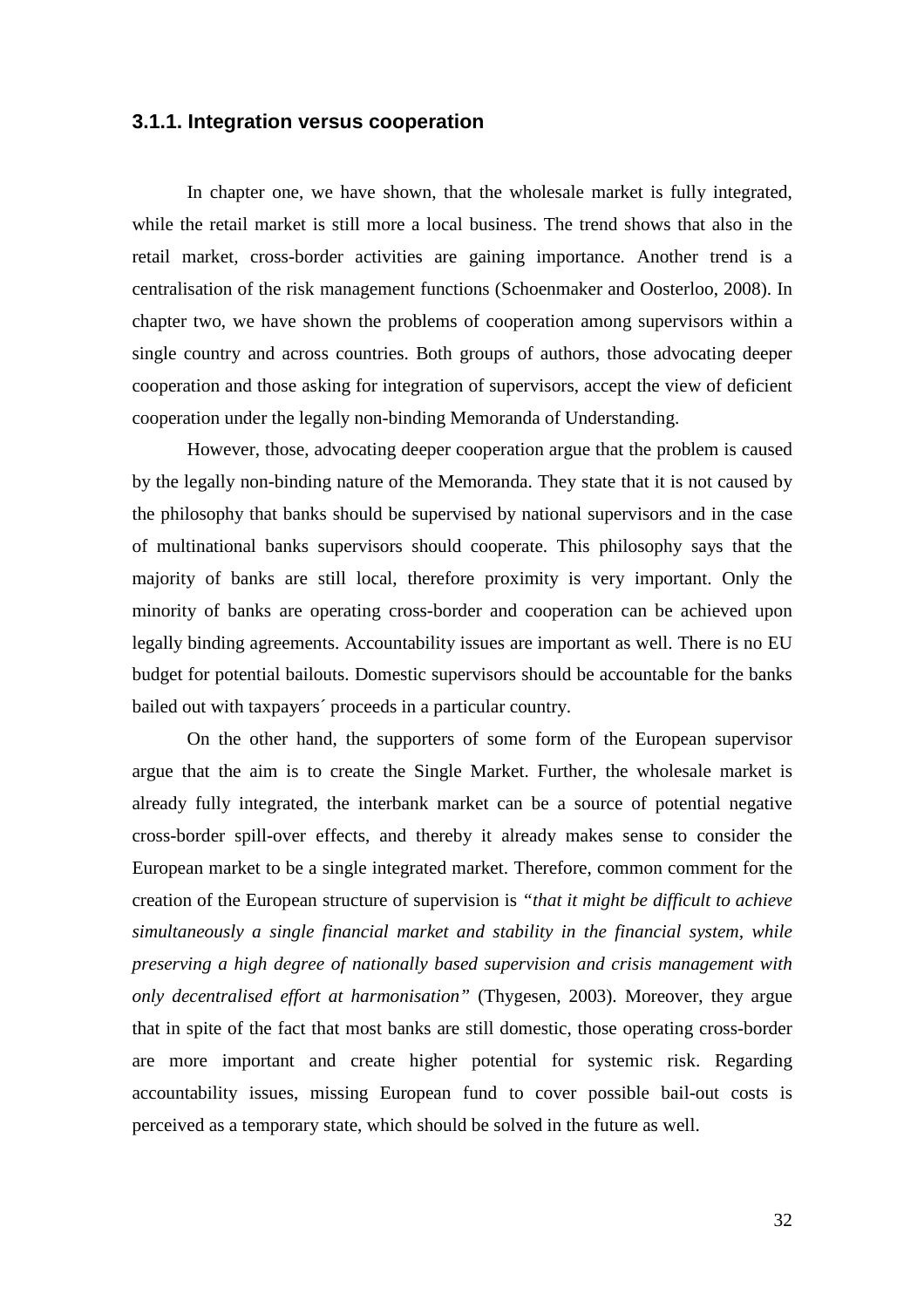When one compares both approaches, the cooperation of supervisors is less legible for market participants. In the case of the legally non-binding Memoranda the cooperation might be illegible at all. The creation of expectations is important as an *ex ante* corrective for bank management. Moreover, clear *ex ante* rules are important to preclude panic and bank runs. In chapter two we have already illustrated impact on the Northern Rock bank. Guttentag and Herring (1987) pointed out that in some cases bank runs can not be terminated by an *ad hoc* intervention, if credibility was already lost. They refer to the Continental Illinois bank case. Despite the effort of the US authorities, who guaranteed all deposits during the bank run, followed with 1.5 billion USD capital injection of the FDIC, 0.5 billion USD capital injection of the group of commercial banks, 5.5 billion USD credit line from commercial banks and commitment of the Federal Reserve to provide unlimited liquidity, the bank run was not terminated. The bank did not regain a confidence until the *de facto* nationalization took place.

With the respect to the above mentioned facts and with the respect to the financial crisis, most of the proposals suggest further integration of the European banking supervision and creation of some centralised body. Minority of the proposals suggest deepening of cooperation and coordination within the current home-host system. Some proposals go further, asking for a worldwide banking supervision, but such projects are not likely to be implemented.

### **3.1.2. Unified versus two-tier supervision**

Market players are of different size and have different radius of operation. Most of banks are still domestic, operating in one country only. They are followed by many regional banks, operating in two or few countries. There are only few large multinational banks that operate in all or most of the EU countries. However, Papademos (2005) concluded that 14 largest banks account for one third of total banking assets in the EU. Differences among banks in their size and range of operations lead authors of various proposals to the two-tiered supervisory approaches. It implies maintaining of the national supervision for local banks while adopting some form of integrated supervision for the pan-European banks.

 Problem of all two-tier systems is that it is not clear how to sort banks in two groups – multinational and national ones. There are many banks operating in more than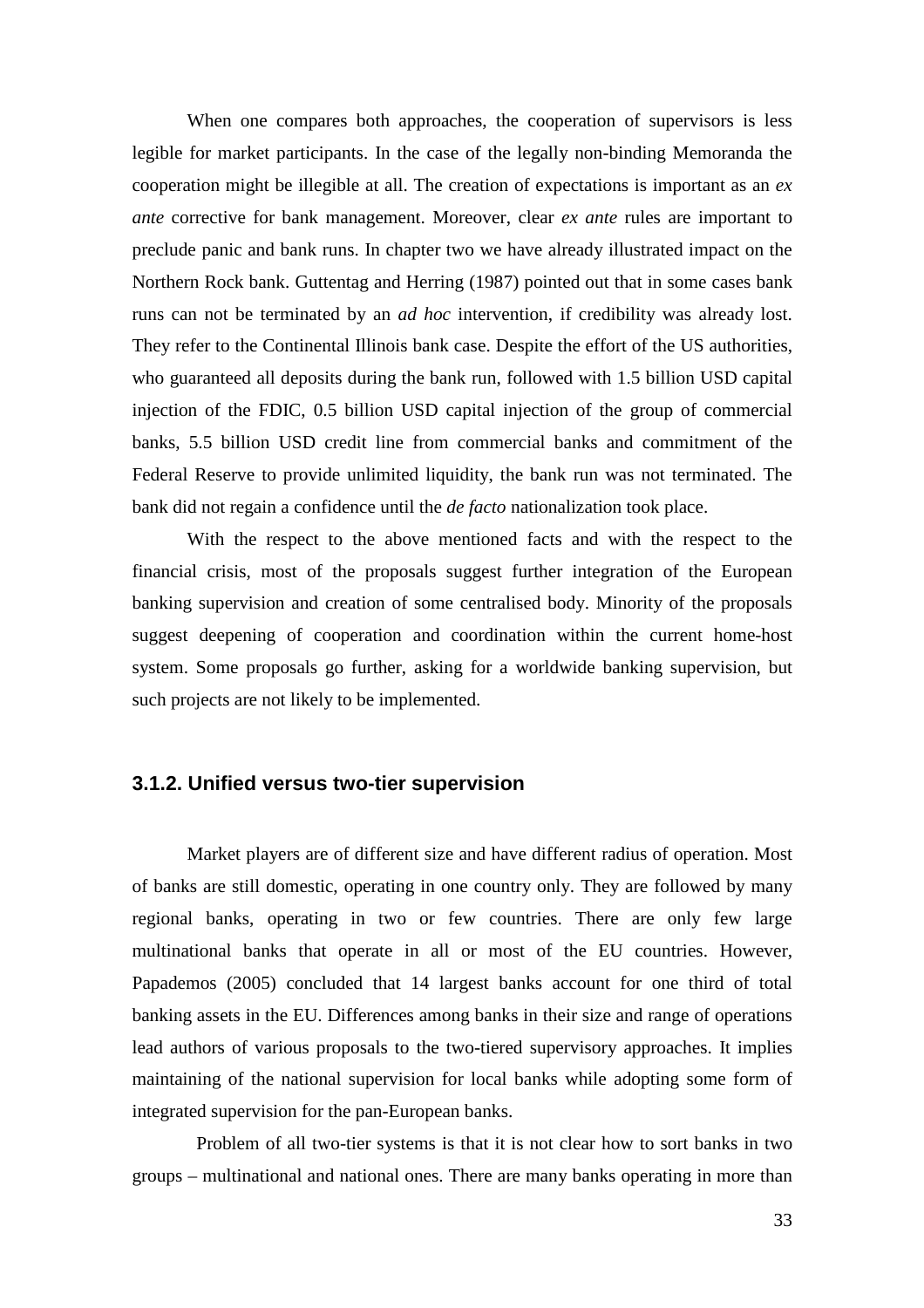one country, but still too small. When considering large multinational banks, we are taking into account 30 to 50 financial institutions in the EU.<sup>38</sup> Another problem of twotiered systems in comparison with unified is that conditions for market participants would be uneven. It is not acceptable for many economists and politicians as well. When concerning equality, in chapter two, we have concluded that the current homehost country supervision is the case of unequal treatment on the market as well. It is due to the differing requirements of supervisors in home and host country. Such inequality is easier to be accepted since it is a general principle not division set arbitrary. Of course picking tens of banks to be supervised on the European level can be based on some general principles as well; however there will be still difficulties to accept.<sup>39</sup>

Some authors as *inter alia* Carmassi (2009), Mayes (2006) and Stern and Feldman (2004, 2005) pointed out that these banks should be supervised in different manner than other because of too big to fail status. Tougher supervision is justifiable since these credit institutions (or financial conglomerates) benefit from the perception of being too big to fail and expectation of a bail-out hence lower costs of funding. This view suggests that such framework narrows the market.

### **3.1.3. Legal framework demands**

 $\overline{a}$ 

The proposals can be divided also with regard to the intensity of legal framework's changes. Authors usually take into account difficulties to face if change of the legal framework will be needed. $40$  Therefore Hertig et al. (2009) proposed an integration of supervision within the framework of the Maastricht treaty. However,

<sup>&</sup>lt;sup>38</sup> Schoenmaker and Oosterloo (2005) suggest 30, Padoa-Schioppa (2004) suggests 40 and Srejber and Noréus (2005) slightly more. Let it be 30, 50 or more, the dividing line will be set arbitrary, since no clear rule for distinction is to be implemented. For the methodology of the identification of a systematically relevant financial institution, see Carmassi (2009), who provided broad overview of proposed methods of identification and discussed them. According to Lannoo (2008) the threshold of the EU merger control regulation can function as a dividing line between national and regional banks one hand and multinational banks on the other hand.

 $39$  Especially in the EU, where decision making procedure is far from being simple, such attempts are easy to be blocked.

<sup>&</sup>lt;sup>40</sup> It is questionable whether EU can move towards homogeneous framework, since only regulations are automatically part of the frameworks of all member states. All directives have to be transposed by national law-makers and the process of transposition usually leads to the differences among member states and is the cause of heterogeneity. De Larosière Report (2009) pointed out that in the case of strict transposition various interpretations are possible as well, what amplifies the problem.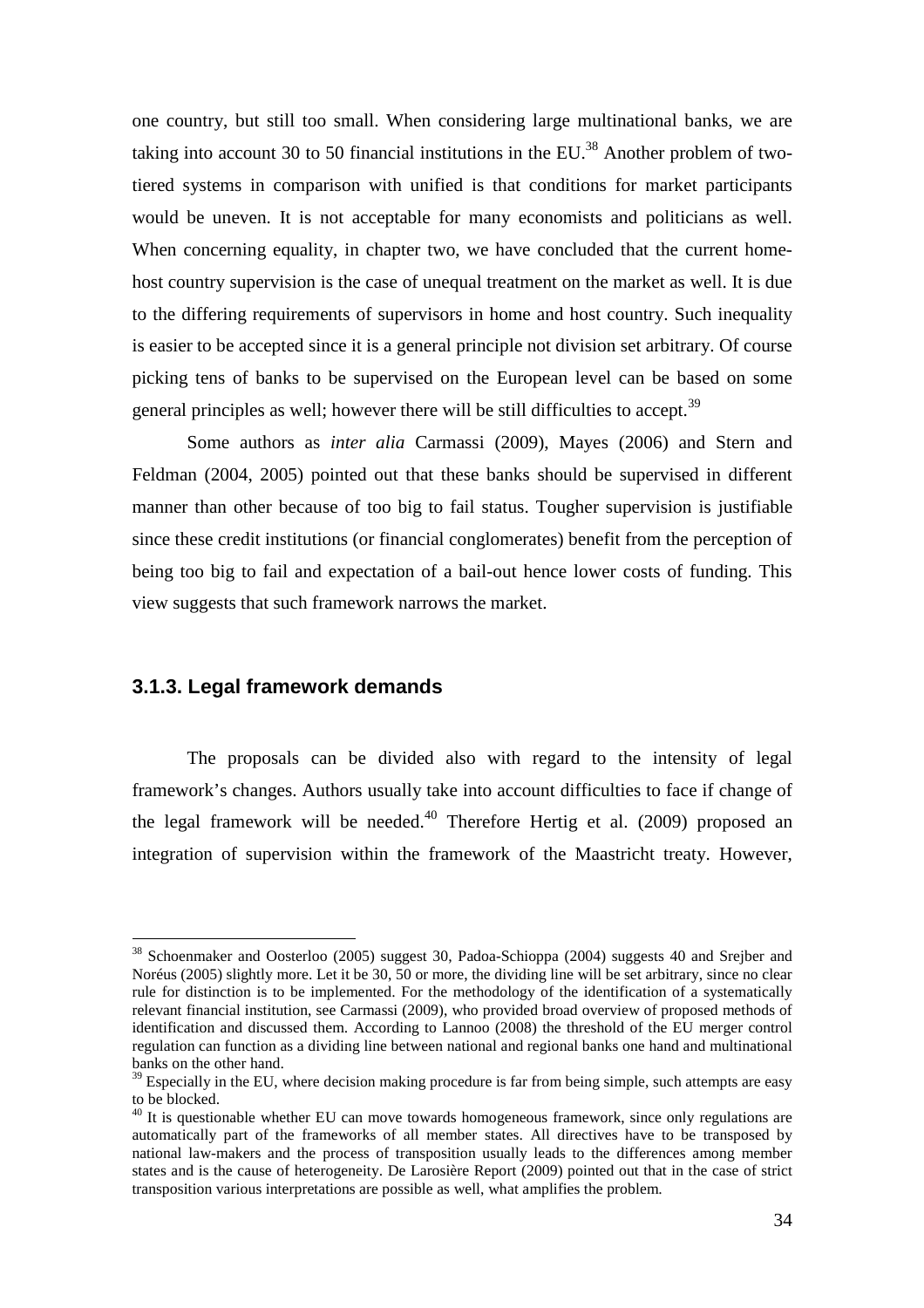overwhelming majority of the proposals assume that changes of the legal framework will be needed, at least to some extend.

Mayes (2006) analysed the framework for financial supervision of ideal world, meaning homogeneous regulation. Under the conditions of homogeneous legal framework, he pointed out, that supervision usual for a national level will be suitable for an international i.e. the European level in our case as well. However, some division of powers will be needed due to the organisational reasons, to make the system manageable. Mayes therefore proposed supervision of local banks by local representatives, while multinational banks would be supervised by the Europe-wide supervisor. This approach is similar to the Italian model of financial supervision. Mayes, himself, looks on this concept as a wrong approach to the solving of the problems of the supervisory structure. Of course, we do not live in an ideal world and it is not likely that we will soon, despite the efforts to integrate national markets to the European one. The idea to analyse a framework for this Mayes´ ideal world might seem pointless, but it provides us with important insights, since we know the differences between real and ideal world.

For the European level, the insight of Mayes as such is interesting with regard to *Societas Europaea* status and particularly for the existence of the Nordea group, the first banking group to adopt this legal form. The framework under which it operates is homogeneous. Holthausen and Rønde (2004) analysed why supervision on a national level will be suboptimal in the case of this group.

Padoa-Schioppa (2004a,b) looks on the problem of homogeneity of the legal framework from the different point of view. He does not consider the creation of such environment with the view to promote another supervisory structure *per se*. He considers further integration to be a tool substantially reducing costs of compliance for financial institutions operating in more than one country. This view is in accord with the view presented in Chapter one, where we have pointed out, that regulatory framework is heterogeneous what is a source of inefficiency and creates huge compliance costs for banks. This view was accepted by the De Larosière Report (2009) as well. Since compliance costs are transferred to customers, lowering the costs for customers could motivate legislators to exert much more effort to create homogeneous legal framework for the EU and national legislators to transpose the legislature in the EU member states.

In a longer time horizon this debate about ideal world with a homogeneous legal framework in the EU hence supervision for homogeneous market might seem more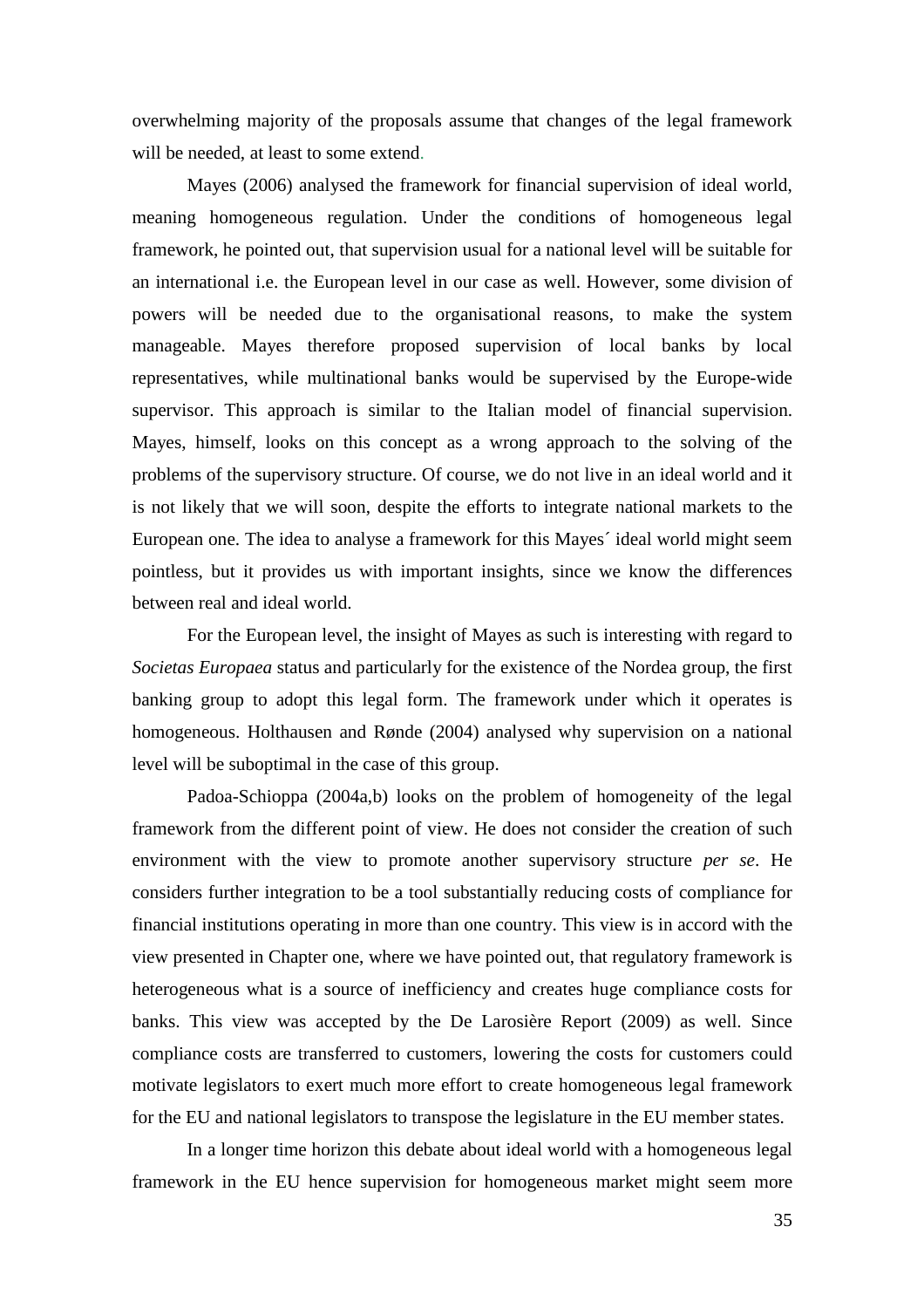realistic. The question is, whether policymakers consider the legal framework to be time invariant or whether they admit a need for changes in the legal framework to enhance *inter alia* supervision. If sooner is true, they must be looking for an instant form of a supervisory structure immediately available and able to work under current legal framework.

### **3.1.4. Summary**

To sum up above discussed differences in proposals, they can be divided by the intensity of change. While some of them are revolutionary, other proposals are evolutionary. We would like to put a stress on the attitude of Schoenmaker and Oosterloo (2008) and set their attitude to be a basic principle for changes in supervisory framework: *"supervisory structure should [...] adapt to market developments and not the other way around.*" Hence, evolutionary proposals taking into account importance of the path-dependency principle, understanding the difficulties of institutional changes especially in the EU and need for robust institutions will be perceived to be superior to the proposals normative, taking place in a vacuum, neglecting historical time and needs of institutional stability. Another important feature of the proposal which will be advocated is legibility of the concepts towards market participants. Transparency means that expectation of market participants should be unambiguous. Clear *ex ante* rules will be perceived to be superior to ad hoc interventions and corrections.

 In previous chapter we have described the problems of current supervisory and regulatory framework. Cooperation of supervisors under the legally non-binding Memoranda of Understanding turned out to be insufficient, due to the incentive problems and differing objectives of national supervisors. Taking the problem from broader perspective as a debate about a national versus European supervision, one should take at least one hindsight from the latest financial crisis. As Carmassi (2009) pointed out, supervision is still based on a local micro-prudential basis. It reflects historical development when financial systems were rather closed. However, financial systems became more interconnected and as Carmassi pointed out source of risks changed due to the use of various novel financial instruments. If risks connected with banks´ operation have changed, supervisory framework should take them into account. In chapter 1.2 we have concluded that the wholesale market is fully integrated while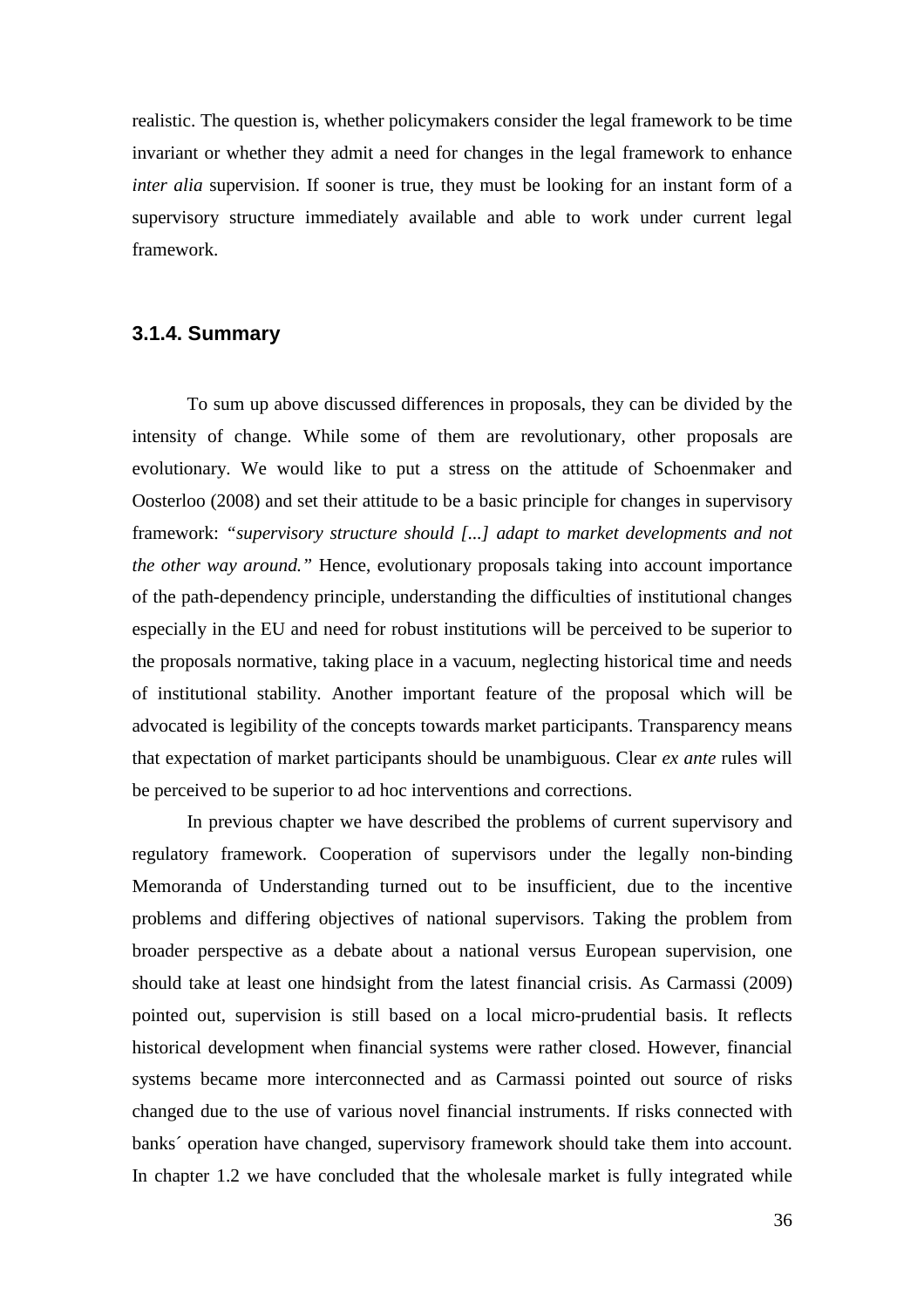retail is still fragmented. Padoa-Schioppa (2004a) has already pointed out that if market risks are connected with integrated markets (single market) then also supervision should move to the European level.

 Legal structure of banks differs from organization structure and results in a mismatch of supervisory and organizational structure of banks. The problem of accountability arises due to the separation of supervision and deposit insurance. When concerning the ELA provisions, situation is the same with the only exception that the latest financial crisis did not test the ELA provisions due to the prompt liquidity injection of the ECB. Supervision of multinational banks with systemic importance in more than one country is another problem under the current setting. In next subchapter we would like to discuss other possible arrangements proposed so far. We will use generally accepted criteria originally proposed by Schoenmaker and Oosterloo (2005) augmented by the deposit insurance and public spending related issues. Despite the fact that this part will be considerably based on the paper of Schoenmaker and Oosterloo (2005) different proposals will be evaluated.

 Criteria originally proposed by Schoenmaker and Oosterloo (2005) are as follows:

- 1. Effectiveness of supervision
- 2. Efficiency of supervision
- 3. Financial stability
- 4. Competitiveness of financial institutions
- 5. Proximity to financial institutions

 Effectiveness of supervision is perceived as an ability to supervise financial institutions on the consolidated basis as a whole and to be able to supervise all parts of their business. This is important especially with the respect to the multinational banks, not as much regarding local players where the supervision is perceived to be effective. Efficiency of supervision means that institutions will be supervised by one supervisor only, duplicity in supervision will not occur. One might consider this problem to be of a minor importance, only as a problem of time consumption, or even think about enhancing effectiveness by doubling the supervision. However, Basle Committee on Banking Supervision (2003, 2004) and Mertlík (2009) from the experience from Czech Reiffeisenbank suggest that duplicity of supervision might lead to diverging or even opposite requirements of supervisors. Considering the financial stability, cross-border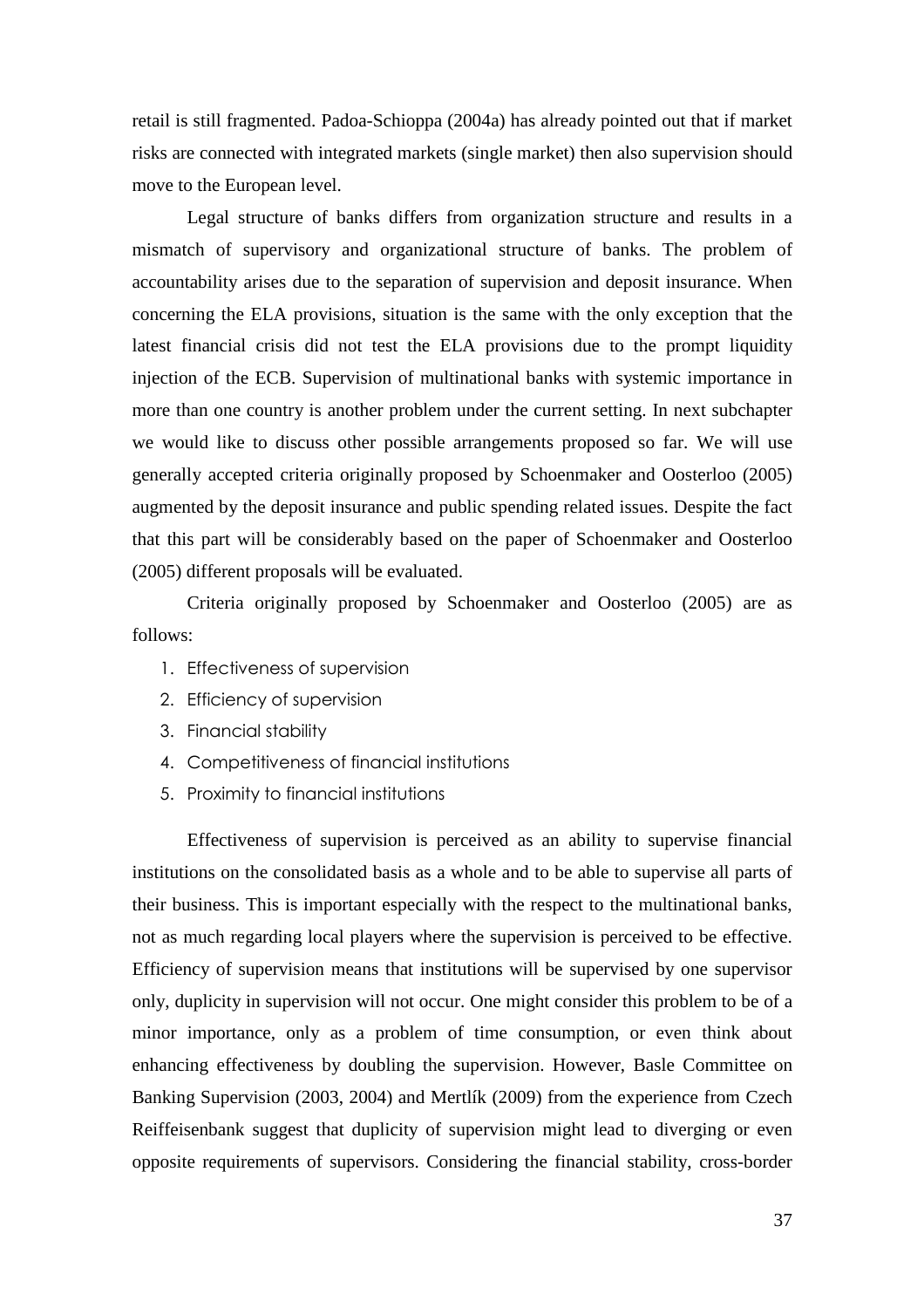externalities and possible contagion should be taken into account. In other words, this criterion will be fulfilled if the financial stability of all countries concerned will be protected. Criterion of competitiveness expresses the need to create a level playing field for all institutions concerned and not to create additional burden on them. The rationale behind the last point, proximity to financial institutions, is the belief that supervisors endowed with local knowledge can better supervise financial institutions.

# **3.2. Proposals for a new financial supervision**

*"If two men on the same job agree all the time, then one is useless. If they disagree all the time, then both are useless."*  Darryl F. Zanuck

 The criteria set in the subchapter 3.1.4 will be applied on following proposed supervisory models: structure similar to the Italian supervisory structure proposed by Padoa-Schioppa (2004b), the European System of Financial Supervisors proposed by Schoenmaker and Oosterloo (2008) and the Choice-based approach proposed by Hertig et al.(2009). They will be compared to five supervisory models originally evaluated by Schoenmaker and Oosterloo (2005). In total, there are 8 models to be evaluated:

- 1. Choice-based approach (Hertig et al., 2009)
- 2. European System of Financial Supervisors (Schoenmaker and Oosterloo, 2008)
- 3. Italian structure (Padoa-Schioppa, 2004b)
- 4. Home-host structure (current)
- 5. Home on the national basis
- 6. Home on the European mandate basis
- 7. Central European supervisory body
- 8. Host on the national basis

 The choice-based approach is a conditionally centralized approach, what means that countries can both opt-in and opt-out for the ECB supervision. It will be described in detail in subchapter 3.2.1. The European System of Financial Supervisors is a combination of centralized and decentralized components. It means a creation of a centralized body, but still leaving part of competences on a national level. It will be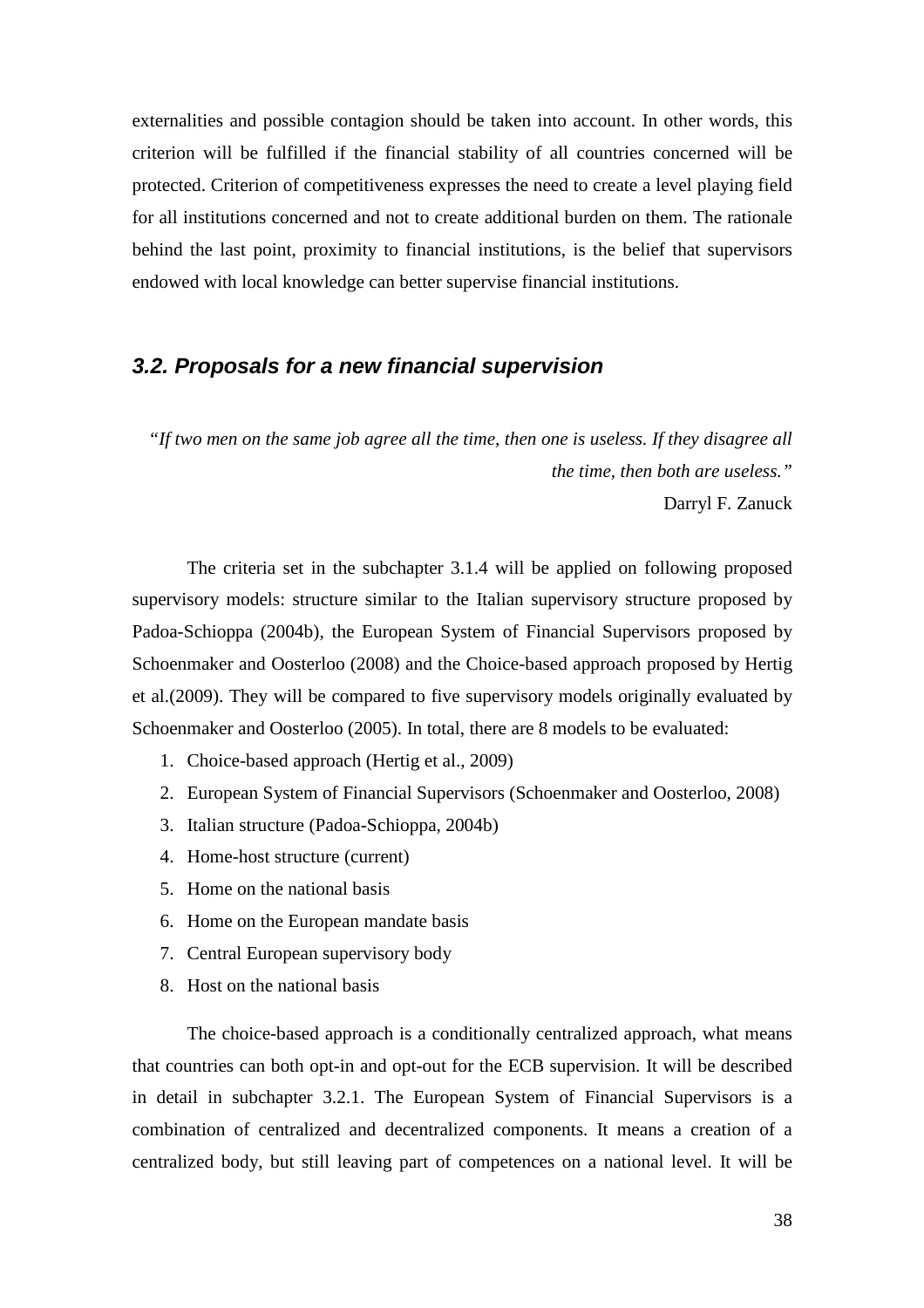described in a detail in the subchapter 3.2.2. The Italian model is a centralized model with decentralized fragments. Transposition of the Italian model on the European level will mean division of credit institutions to those being supervised by a central body and those being supervised on a national level. It will be discussed in a detail in the subchapter 3.2.3.

 The rest, i.e. the models originally evaluated by Schoenmaker and Oosterloo (2005) will be discussed in subchapter 3.2.4. The home-host structure means that home country supervises a financial institution and its branches. Host country supervises subsidiaries only. It is already extensively described in chapter two. Therefore it will not be discussed in detail again. Last four models will be discussed briefly. The 'home on the national basis' structure expresses the principle, that home country supervises activities of the whole financial group i.e. both its branches and subsidiaries. Supervisor is responsible for needs of home country. The "home on the European mandate basis" structure is rooted on the same principles, however with the responsibility for all countries involved. Central European supervisory body clearly means a creation of a single supervisor responsible for the whole EU. The "host on the national basis" structure means that all financial institutions will be supervised in the country, they operate.

### **3.2.1. The choice-based approach**

 The choice-based approach was proposed by Hertig, Lee and McCahery (2009, HLM from now on). Under this approach, the EU member states are able to both opt-in and opt-out for the ECB supervision. It means that country that opted-in may delegate supervision of the multinational banks to the ECB and keep supervising other banks. Therefore, it is a proposal for a two-tiered supervisory model. This approach is very interesting indeed. HLM mentioned many advantages of this proposal, let us briefly sum them up. This proposal is designed for the supervision of multinational banks operating EU-wide.<sup>41</sup> It is based on the agreements between the ECB and respective member states. Bilateral agreements allow for flexibility, they can be tailored to respect country specific needs.

<sup>&</sup>lt;sup>41</sup> They assume 50 banks to have this status.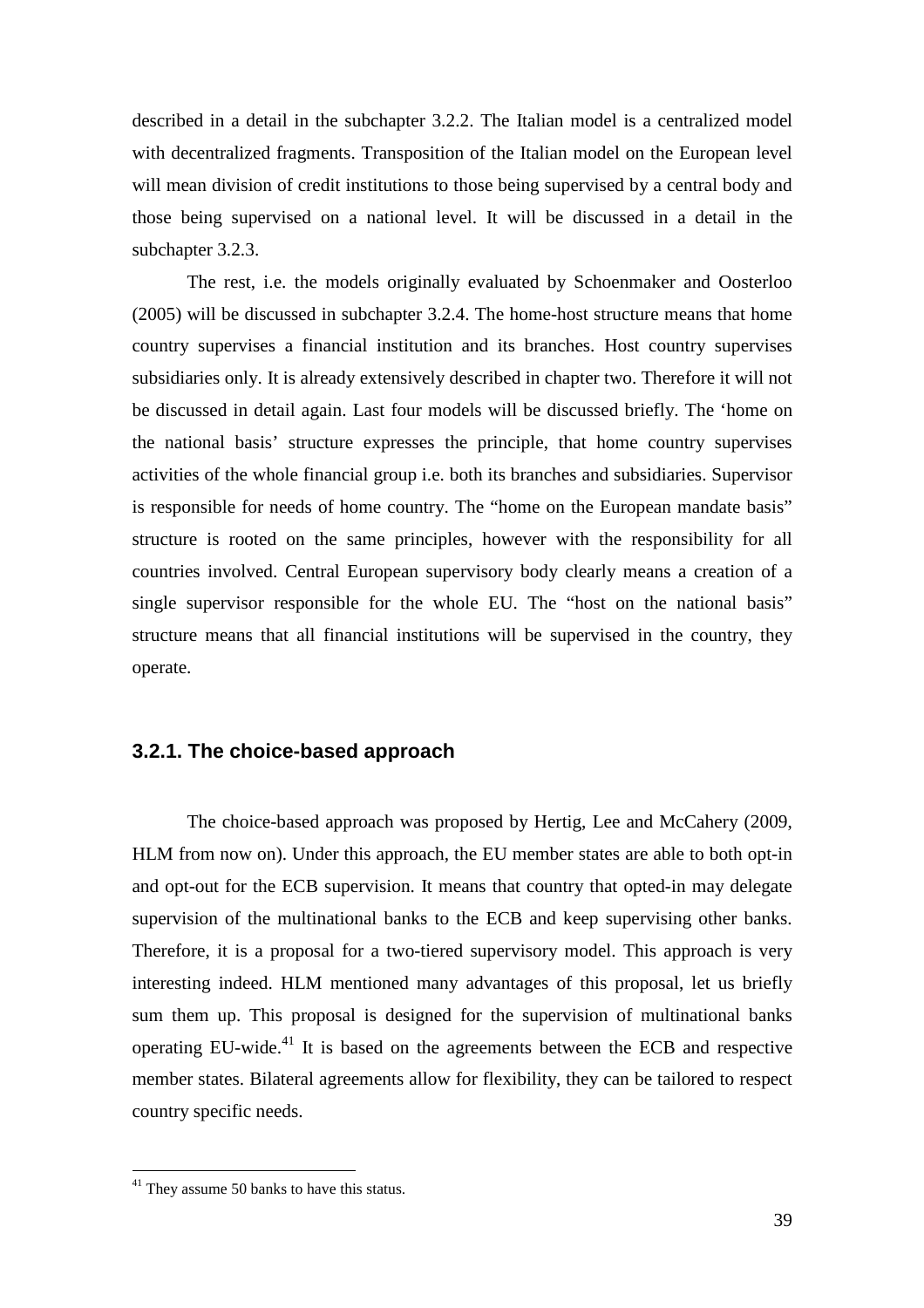The article 105 (6), Chapter 2 of the Maastricht Treaty provides a legal basis for this proposal: *"The Council may, acting unanimously on a proposal from the Commission and after consulting the ECB and after receiving the assent of the European Parliament, confer upon the ECB specific tasks concerning policies relating to the prudential supervision of credit institutions and other financial institutions with the exception of insurance undertakings."* Since the approach is choice based, there is no need for an agreement of all member states, therefore execution is much easier. However, as the Article 105 (6), Chapter 2 of the Maastricht Treaty states, unanimity is needed to allow the existence of the model. Only then countries will be able to opt-in on the case by case basis. Nevertheless, one can agree with HLM, who consider this to be the most important advantage *vis-à-vis* other proposals.

*Assessment according to the criteria:* 1. Authors suggest that this approach is more effective then the current setting. In fact, a supervision of majority of banks would stay unchanged. The debate is only about 50 largest banks where the ECB supervision would replace supervisors of the countries that opted-in. Thereby fewer supervisors will have to cooperate. Supervision of these institutions would be therefore more effective. However, if only few countries will opt for the ECB supervision, it will reduce the number of supervisors which have to cooperate only slightly. 2. The problem of duplicity is limited to some extend by better coordination. 3. Financial stability would be improved substantially since banks supervised by the ECB would be those of a systemic importance and the ECB would have a duty to take into account financial stability of all countries. 4. Establishing a system with differentiated approach to the banks according to their size would violate the principle of level playing field for all participants on the relevant market.<sup>42</sup> 5. Large credit institutions, themselves, are willing to integrate the supervision, to have counterpart of same size so this criterion is fulfilled.

 Main problems of this proposal are as follows. Some countries, where top 50 banks do not operate or are not of systemic importance, as in Slovenia, or Baltic countries, would not feel the difference therefore their willingness to join is limited. According to the proposal, countries are always able to opt-out. Unstable institutional framework might be a result. Opting-in or opting-out depending on a political cycle in countries is indeed wrong signal despite the fact that HLM suggest that arrangement is advantageous for all countries in the example. Another problem is that opting-in of one

 $42$  For justification of such differentiation see subchapter 3.1.2.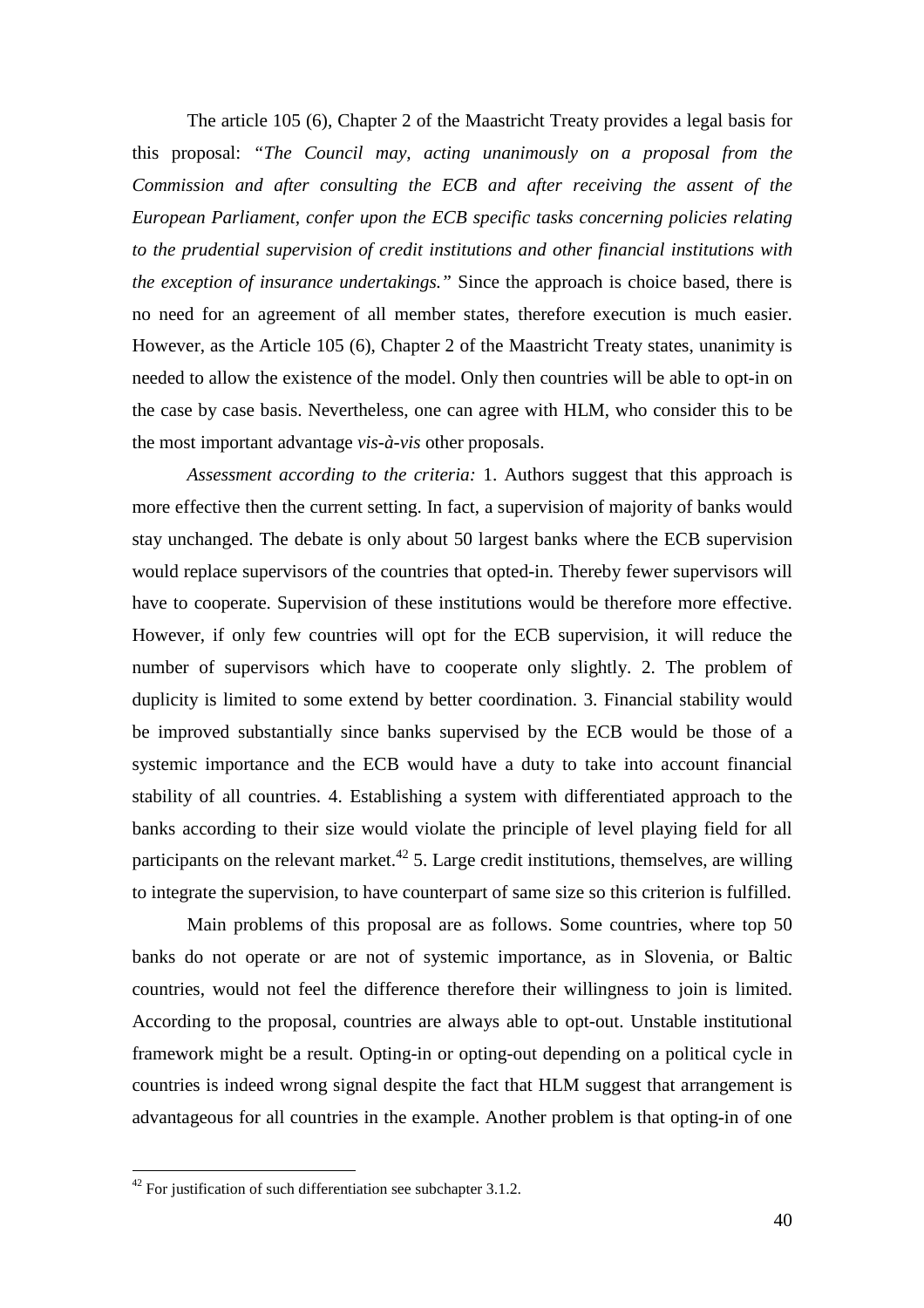country will affect activities of the banks abroad as well. HLM mentioned that *"the agreement will thus have to take into account its pan-European impact"* without concrete provisions. HLM pointed out that country opting-out in case that opting-in will turn out to be a mistake has nothing to loose. In post-socialist countries we have witnessed that building new supervisory institutions is not as easy as one can think. HLM therefore neglect the institutional stability issues and the process of institutions changes.

### **3.2.2. The European System of Financial Supervisors**

Schoenmaker and Oosterloo (2008) proposed<sup>43</sup> a creation of the European System of Financial Supervisors (ESFS) by the European Financial Agency (EFA) cooperating with national supervisors. According to them, main advantage of the ESFS is that it will create the European framework, i.e. harmonization of the supervisory requirements<sup>44</sup>, thereby level playing field for all market participants. The ESFS will be responsible for a financial stability of all EU countries therefore problem of neglecting of cross-border spill-over effects would be addressed. The ESFS will be responsible for both branches and subsidiaries of banks with cross-border activities. Simultaneously, day to day supervision will be carried out by national supervisors endowed by a local knowledge therefore subsidiarity principle would be applied. This approach is conceptually similar to the creation of the European System of Central Banks (ESCB).<sup>45</sup>

 For small to medium banks impact will be limited, since they will be supervised by a national branch of the ESFS. The larger the bank and more cross-border operation it has, the higher the impact of the ESFS would be. Harmonization of a supervisory requirements, principles and institutional background would be beneficial for all crossborder active participants by means of lowering of compliance costs. Large multinational banks would be supervised by the lead supervisor, i.e. a national branch of the ESFS where a bank is founded. This will solve a problem of duplicity of supervisors, since banks will report to a single supervisor, who would have to provide information to all other involved national branches of the ESFS. Host authorities have

<sup>&</sup>lt;sup>43</sup> Advocated by Lannoo (2008) as well

<sup>&</sup>lt;sup>44</sup> They advocate harmonization of regulatory framework as well.

<sup>&</sup>lt;sup>45</sup> The ESFS was originally part of the roadmap that led to the creation of the ESCB in 1998. See Lannoo (2008) for details.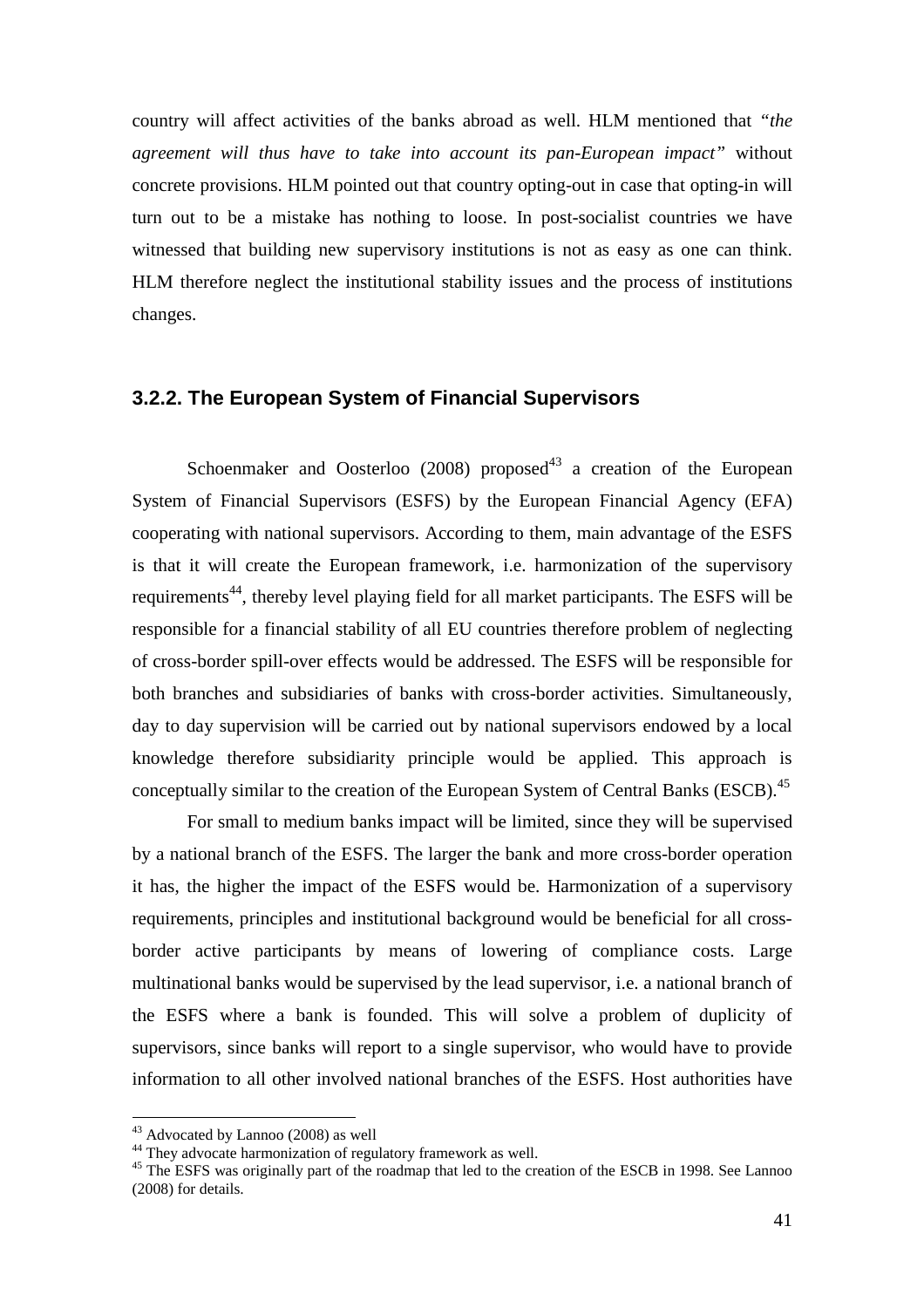to cooperate with a lead supervisor. If host authorities consider that their interests are neglected, they can ask the EFA to overrule a lead supervisor (Schoenmaker and Oosterloo, 2008).

 *Assessment according to the criteria*: 1. Authors suggest that this approach is more effective then the current setting. In fact, for the supervision of the most of banks, nothing will change. The larger the bank the higher the impact will be. Cooperation will be enhanced since distribution of competences would be more legible therefore this model would be more effective. 2. Problem of duplicity is solved.<sup>46</sup> 3. The EFA as the highest decision-making body would be responsible for a financial stability of all countries hence financial stability should be improved. 4. Harmonization of all reporting and supervisory requirements under one system will allow for the existence of the twotiered supervisory system without breaching the level playing field for all participants. 5. Proximity of the supervisors would depend heavily on the level of integration of internal procedures in banks.

 Following the arguments of Mayes (2006) that there is an insufficient harmonization of the institutional framework in the EU countries, creation of the ESFS aimed at harmonization of supervisory requirements and supporting harmonization of regulatory requirements at the same time is welcome. This approach satisfies demands of Padoa-Schioppa (2004b) to minimize huge compliance costs as well.

 This approach is very close to the home country supervision structure, but it incorporates the EFA as the highest decision-making body. However, from the proposal it is not very clear how the medium sized regional banks will be supervised. Banking groups as Erste group are of systemic importance in the CEE countries, but still too small when compared to largest ones. From the proposal it is not clear, what are the principles that have to be implemented for banks as this one. All above mentioned features are heavily dependant on an arbitrary set dividing line to divide banks according to their size. Lannoo (2008) pointed out that threshold of the EU merger control regulation can function as a dividing line between national and regional banks on one hand and multinational banks on the other hand. Hence this proposal can be perceived as incomplete and needs a more detail description since it is not solving cross-border externalities of medium sized regional banks. It is obvious that proposals

<sup>&</sup>lt;sup>46</sup> Schoenmaker and Oosterloo (2008) do not go much into the details of the supervision for the group of small and medium sized banks. Since modification of home country supervision model is used for group of large banks, one can expect the same principles for this group as well.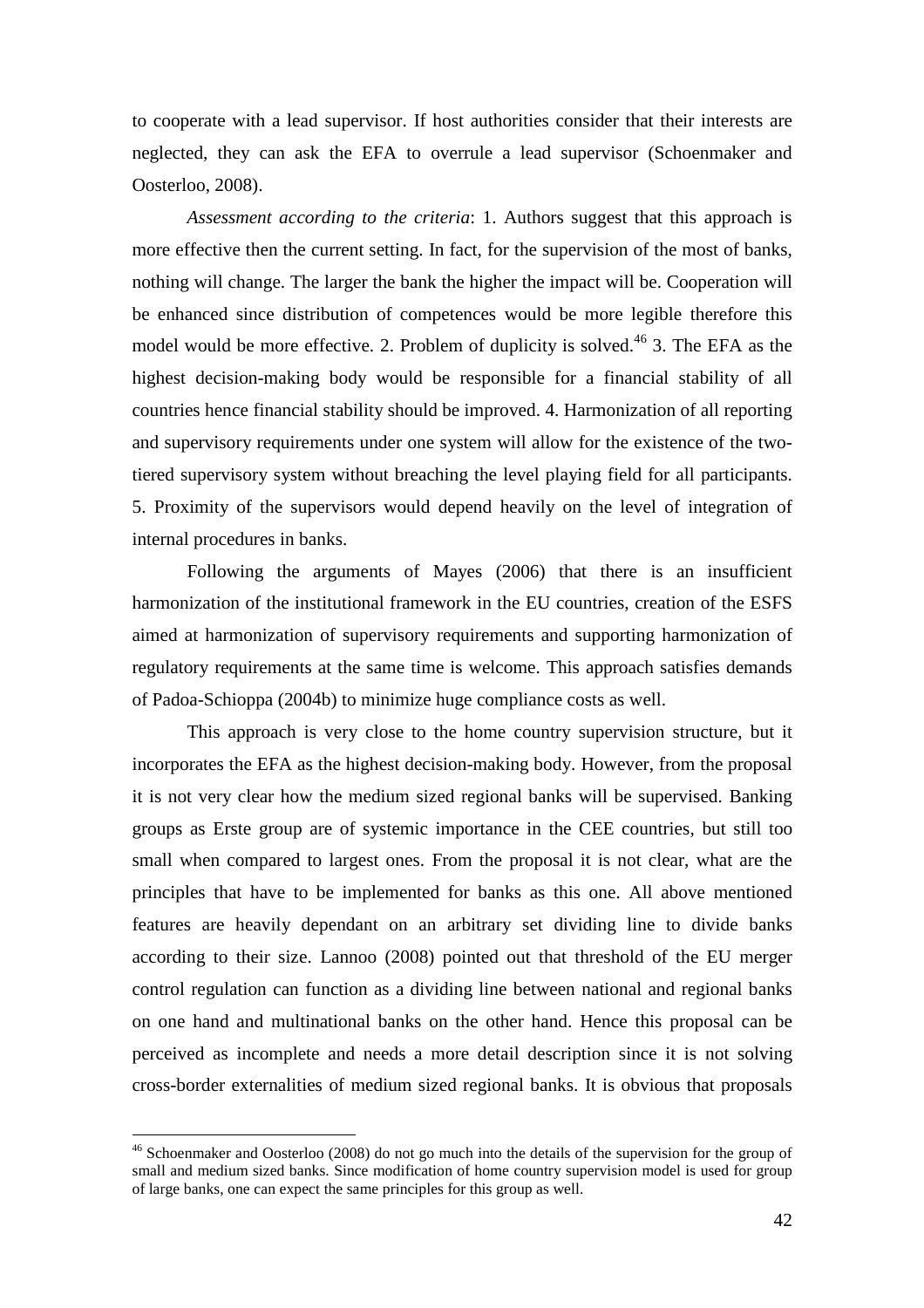in last two years were more oriented towards global crisis solving problems than general proposals for the EU. From the perspective of the NMS12 countries, where usually regional consolidators are active, these proposals are less interesting. Authors, themselves, are very cautious about the implementation, since a unification of frameworks is not achievable easily.

 Since limits the resolution of the EFA are too long, one might fear the bankruptcy of a troubled bank, should a supervisor disagree with a leading supervisor and the decision-making procedure would be delayed. Another point to be solved is a fiscal responsibility in the case of the ESFS already mentioned by authors. They suggest that fiscal responsibility should reflect the creation of the ESFS. According to Lannoo (2008) who advocates this approach as well creation of the European Resolution Trust is needed.

### **3.2.3. The Italian model of supervision**

 Padoa-Schioppa (2004b) presented a vision of a supervisory structure which will fit to the today's banking market in Europe. He did not call for the implementation of the Italian model of supervision explicitly. He rather pointed out principles, which should be applied for creation of the framework. Those who know Padoa-Schioppa's work and the Italian supervisory model see that it clearly fits to the requirements and principles that Padoa-Schioppa presented.

 The Italian model is a typical two-tiered supervisory structure with the central bank - Banca d´Italia as an institution responsible for the banking supervision. Most of the banks in Italy operate within a region or even a single city. In 1998 more than two thirds of banks operating in Italy represented this group (Padoa-Schioppa (2004a). Those banks are supervised by a local branch of the central bank. All other banks that exceeded the regional size are supervised by the headquarters of the central bank, which cooperates with its local branches.

 Level playing field for all banks is enabled by the same supervisory requirements for banks despite varying supervisor. In the context of the proposal for the European Union, levelling regulatory and supervisory framework is *conditio sine qua non*. Therefore, the preparatory phase for the implementation of such proposal will be a long process. However, as already mentioned, uneven institutional framework is a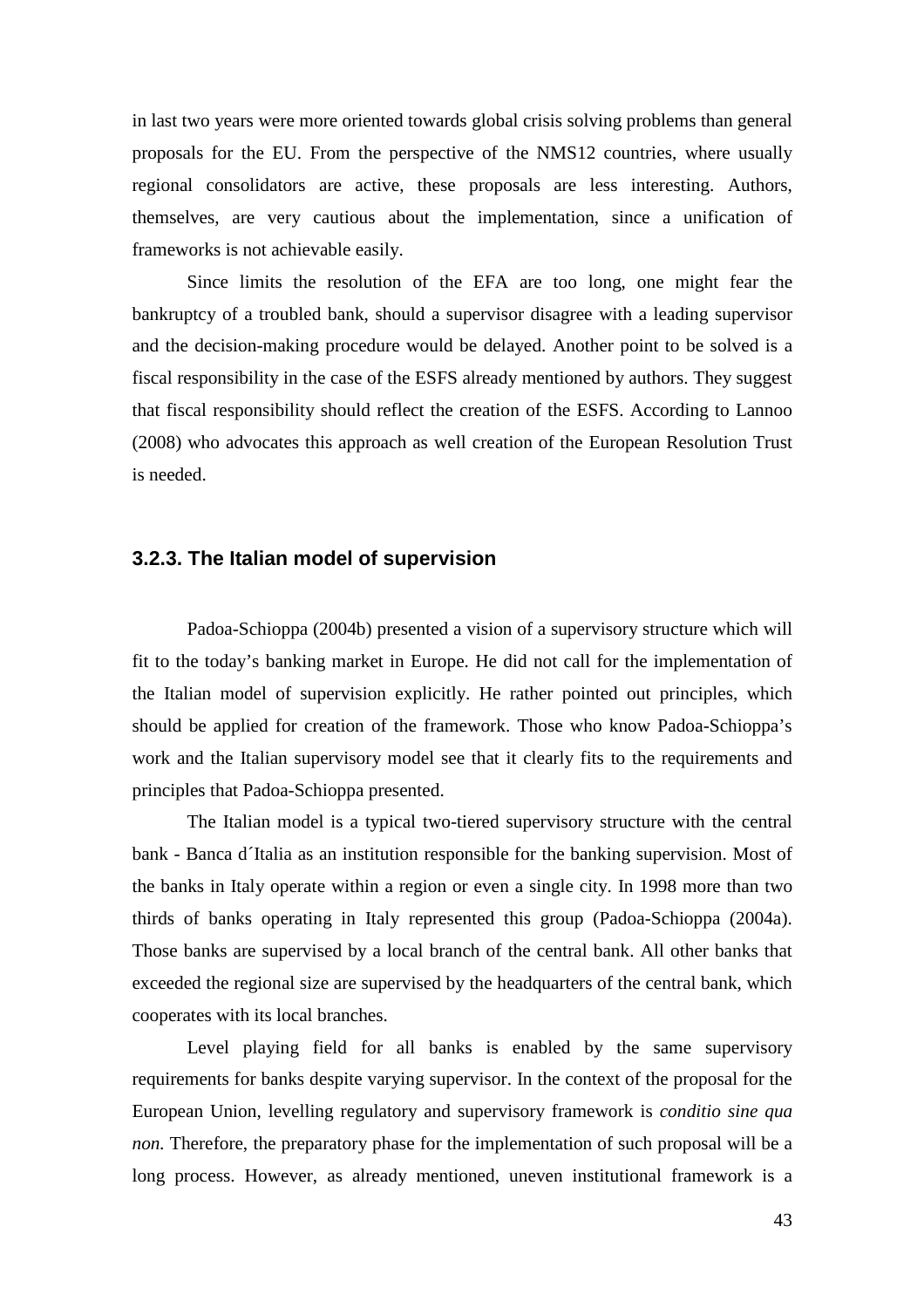serious obstacle for any change of supervisory framework leading to a creation of the framework with foundation on the European level.

 This proposal means a creation of a centralized European supervisory body either within the ECB or independent of the ECB. It would be responsible for banks with cross-border activities, where it would act as a consolidated supervisor which would have full responsibility for supervision and will coordinate the activities of national supervisors. As in the Italian case, banks operating within a single country would be supervised by a national supervisor. Important advantage of this model is that not only few arbitrary set multinational banks would be supervised in different manner, but all banks that would exceed a national importance would be supervised by a centralized body.

 *Assessment according to the criteria*: 1. The impact on banks would be similar as in case of a creation of the ESFS. In fact, for a supervision of most of the banks, nothing will change. The debate is only about banks operating cross-border, where the European supervisor would act as a lead supervisor and would coordinate the activities of national supervisors. This proposal encompasses all banks operating cross-border, not only the largest ones. Cooperation would be enhanced since distribution of competences would be more legible, therefore this model would be more effective. 2. The problem of duplicity would be solved. 3. The authority as the highest decisionmaking body would be responsible for a financial stability of all countries hence financial stability should be improved. It is important to note that national supervisors will supervise banks with lower importance, while those of systemic risk would be supervised by the European authority. 4. Harmonization of reporting and supervisory requirements under one system would allow the existence of a two-tier supervisory system without breaching the level playing field for all participants. 5. Proximity of the supervisors would be satisfied as well.

 Important point to be solved, as in the case of the ESFS, is a fiscal responsibility. Fiscal responsibility should reflect a creation of a centralized body. Fiscal responsibility, shifting of competences and loss of supervisory sovereignty are serious obstacles for the implementation of this proposal.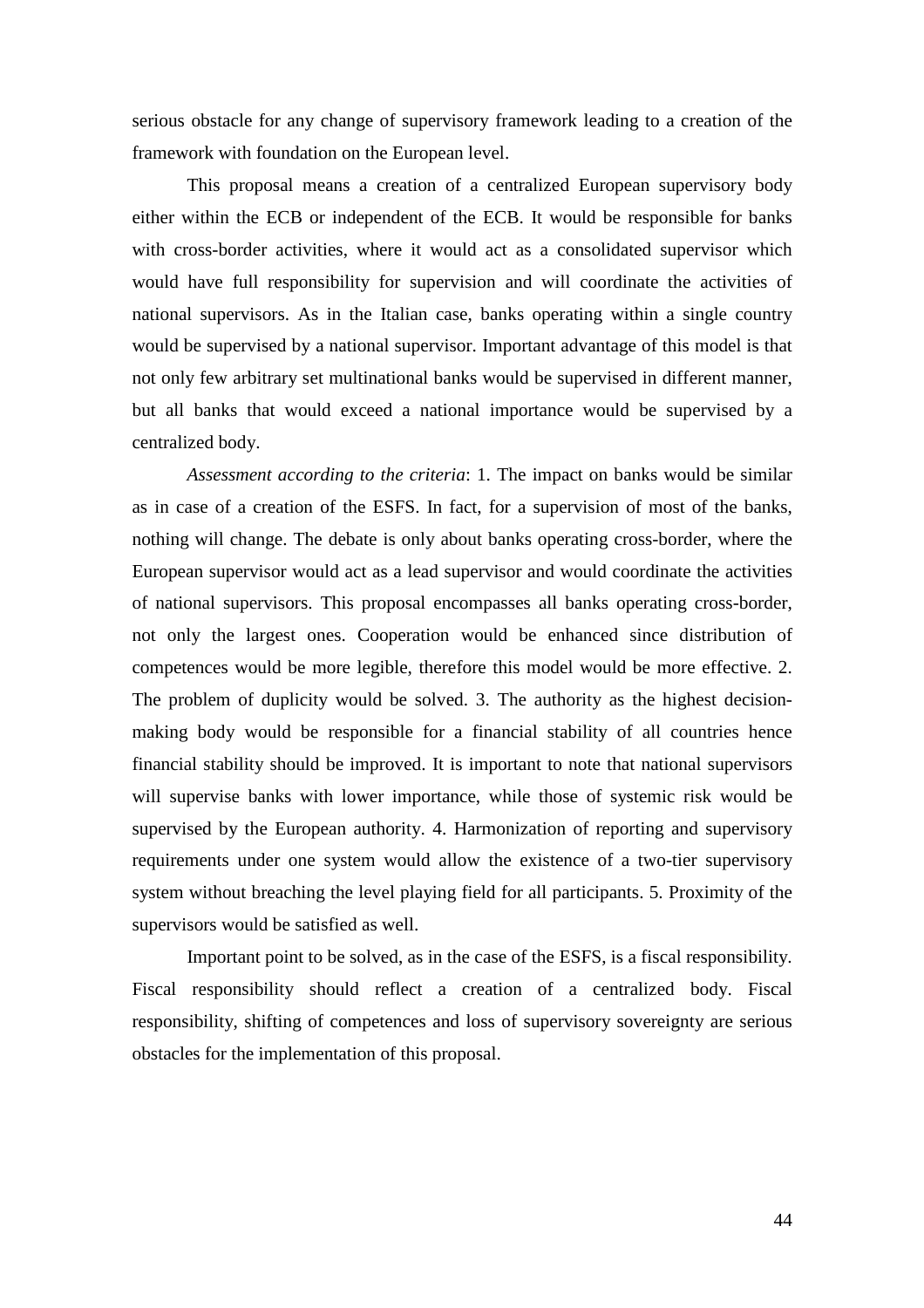## **3.2.4. Originally evaluated models**

 Models already evaluated in original paper presented by Schoenmaker and Oosterloo (2005) will be discussed only briefly. It is because some of the models are very theoretical and are unlikely to be implemented. Moreover, there is no need to replicate what was already presented by the authors in the original paper and what was accepted by others.<sup>47</sup> The home-host supervisory model is the current model and it was already extensively discussed in chapter two.

 The "home on the basis of a national mandate" model means that a home supervisor supervises the group as a whole regardless of a branch/subsidiary operational form with a national mandate. Therefore, a national financial stability, national fiscal needs and other national aspects are taken into account only.

 On the other hand, the "home on the basis of the European mandate" assumes that a group is supervised as a whole regardless of a branch/subsidiary operational form with the European mandate. Therefore a financial stability, fiscal needs and all other aspects of all countries involved have to be taken into account. Home supervisor is a lead supervisor in this model.<sup>48</sup>

 The "central body on the basis of the European mandate" assumes a centralization of the supervisory powers in hands of a single European institution. It does not mean that national supervisors will cease to exist. It means that a central body will act as a consolidated supervisor, with full responsibility for the coordination of the activities of all subordinated bodies.

 The "host on the basis of a national mandate" model means that host supervisors can take over the supervision of both subsidiary and branch, if they consider that activities of a bank are significant in a country and should by supervised by the authority of a host country. It will mean either a suspension of supervision on a consolidated basis or full reliance on host country supervisors. Evaluation of all above mentioned supervisory structures is presented in Table 2.

<sup>&</sup>lt;sup>47</sup> *Inter alia* Mayes (2006), who completely adopted evaluation of Schoenmaker and Oosterloo (2005).

<sup>48</sup> Schoenmaker and Oosterloo (2005) were already in this paper before crisis considering the European System of Financial Supervisors as a combination of "home on the basis of European mandate" and "Central body on the basis of European mandate" models as described in their paper.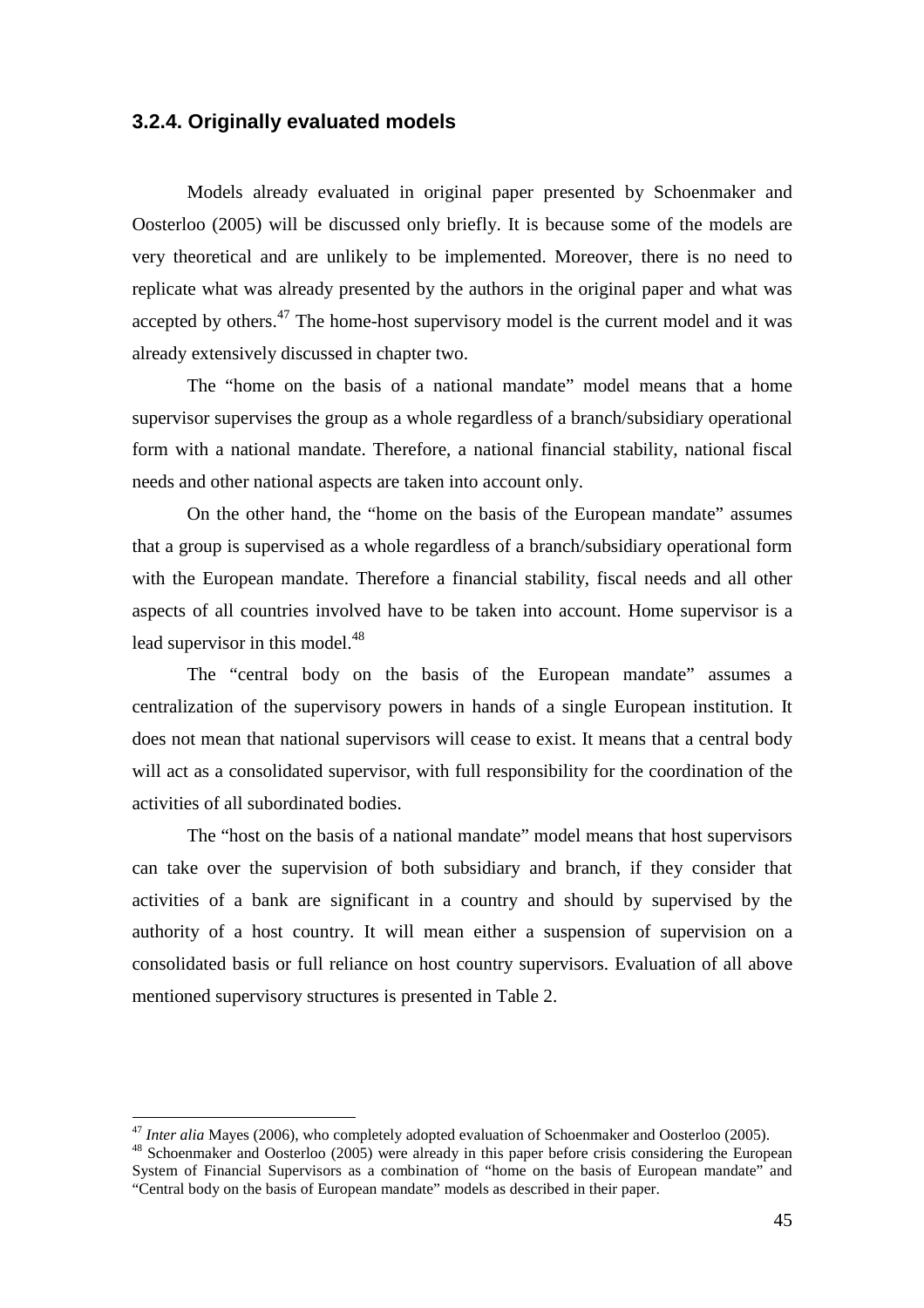#### **Table 2: Evaluation of supervisory structures**

| Supervisory structure                                 | Criteria                           |                                 |                           |                                          |                                    |
|-------------------------------------------------------|------------------------------------|---------------------------------|---------------------------|------------------------------------------|------------------------------------|
|                                                       | 1. Effectiveness<br>of supervision | 2. Efficiency of<br>supervision | 3. Financial<br>stability | 4. Competitiveness<br>of financial firms | 5. Proximity to<br>financial firms |
| A. Home and Host (current<br>system)                  | $\ddot{\phantom{0}}$               | $+1$                            | $+/-$                     | $+/-$                                    | ÷                                  |
| B. Home on the basis of a<br>national mandate         | $+$                                | $\ddot{}$                       | ×                         | ÷                                        | ÷                                  |
| C. Home on the basis of a<br>European mandate         |                                    | ÷                               | $\star$                   | $\overline{ }$                           |                                    |
| D. Central body on the basis<br>of a European mandate |                                    | ŧ                               | ¥                         | $\ddot{\phantom{0}}$                     | ۳                                  |
| E. Host on the basis of a<br>national mandate         | $+/-$                              | $\ddot{\phantom{0}}$            | œ                         | Đ)                                       |                                    |

#### **Source: Schoenmaker and Oosterloo (2005)**

The "home on the basis of a national mandate" is superior to the current system in the efficiency and competitiveness criteria because it eliminates duplicity of supervision for subsidiaries. However, the only shortcoming, the financial stability issue is very important obstacle for the implementation. Neglecting the cross-border spillover effects is unacceptable and *de facto* disqualifies this proposal. The "home on the basis of a European mandate" is rated as superior to all other models. Authors suggest that it should be a basis for the future ESFS model. However, in their evaluation, there is an assumption of existence of some centralised body thereby already a combination of C and D models from the table instead of genuine C model as was supposed to be evaluated. The "central body on the basis of European mandate model" faces the problem of being too far to small national banks, therefore proximity criterion is not met. Last model "host on the basis of a national mandate" goes against the objectives of a creation of the Single Market. It will mean a reverse of integration and fragmentation of the market, not allowing operation via branches etc.

 In spite of suggestion that model C is superior to all other models if executed as the ESFS, Schoenmaker and Oosterloo (2005) warned that both the ELA provisioning and fiscal responsibilities should be shifted to correspond to the changes in supervision.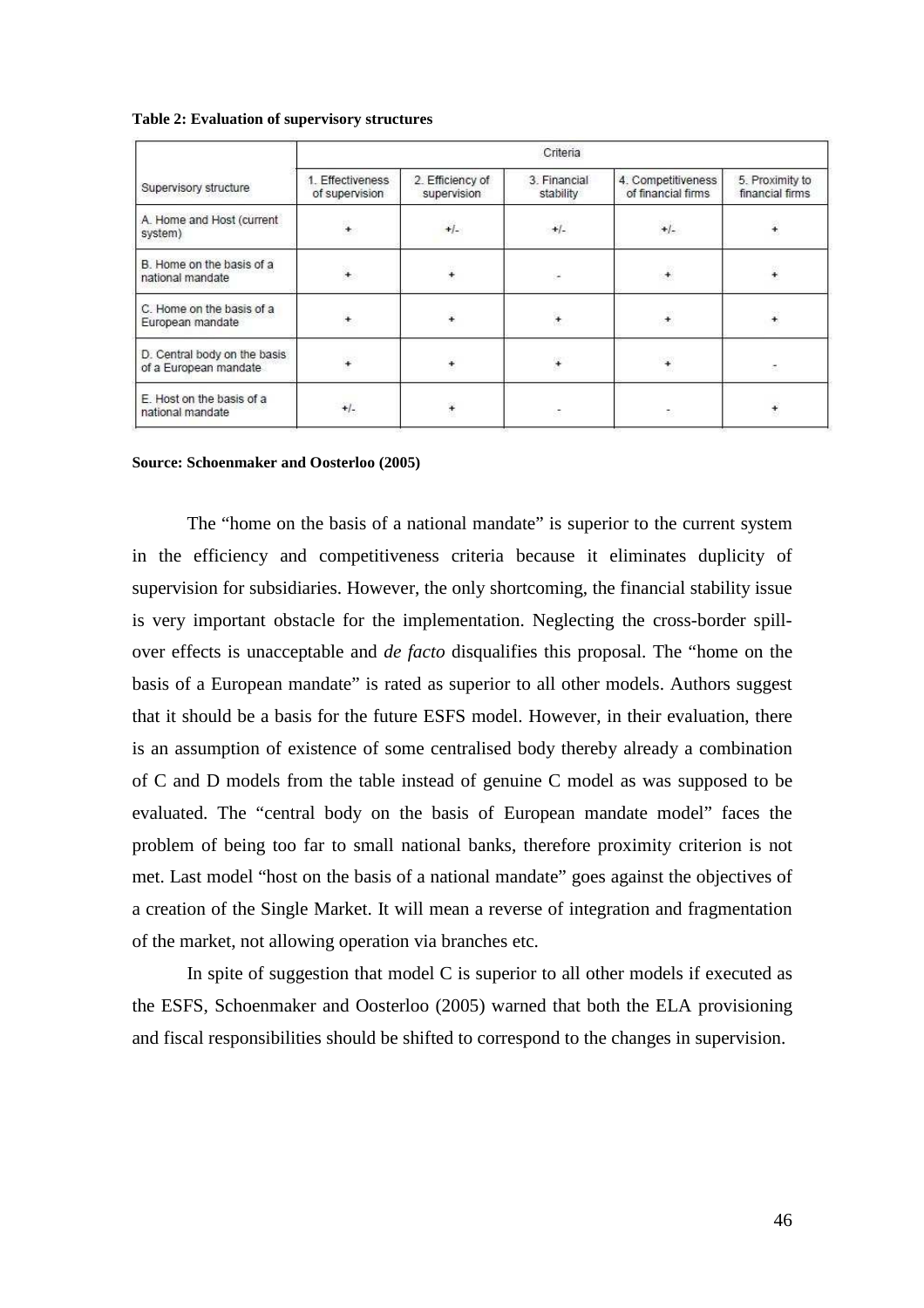# **3.3. Why is the US supervisory model not applicable in the EU?**

*"Make everything as simple as possible, but not simpler."*  Albert Einstein

 This subchapter will be devoted to a brief description of the US supervision to explain the differences of both systems and rather to point out important impediments to the application of the system for the EU than to propose the system for the EU.

 First of all, we would like to remind that the US is a federation of states while the EU is an economic and political union of sovereign states. There is a huge federal budget in the US which allows for redistribution among states. In the EU, there is a common budget, allowing for redistribution as well, but it presents only a small fraction compared to national budgets. Moreover, any questions related to the redistribution among sovereign states are politically sensitive and consensus is hardly achievable. This involves bail-outs, deposit insurance and lender of last resort issues. All of these are nationally based in the  $EU^{49}$  According to many authors this is a strong impediment precluding the EU from a serious integration of its financial supervision, see *inter alia* Boot (2007), Dermine (2005), Godhard and Schoenmaker (2006), Mayes (2006) and Schoenmaker and Oosterloo (2005).

 In the US the most important institution with the respect to the banking supervision is the FDIC. Therefore, there is single deposit insurance at place, and it will bear the costs of a bank failure regardless of the state where the bank operated. In the EU deposit insurance is still a national business and it is rather passive institution as already mentioned. It is not responsible for the supervision. Of course, not only the FDIC is responsible for supervision, it shares competences with the Federal Reserve (FED), the Treasury and the Securities and Exchange Commission (SEC) since Gramm-Leach-Bliley Act.<sup>50</sup> Forbearance to act is eliminated by direct incentives to take prompt actions with a view to minimise the costs by the FDIC.

Federal institutions have stronger mandate and tackle banks harder as their European national counterparts. Decision-making procedure is much prompter with a federal mandate as in the case of cooperation of bodies with national mandate.

 $49$  In the case of the lender of last resort, there is a discussion in chapter 2.4 that in some cases, as global crisis, the ECB might serve as a lender or last resort too.

 $50$  See Carmassi (2009) for further details.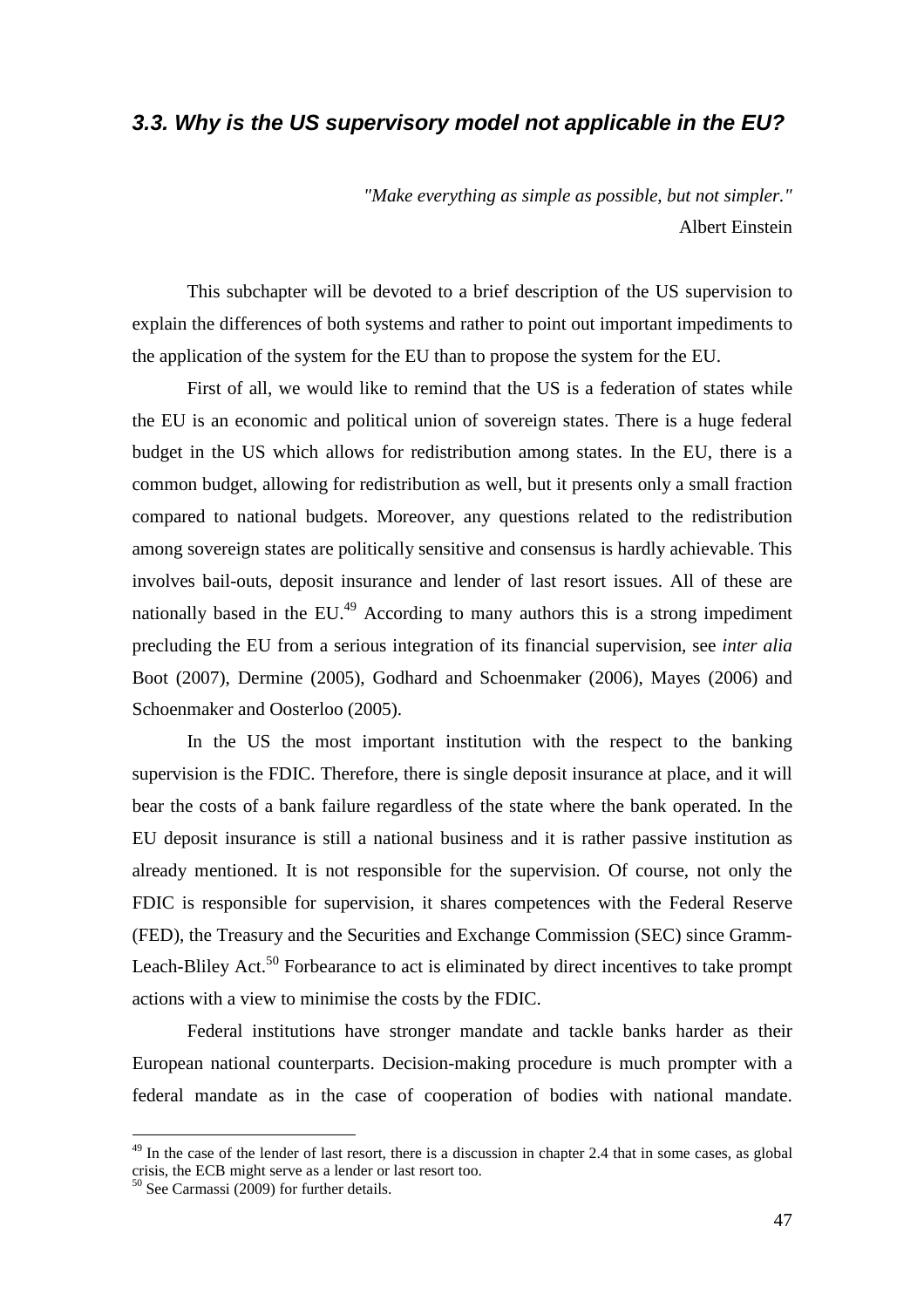Supervision in the EU is heavily dependent on cooperation of national supervisors. Regardless of the existence of coordination mechanism as proposed above by creation of the ESFS or other mechanism, reactions will be delayed in comparison with the US reactions.

There are, however, some other characteristics that make supervision more difficult in the EU. As Mayes and Wood (2008) pointed out, there are about 10 banks in the US, which are perceived to be too big to fail. In the EU, there is a couple of banks in each of the member states that are too big to fail, therefore in total there are tens of banks with a too big to fail status in the EU. Therefore even if, there would be a single European supervisor, a single deposit insurance fund and common budget, the US model is still not applicable since, one can not imagine closing of largest bank in one of the Baltic countries despite marginal "EU market" share and marginal importance on the EU level. Mayes (2009b) pointed out that in the US problems of most of troubled banks were solved without taxpayers funding.<sup>51</sup> This is a result of strong mandate of supervisor, robust *ex ante* rules. It allows authorities to solve the problems of troubled banks sooner than they become truly insolvent.

 The EU supervision is based on the supervision of local banks, since retail banking is still a local business. Micro-prudential supervision is usually working properly, but due to the fragmentation of supervision on a national level, macroprudential issues of systemic risk and cross-border contagion are not fully taken into account. Since the mandate of the US supervisors is on federal level, macro-prudential issues and contagious effects are fully taken into account.

 Until now, the EU was not able to enforce level regulatory framework in all member states. It is obvious that the decision-making in the EU is too complicated to allow needed changes to be implemented thereby to reach the system similar to that of the US. "National specifics" are usual argument in delaying a harmonisation of "local banking industry". However integration of a wholesale banking is much more advanced than the EU's ability to follow this process.

 This is, however, not an impediment to implement parts of the US framework, which are applicable and has proven to be efficient in the US. Mayes and Wood (2008) pointed out that there is no Prompt Corrective Action on the EU level as it is in the US even though such framework is applicable in the EU as well. Mayes (2009a) described

 $51$  At the time when conference took place, there were 130 banks successfully solved in the US without additional funds.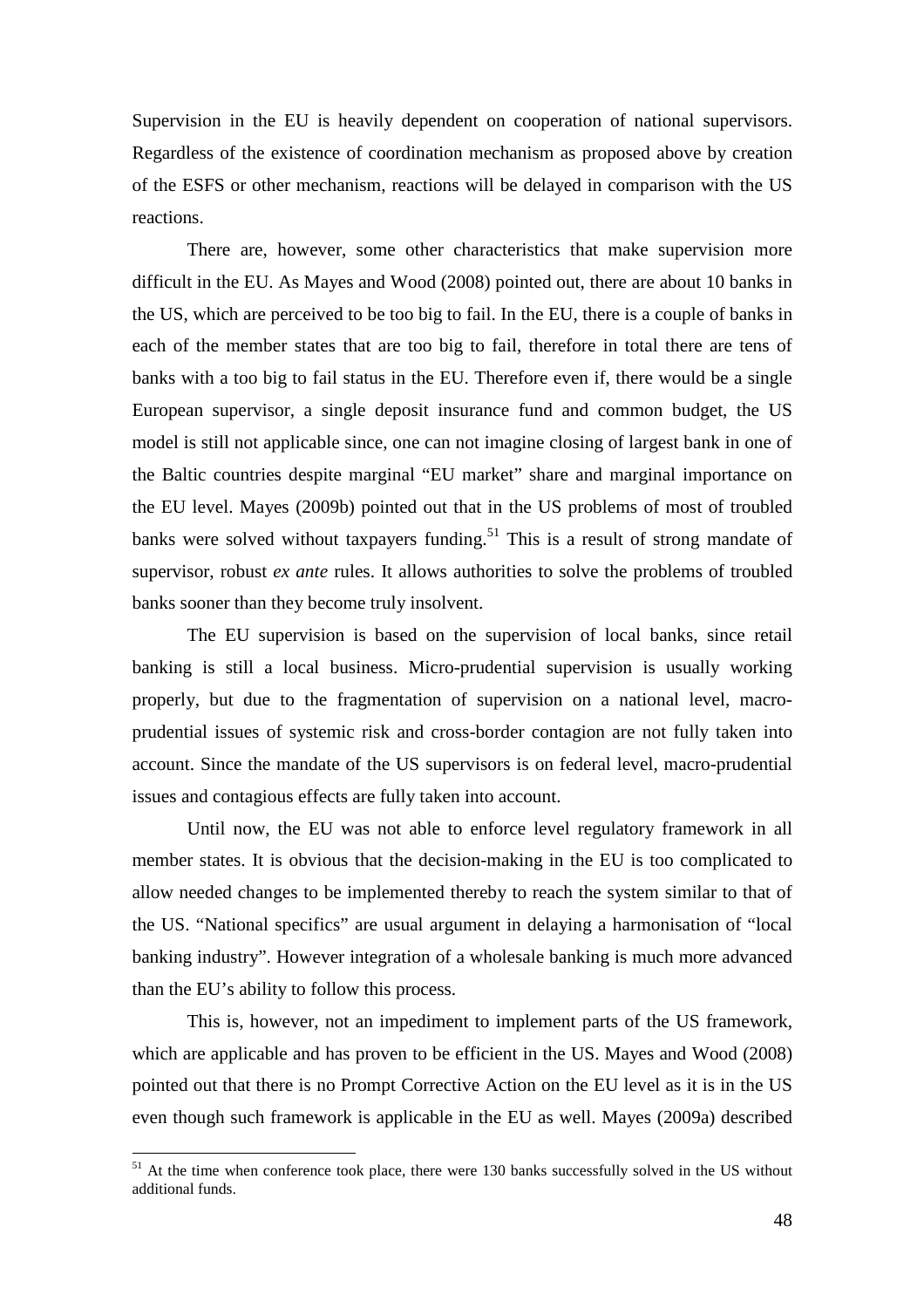the Structured Early Intervention and Resolution (SEIR) as a European version of the US Prompt Corrective Action (PCA) originally proposed by Benston and Kaufman in 1988 and adopted three years later in the US. The PCA is based on a verification of capital ratios namely total risk-based capital, tier 1 capital and leverage. Banks are then sorted in categories<sup>52</sup> which subsequently determine their treatment. Provisions are either mandatory or discretionary. Mandatory provisions have significant *ex ante* effect, providing strong incentive to shareholders to recapitalize the bank in advance.<sup>53</sup> For the EU, working under today's Memoranda of Understanding framework resulting in forbearance of supervisors as described in chapter 2.3, a clear rule, which will trigger the action, is welcome.

Implementation of the SEIR in the EU would need a harmonization of the regulations and minor legislative changes. It was already mentioned that a federal mandate of the US institutions enabled harder tackling of banks. It is questionable whether European national supervisors would be assertive enough to start the procedure with a strong European bank operating in few EU countries. If not, *ex ante* effect might be undermined as well.

## **3.4. Conclusion**

*"Whosoever desires constant success must change his conduct with the times."*  Niccolò Machiavelli

 From the discussion above about possible supervisory models the first conclusion is that finding a solution is about balancing trade-off effects. None of the proposed supervisory models is easily achievable and satisfies all the demands imposed on the supervisory model for the EU at the same time. However, there are mentioned important features of such supervisory model and its prerequisites. Even though models themselves are concerning organizational structure and setup of supervision, authors see that changes they propose are only a part of a more fundamental change that is needed. There is a serious need to narrow a regulatory framework of the EU member states, to

 $52$  PCA has 5 categories, UK has decided to implement system of the SEIR with 3 categories, and originally proposal system had 4 categories.

 $53$  See annex 3 for details.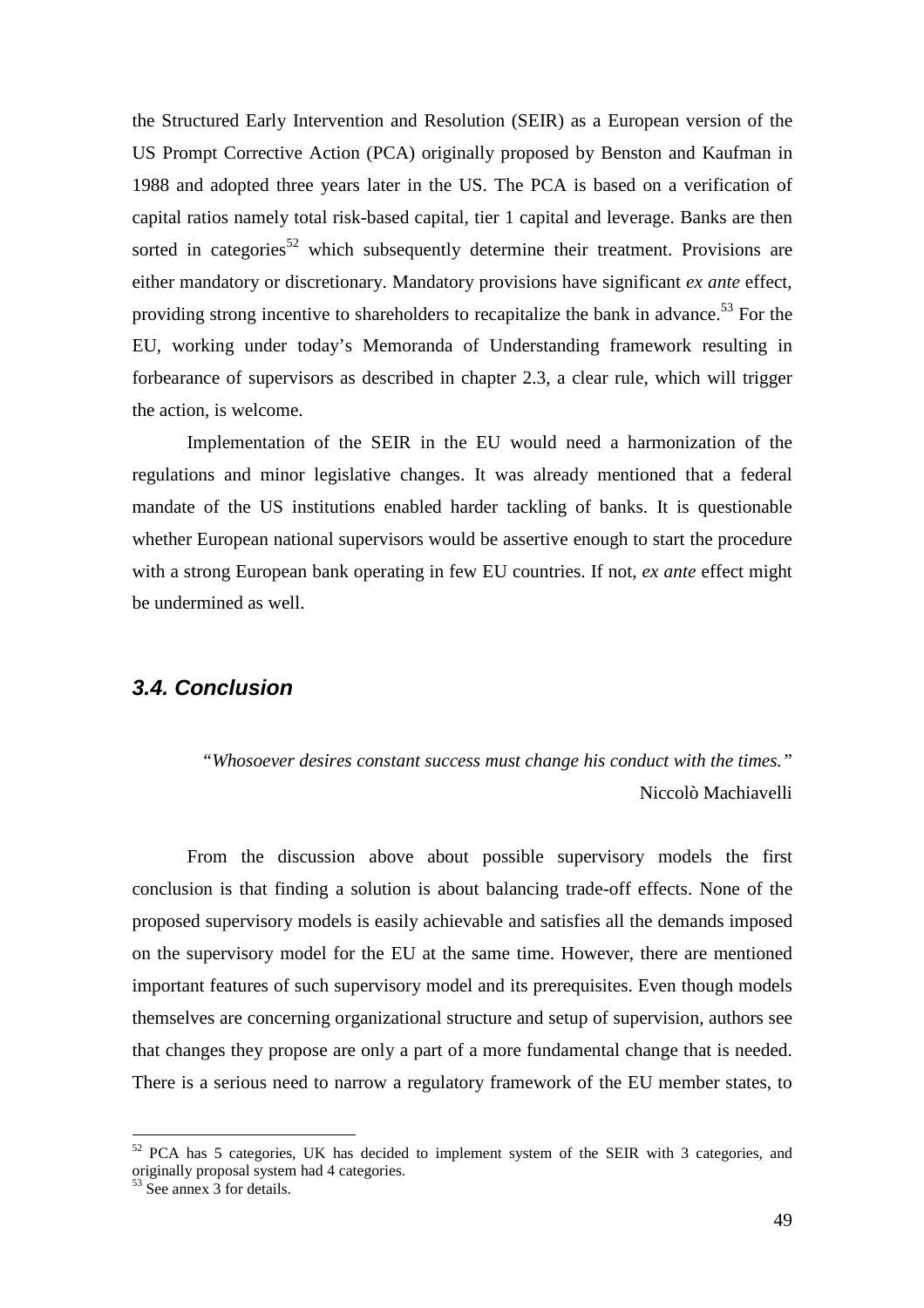create a homogeneous framework or at least to converge to homogeneity gradually. Harmonization of regulatory and supervisory requirements is an important precondition for the integration of supervision within the EU. Harmonization of the regulatory framework is then perceived as necessary condition, while harmonization of supervisory requirements is needed to preclude from discontinuity and sudden change for market participants. Prior to implement sufficient supervisory structure, framework for a banking supervision related spending on the EU level should be solved. Without these steps, profound change of the EU supervisory framework is not possible. These tasks are, however, enough for many years ahead due to the complicated and slow decisionmaking procedure in the EU.

 Mentioned proposals are based on both centralized and decentralized approaches. However, in fact, the outcomes do not differ so much. Centralized approaches do not mean creation of a single central body to replace all national supervisors. It only means that the final responsibility will lie on the shoulders of a central body. From the comparison with the US, it seems that some level of centralization meaning a creation of a strong authority that will be assertive enough to tackle banks much harder and sooner as it was in the EU until most recently is justifiable. Centralized body would be responsible for coordination of (former) national supervisors what would replace failed legally non-binding Memoranda of Understanding. This is, however, difficult to be implemented as well seeing the resistance of authorities to give up sovereignty and politicians giving up national competences. From the perspective of politicians, decentralised approaches are considered to be more feasible in the EU.

Decentralised approach means that ultimate responsibility lies on the shoulders of a lead or consolidating supervisor, who would be formed for each multinational bank. This would mean a creation of many supervisory colleges consisting of conditionally sovereign supervisors who have to cooperate. Conditional sovereignty expresses the fact that a supervisor is ultimately sovereign only if is in a position of a lead supervisor in a college, otherwise sovereignty is limited by a lead supervisor. As the practice of Memoranda of Understanding has shown, cooperation of unconstrained supervisors did not work properly. In this view, country-wide coordination seems to gain importance in this trade-off issue between sovereignty and country-wide cooperation. However, as already mentioned shift of accountability should be followed by the shift of fiscal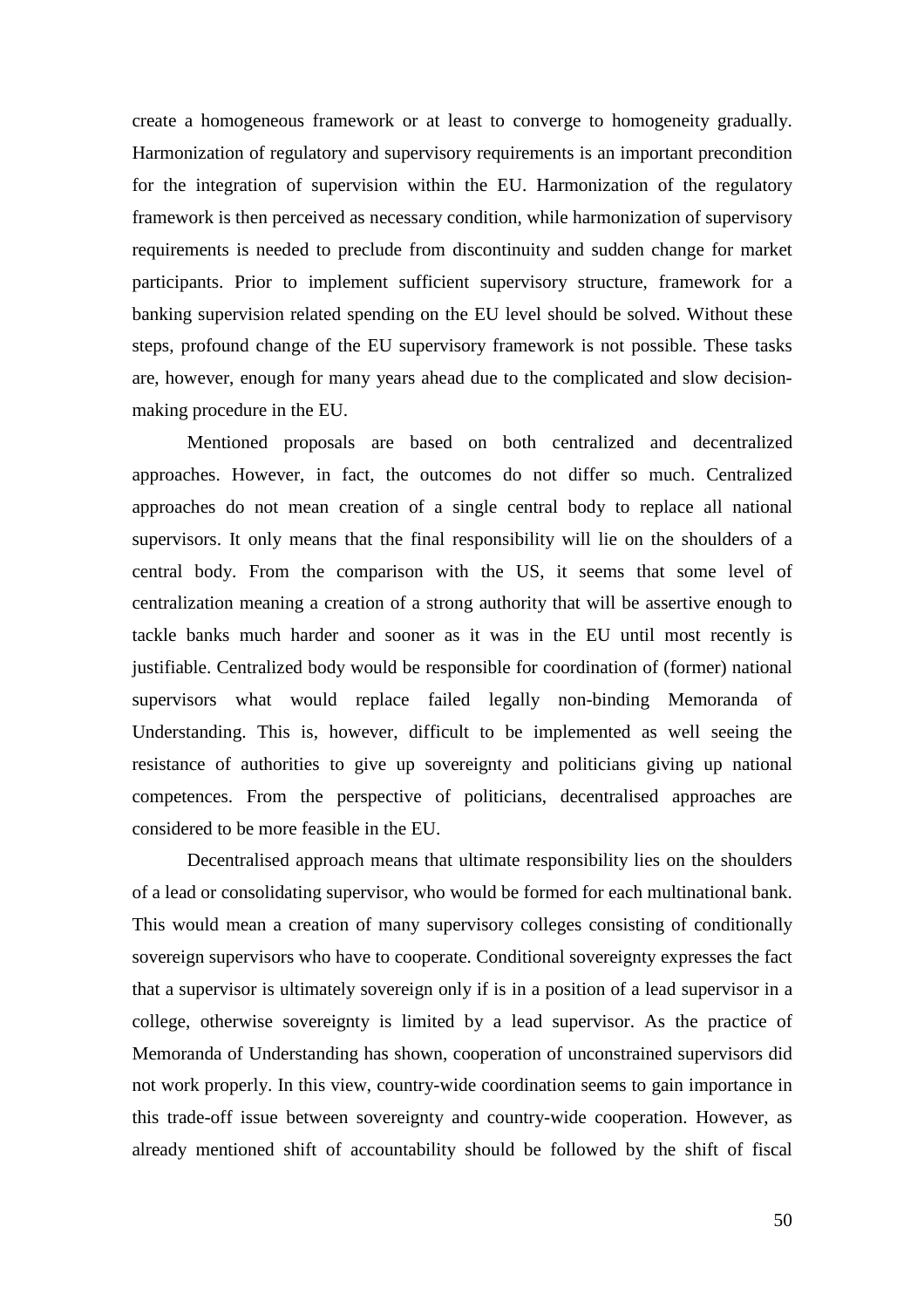means. It does not mean necessarily higher spending. It should rather express a preparedness to act hence enforce market discipline *ex ante*.

 Two-tiered models are very similar to the centralized models. Their objectives are the same, to provide adequately strong supervisors for large multinational financial institutions (conglomerates). The way how to achieve it might look very different. However in both cases impact on small banks operating within a single country would be very limited if any. The main difference between centralized and two-tiered models is in a treatment of banking groups operating cross-border, but not large enough to be treated by a centralized body. Regardless of the threshold that would be chosen, continuity in supervision of banks following their growth is preferred, based on the elementary criterion of Schoenmaker and Oosterloo (2008) that *"supervisory structure should [...] adapt to market developments and not the other way around."*

 Even though some proposals to enhance the supervisory framework in the EU are applicable quite easily, as for example the Prompt Corrective Action proposed by Mayes (2009a), effect will be much stronger when applied jointly with a profound change of the institutional framework as stated above. Therefore, to achieve integrated supervision on the EU level, many institutional changes are needed. Unfortunately, no instant form of convenient institutional framework exists. Transition from one framework to another one related to essential changes is always a long journey.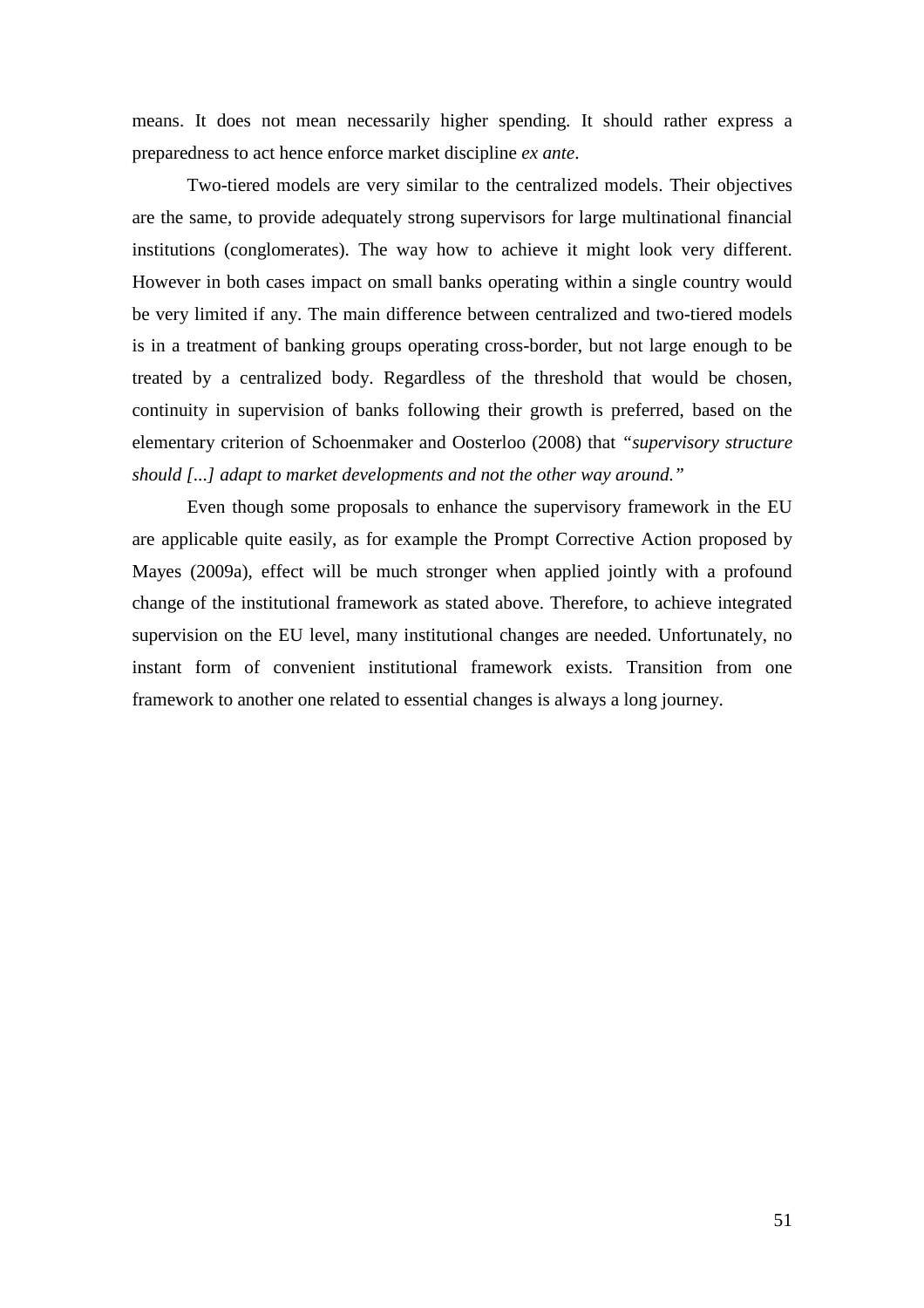# **4. The EU response to the supervisory failures**

*"Change is hard because people overestimate the value of what they have and underestimate the value of what they may gain by giving that up."*  James Belasco and Ralph Stayer

 In previous chapters we have described the current regulatory and supervisory framework in the EU and analysed major shortcomings of the current system. All major problems were summed in chapter 2.3. In chapter 3 we have set basic requirements for a new supervisory model, set the criteria for evaluation of competitive supervisory frameworks, described and analysed various supervisory models and proposals. Further, we have concluded that despite formal and organizational differences among models, basic principles are quite similar.

In this chapter we will describe and analyse the activities of the EU aimed at solving the problems that emerged or better to say became important during the financial crisis. This chapter will be organized as follows. First subchapter contains three parts, first summarizes all plans, discussions and proposals of the early stage. Second part will summarize proposals contained in De Larosière Report (2009). Third part contains concrete steps that were taken. In second subchapter, we will analyse and evaluate these steps.

## **4.1. What was done so far?**

*"If Columbus had an advisory committee he would probably still be at the dock."*  Arthur Goldberg

## **4.1.1. First reaction**

 The EU responded to the supervisory failures adopting the roadmap in October 2007. The roadmap was a set of measures enhancing a regulatory and supervisory framework. However no deep structural changes were incorporated in this action plan. During the next months the Ecofin Council was very active, reacting to the up to date development. In December 2007 the Ecofin Council decided to solve the problems via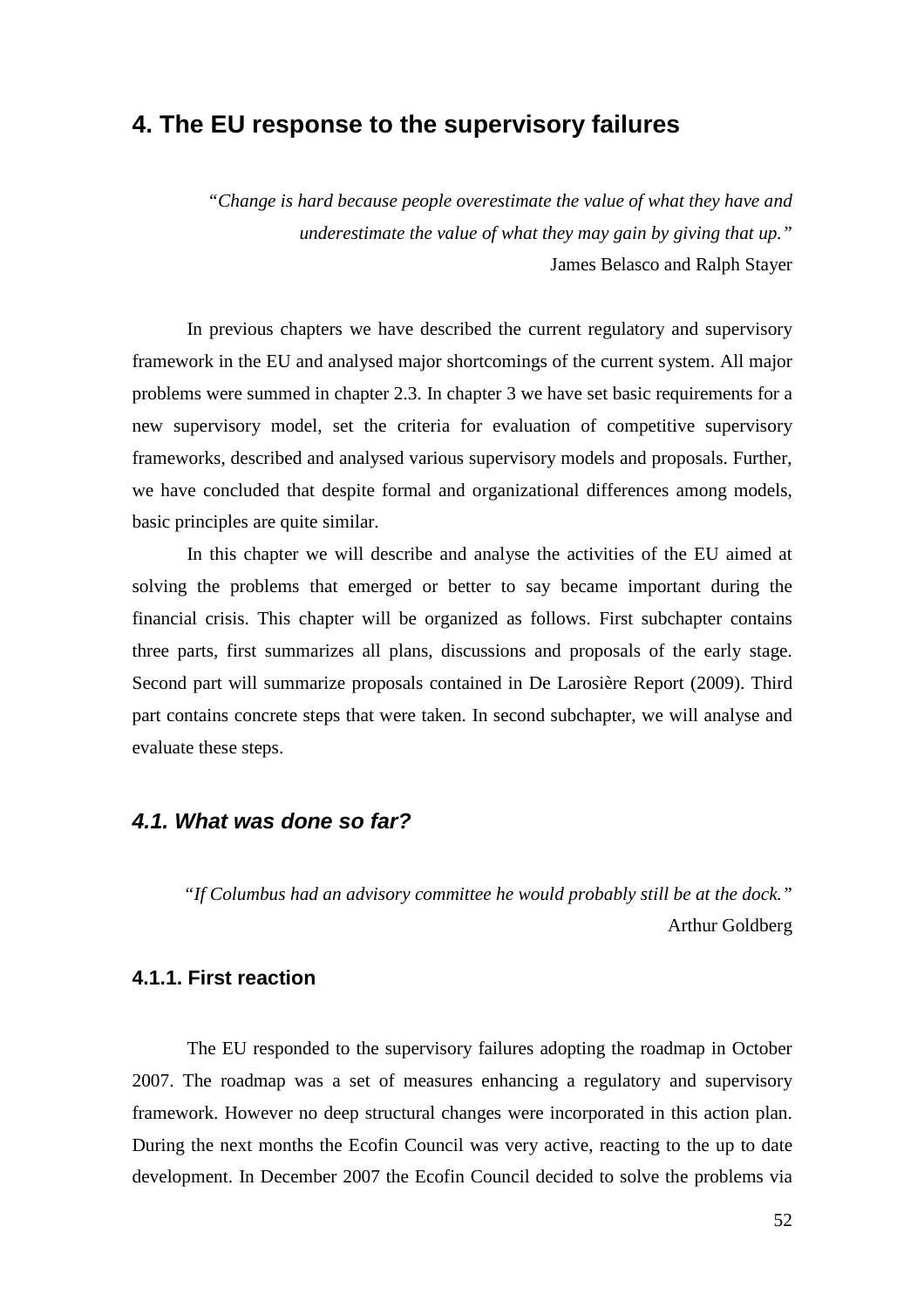the Level 3 Committees i.e. the Committee of European Banking Supervisors (CEBS), the Committee of European Insurance and Occupational Pensions Committee (CEIOPS) and the Committee of European Securities Regulators (CESR). According to the Ecofin Council, they should enhance the application of their guidelines on a national level, to be more operative, hence qualified majority voting should be introduced (Lannoo, 2008). However the outcome of the Level 3 Committees should be more consultative, non-binding. New framework for these committees was set by the decisions of the  $Common<sup>54</sup>$ 

 Padoa-Schioppa (2007) proposed shift from the legally non-binding nature of the decisions. He suggested that decisions of the Level 3 Committees should be legally binding, but the suggestion was not successful. The problem of the Ecofin Council was that there were too many proposals and lack of consensus.<sup>55</sup> The role of the Level  $3$ Committees was enhanced. However colleges of supervisors were entrusted to carry on the supervision of the EU-wide financial groups. Cooperation of the colleges was set by the Memorandum of Understanding signed by at least 113 supervisory authorities, central banks and finance ministries. This Memorandum of Understanding was legally non-binding as well (Lannoo, 2008). One might conclude from the brief summary of first reactions to the crisis above that parties can agree much easier on non-binding agreements than on binding ones. Despite the crisis, involved parties were not able to respond swiftly and adequately to the problems that occurred what leads to the insufficient solutions on the EU level. In fact, almost no enhancement was achieved in this phase. It shows that decision-making procedure in the EU is an obstacle to swift reactions.

<sup>&</sup>lt;sup>54</sup> Commission Decision C(2009)176 establishing the Committee of European Securities Regulators; Commission Decision C(2009)177 establishing the Committee of European Banking Supervisors; Commission Decision C(2009)178 establishing the Committee of European Insurance and Occupational Pensions Supervisors

<sup>&</sup>lt;sup>55</sup> To name few some of them, establishment of supervisory colleges, strengthening of the Level 3 Committees and their turn into the EU Agencies and creation of the ESFS similarly to the creation of the ESCB were proposed.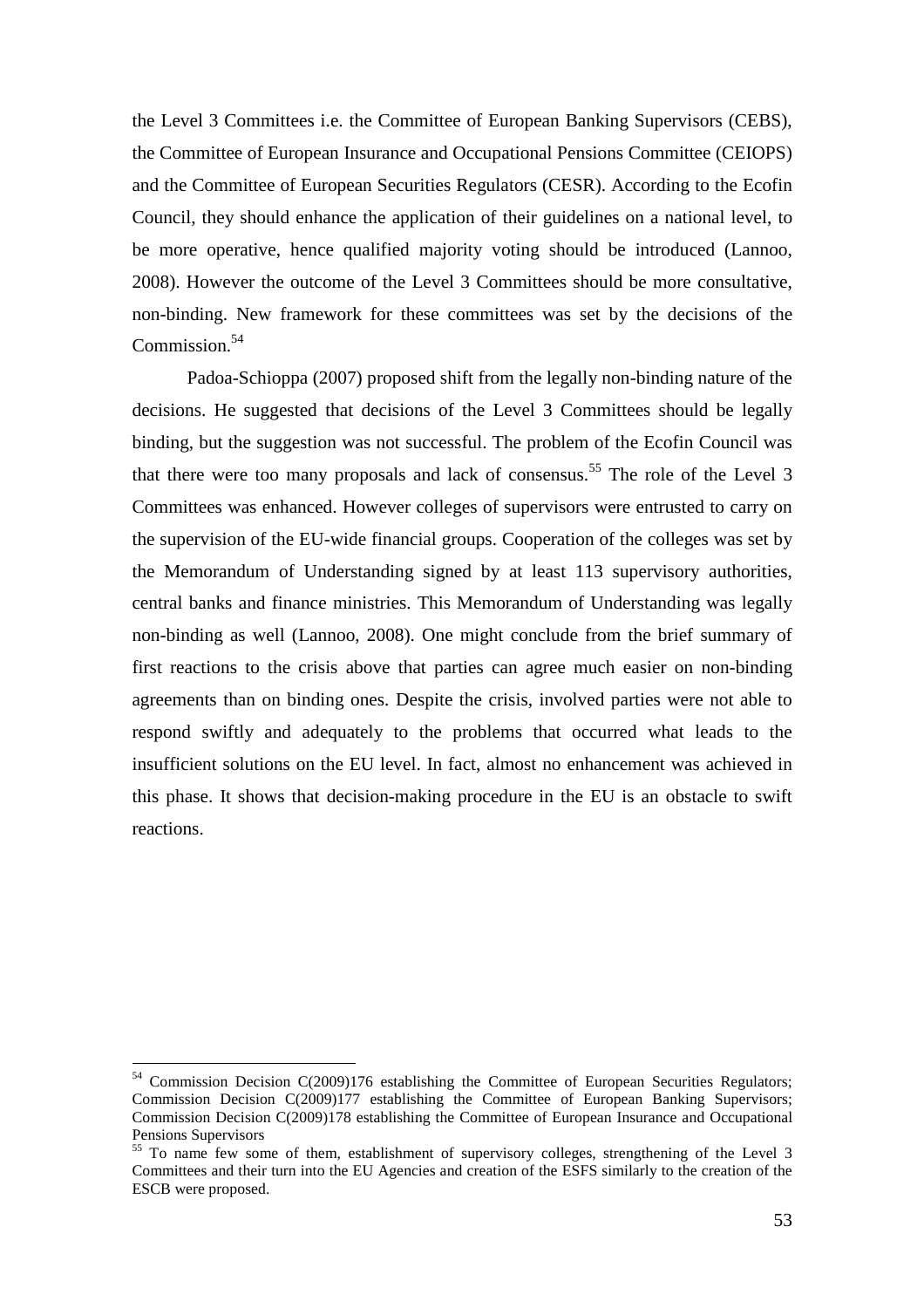### **4.1.2. De Larosière Report**

 In February 2009, first integrated strategy was elaborated and presented as the De Larosière Report (2009). This report will be described in detail seeing the impact of the report on further development. Main points of the report are:

- 1. It recommended transformation of above mentioned Level 3 Committees (CEBS, CEIOPS and CESR) into the European Authorities: the European Banking Authority (EBA), the European Insurance Authority (EIA) and the European Securities Authority (ESA). Decisions of the Authorities should be legally binding contrary to the decisions of the Level 3 Committees and contrary to the Ecofin Council's proposal. These Authorities should have broad competences, *inter alia* setting supervisory standards, mediation between advisors, and oversight of supervisory colleges.
- 2. There is need for a harmonization of national regulations with the aim to achieve more homogeneous regulatory framework within the EU. Different perception of the core capital as was mentioned in chapter 1.1 should be solved preferably. However, homogeneity of the framework is not advocated, it is still based on the minimal requirements principle, i.e. it means that minimal requirements should be harmonized.
- 3. The report addressed the problems of a cooperation of national supervisors and proposes binding mediation provided by the Authorities in the case of disputes and replacement of the legally non-binding Memoranda of Understanding by legally binding ones.
- 4. The ECB should play more important role in a banking supervision, since macro-prudential issues as a financial stability are connected with monetary stability issues which are domain of the ECB. In fact, during the most recent financial crisis, the ECB played very important role by providing liquidity to the market. As report mentioned, early warning of the ECB about potential vulnerabilities and macro-stress testing would have been beneficial during the recent financial crisis and the ECB and its European Systemic Risk Council (ESRC) is most suitable for detection of macro-prudential risks and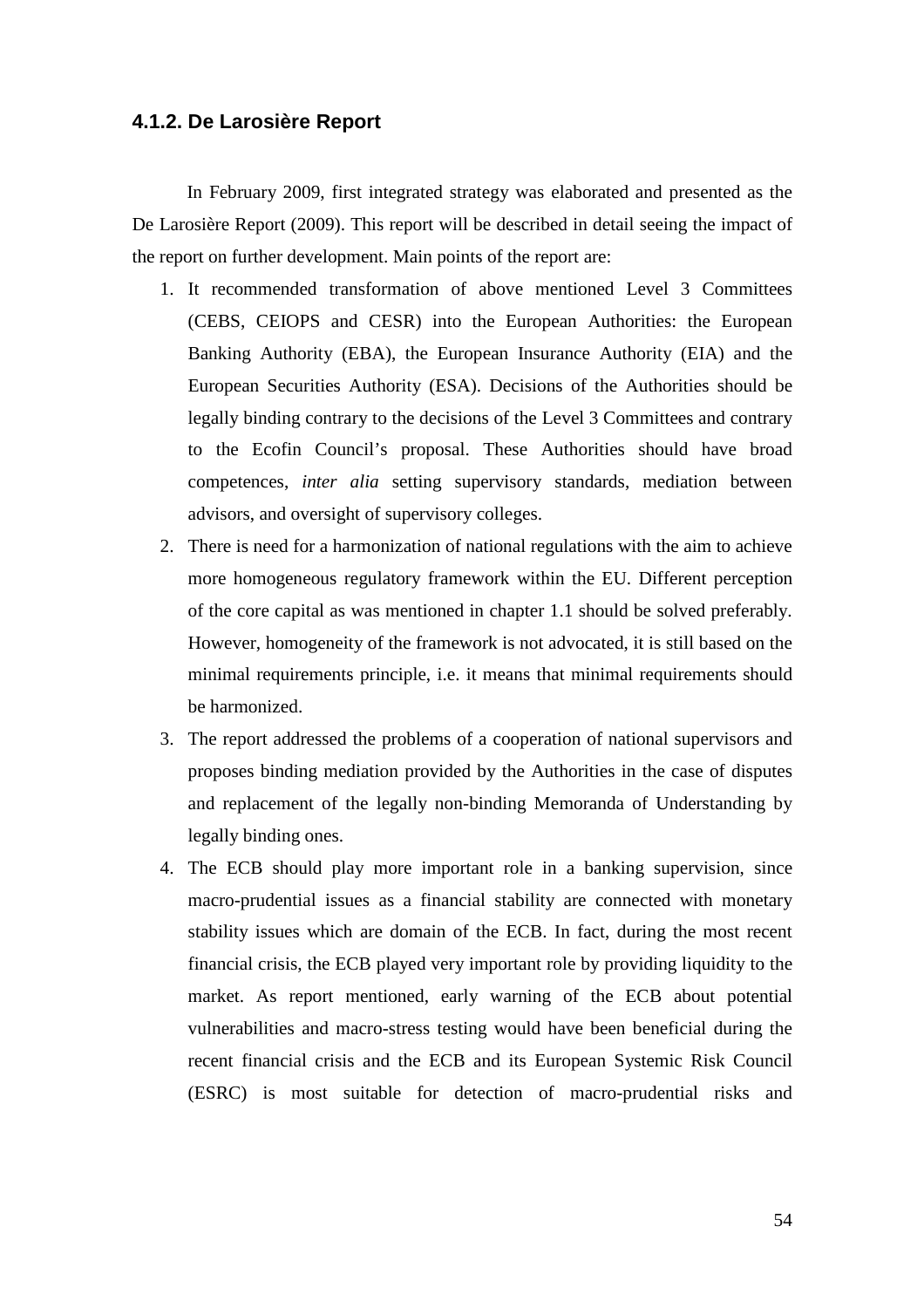vulnerabilities.<sup>56</sup> The report concludes that the ESRC should cooperate with the Authorities transformed from the Level 3 Committees based on the binding agreement.

5. The report proposed the creation of the European System of Financial Supervisors (ESFS). Movement towards the ESFS should solve the shortcomings of current system (see chapter 2). Characteristics of the ESFS proposed in the report is very close to the one described in the chapter 3.2.2. Important feature of the ESFS is that it applies the principles of the Treaty, i.e. proportionality and subsidiarity. The day to day supervision should be decentralised issue carried out by national representatives. Superior supervisory framework should be achieved by the harmonisation of rules and requirements, enhancement of cooperation among national supervisors, who will cooperate by means of supervisory colleges.<sup>57</sup> Enhancement of the information disclosure by national supervisors and close cooperation with the Authorities which are about to be created (EBA, EIA and ESA) and with the ESRB is expected. The oversight and coordination of the colleges should be carried out be the Authorities transformed from the Level 3 Committees.

In overall, supervisory framework for the EU is depicted in Chart 6.

<sup>&</sup>lt;sup>56</sup> The ECB is responsible for the monetary stability of the Eurozone countries only, therefore all above mentioned points are limited to this extend. Therefore extension of the ESRC to incorporate the EU member states outside the Eurozone is needed to amplify the effects.

<sup>&</sup>lt;sup>57</sup> Supervisory college should be created for all cross-border banks according to the proposal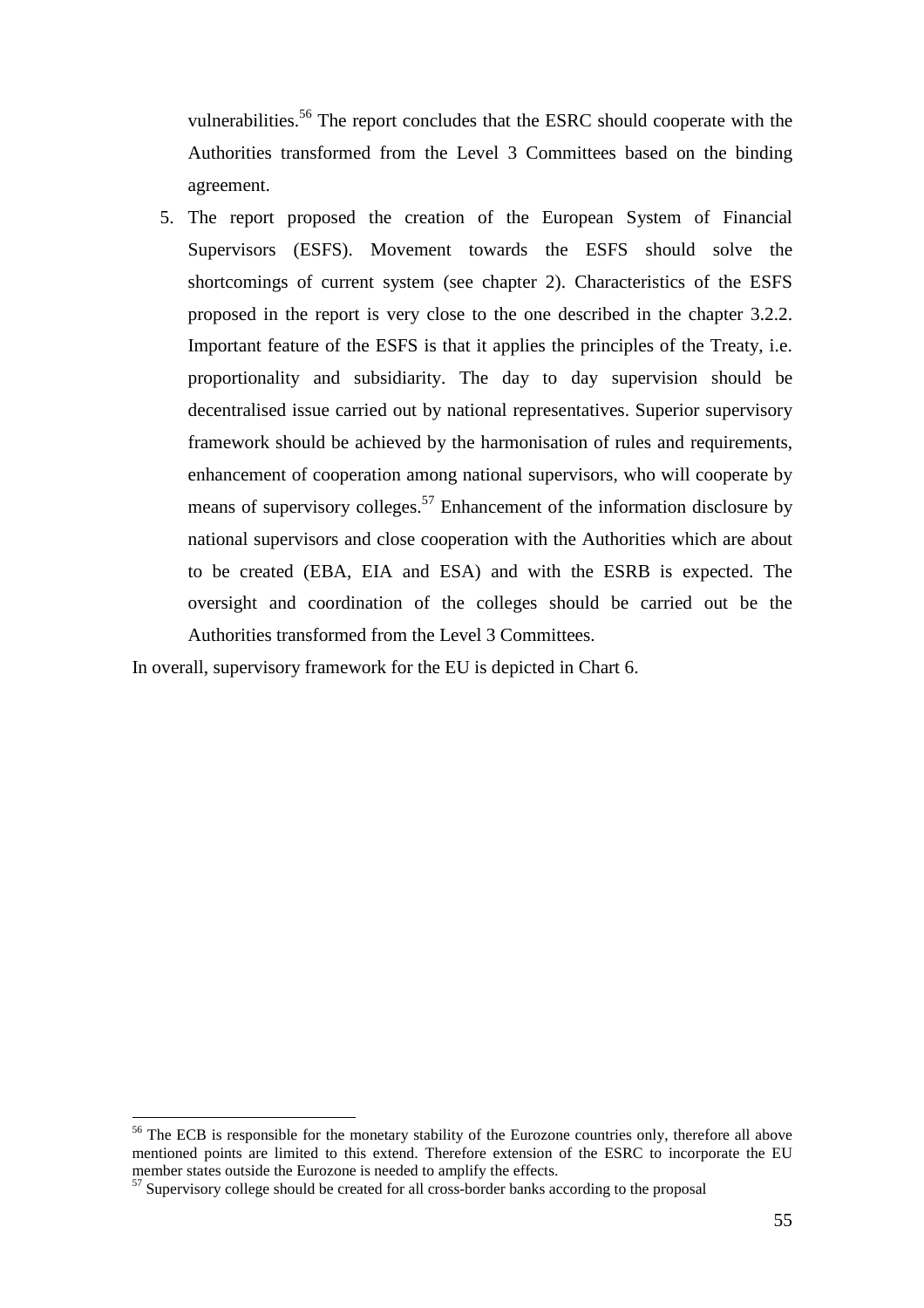

**Chart 6: Supervisory framework proposed by De Larosière Report** 

**Source: De Larosière Report (2009)**

## **4.1.3. Legislative changes**

 On May 27, 2009 the Commission released that the recommendations of the De Larosière Report (2009) will be largely accepted and soon transposed into legislative proposals. The European Council in June 18-19, 2009 supported the Commission's attitude thereby opened the way to the changes in a legal framework. On September 2009, several proposals were disclosed:

Proposal for a regulation of the European Parliament and of the Council on Community macro prudential oversight of the financial system and establishing European Systemic Risk Board (ESRB) – 2009/0140 COM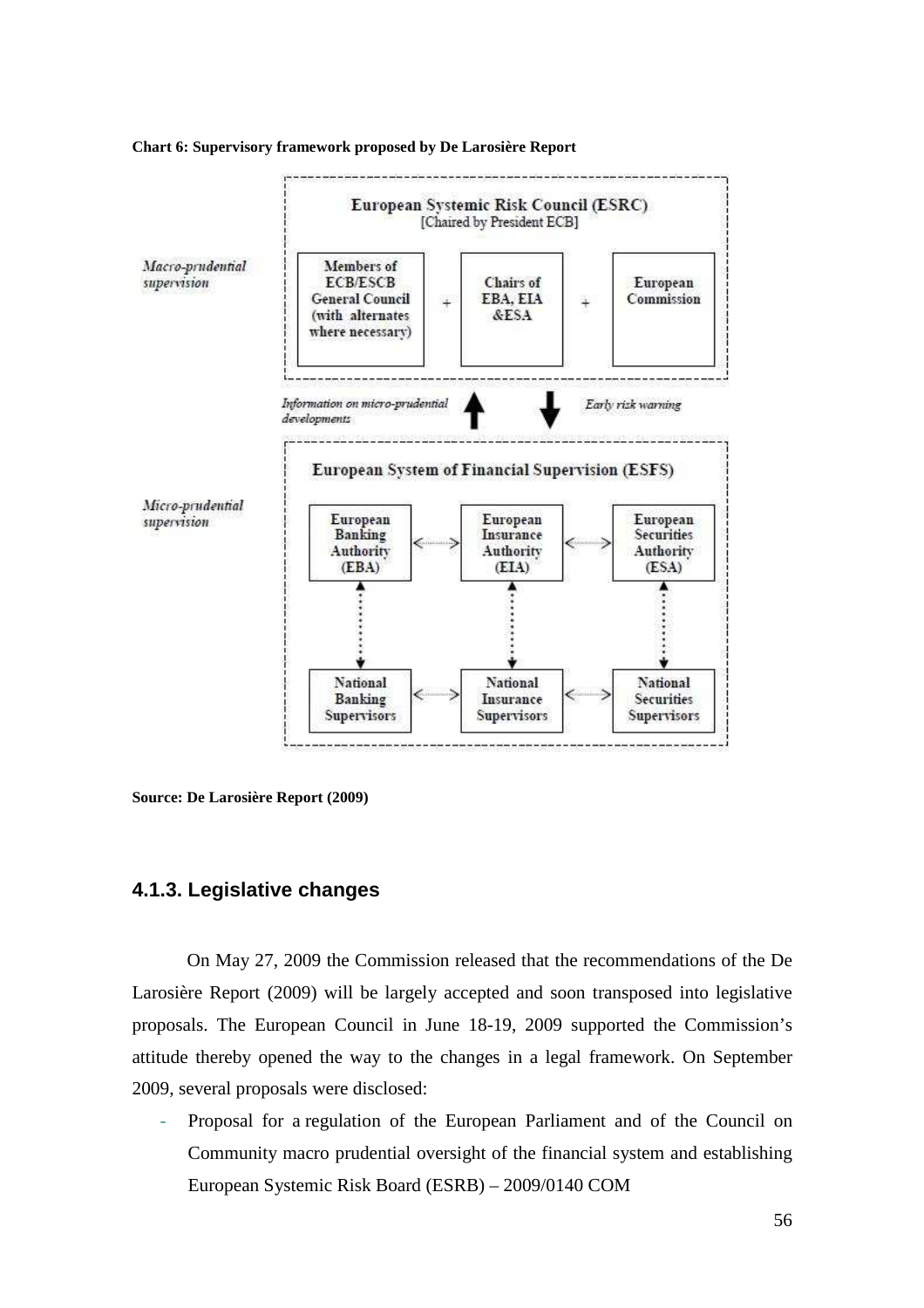- Proposal for a council decision entrusting the European Central Bank with specific tasks concerning the functioning of the European Systemic Risk Board – 2009/0141 COM
- Proposal for a regulation of the European Parliament and of the Council establishing European Banking Authority (EBA) – 2009/0142 COM
- Proposal for a regulation of the European Parliament and of the Council establishing European Insurance and Occupational Pensions Authority (EIOPA) – 2009/0143 COM
- Proposal for a regulation of the European Parliament and of the Council establishing European Securities and Markets Authority (ESMA) – 2009/0144 COM

On October 2010, proposals were followed by amending proposal:

- Proposal for a directive of the European Parliament and of the Council amending Directives 1998/26/EC, 2002/87/EC, 2003/6/EC, 2003/41/EC, 2003/71/EC, 2004/39/EC, 2004/109/EC, 2005/60/EC, 2006/48/EC, 2006/49/EC and 2009/65/EC in respect of the Powers of the European Banking Authority, the European Insurance and Occupational Pensions Authority and the European Securities and Markets Authority

 To sum up all above mentioned regulations and directive, the purpose of following regulations is to establish the European Authorities according to the De Larosière Report (2009). The directive amending various directives treating financial services is aimed at specifying their functions and empowering them to act. The European Commission (2009b) declared clearly the tasks for the ESFS, *inter alia* to ensure a single set of harmonized rules, to bring about consistent application of the EU rules,<sup>58</sup> to ensure common supervisory culture and consistent supervisory practices.<sup>59</sup> Important feature of the ESFS is that it introduces a simple majority voting for individual cases and qualified majority voting for binding technical standards, *ergo* no unanimity voting.

 However, implementation will not be an easy task. Soon after the De Larosière Report (2009) was published, first critiques emerged. Let us mention probably the first and most comprehensive one published by the CNB (2009). The CNB partly accepts the findings of the Report. However, in fields where the sovereignty of the CNB would be

 $58$  This should eliminate usual differences in transposition of directives into national legislature.

 $59$  For full list of responsibilities and powers see European Commission (2009b)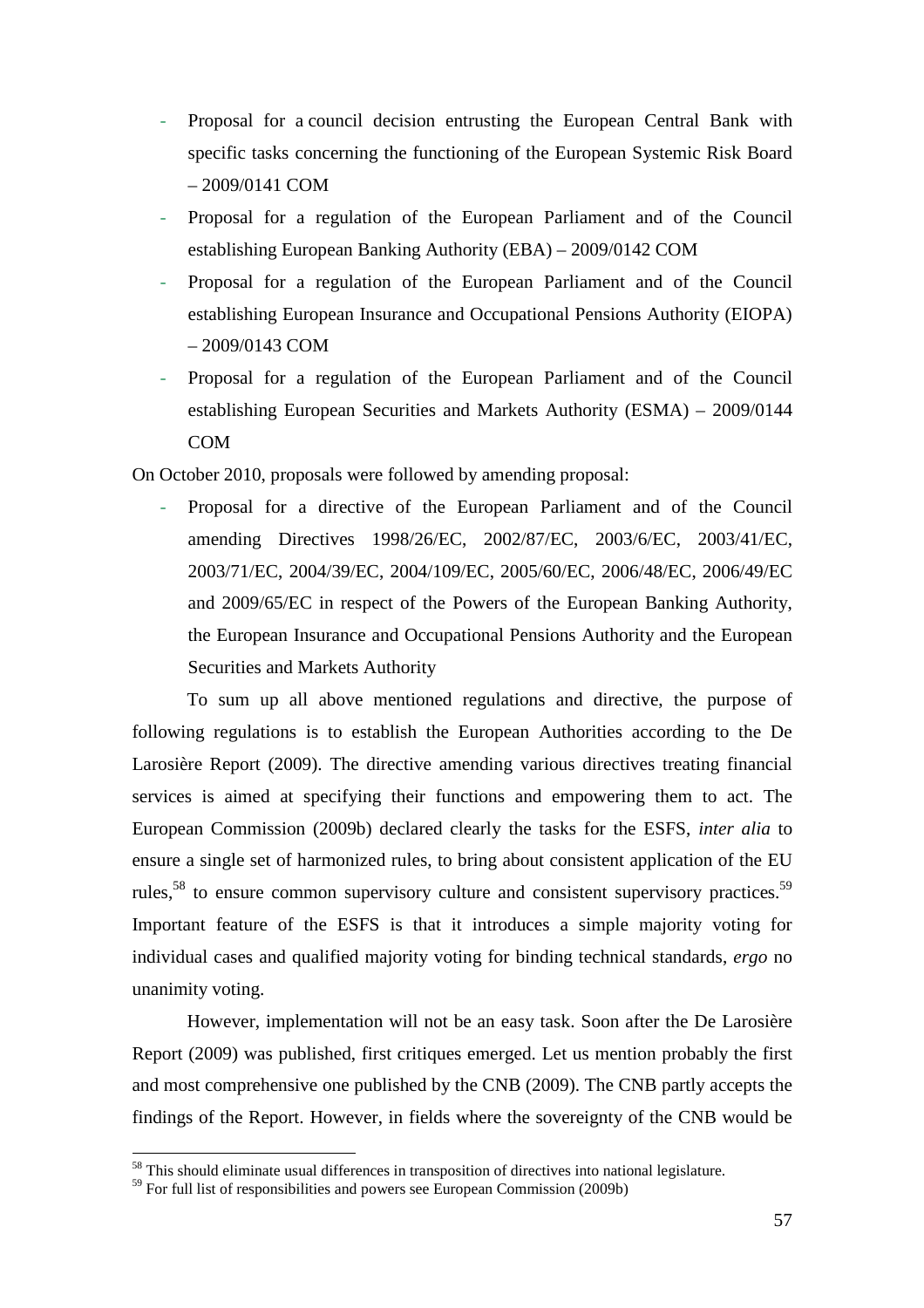weakened, clear resistance is present. The CNB considers today's framework for cooperation, harmonization and convergence to be sufficient. Therefore, the CNB rejected in this document and also during the negotiation phase the most important proposals leading to the creation of the ESFS. It pointed out that lender of last resort issues should be solved first and put stress on the accountability issues. Therefore, since October 2009, no progress was achieved.

# **4.2. Analysis of the EU reaction**

*"Advice is judged by results, not by intensions"*  Marcus Tullius Cicero

 First of all, it is important to note that one can judge the work of the European Commission as soon as the legislature will be in force. Nowadays, only proposals for regulations and directives exist. However, it is reasonable to evaluate potential impacts of proposals and to detect milestones of the proposed changes.

 Proposed development is based on the harmonization of the rules and creation of level playing field, or correcting existing inequalities at least. This need was pointed out by various papers devoted to this topic (see chapter 2) thereby such activities are welcome and generally accepted. The only question left in this respect is, whether the authorities will be able to cope with these tasks and converge to homogeneity. Once simple or qualified majority applies, no problems are expected and consistent application of the EU rules would be comfortably achievable. However, those who oppose changes that would lead to the voting system without unanimity today are those who fear that they will be affected in future and thereby will be forced to adhere to the EU rules. Therefore one can conclude that this point is reachable only when the voting system will be approved.

 Working under the legally non-binding Memoranda of Understanding has proven to be inadequate and problematic. Agenda being supported by the EU based on the De Larosière Report (2009) is based on the colleges of supervisors. The Report is based on the assumption that the failure is a result of the vague or insufficient specification of a burden sharing i.e. relies on the economic impact on member states and allocation of the supervisory powers only. Adding other specifications to the burden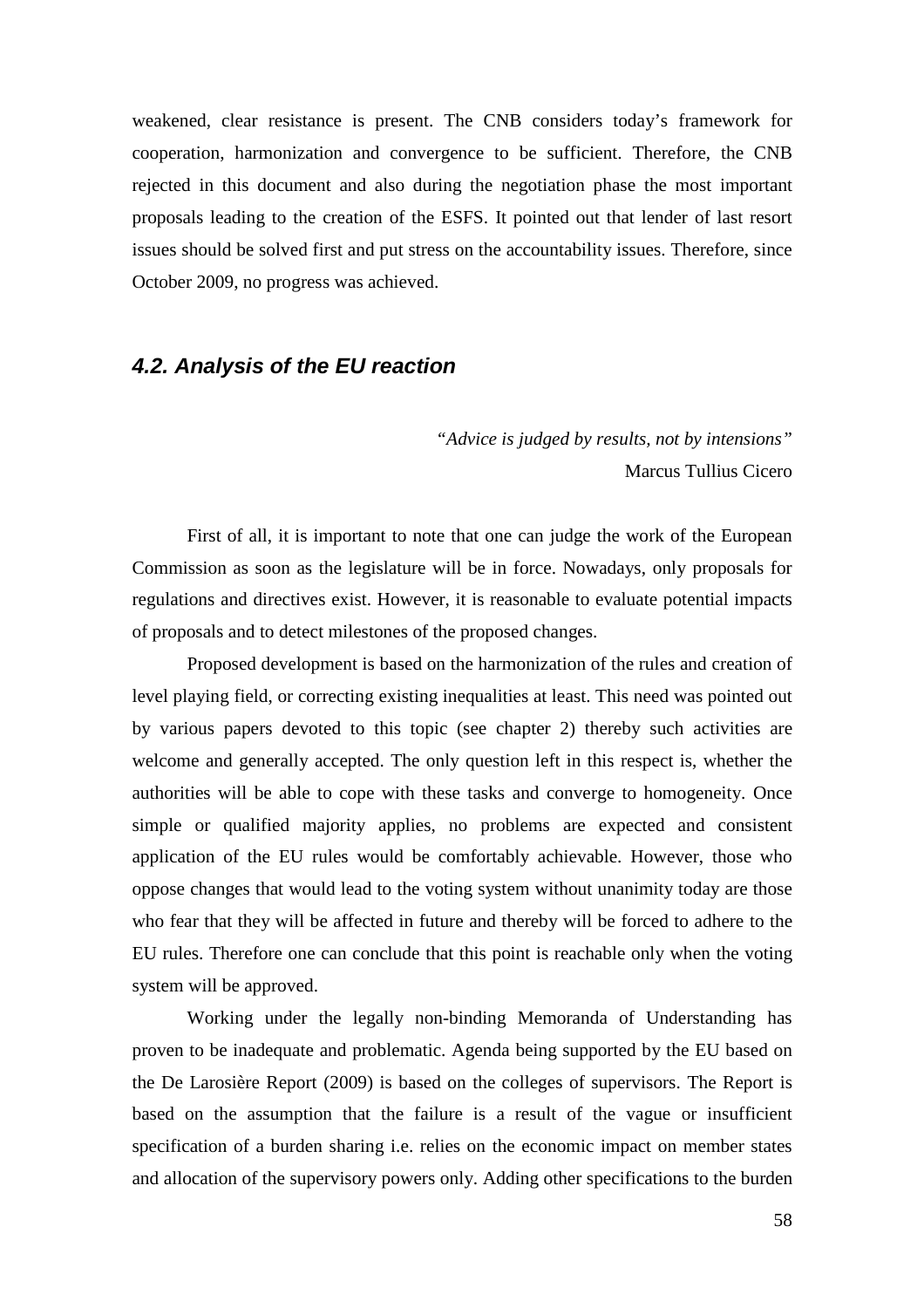sharing will not solve the most important shortcoming of the Memoranda of Understanding, their legally non-binding character. This problem would be solved be the binding resolution of the ESFS in the case of disagreement among supervisors in college.

 Speed of a reaction might be another problem of the ESFS. The European Commission (2009c) states that *"…ESA can assist in finding a resolution within a time limit set by the ESA which takes into account any relevant time limits on the sectoral legislation, and the urgency and complexity of disagreement."* This specification is very vague and in case of a crisis a resolution might come too late.<sup>60</sup> Problems as pointed out in box 2 can therefore occur again. With the respect to the ESA membership it is obvious that national mandate of members might lead to disputes in the ESA and reactions will not be swift. Or as Mayes and Wood (2008) stated: *"Countries would no*  doubt prefer others to bear a larger proportion of the loss but small countries cannot *possibly take on the support of the entire banking group just to maintain systemic functions in their own jurisdiction; and all countries, regardless of size, might be reluctant to support an institution primarily important elsewhere."* 

 Should a bank be in a distress and emergency actions should be taken swiftly, subsidiaries can be, at least to some extent, treated by respective supervisor despite a lack of consensus among supervisors. However, as Mayes (2009a) pointed out, this is not true in case of the branches and the De Larosière Report (2009) has no solution how to solve the problems promptly. Chapter 3 concluded that promptness of actions and strong *ex ante* enforcement of market discipline can be reached by means of providing supervisors with a strong mandate with real fiscal means in case of need.

 What seems to be a problem for the implementation of proposals based on the De Larosière Report (2009) is a resistance of the supervisors seeing a loss of sovereignty as stated above and depicted on the attitude of the CNB (2009). However, without creation of a mechanism for efficient cooperation of national supervisors instead of the Memoranda of Understanding that proven to be improper, no significant improvement can be achieved. By opposing those points, supervisors as the CNB (2009) agree only on the cosmetic changes which are important but still not sufficient by one step missing. Such problems are expected due to different levels of foreign banks` penetration as discussed in first chapter.

 $60$  This argument is supported by Mayes (2009) as well.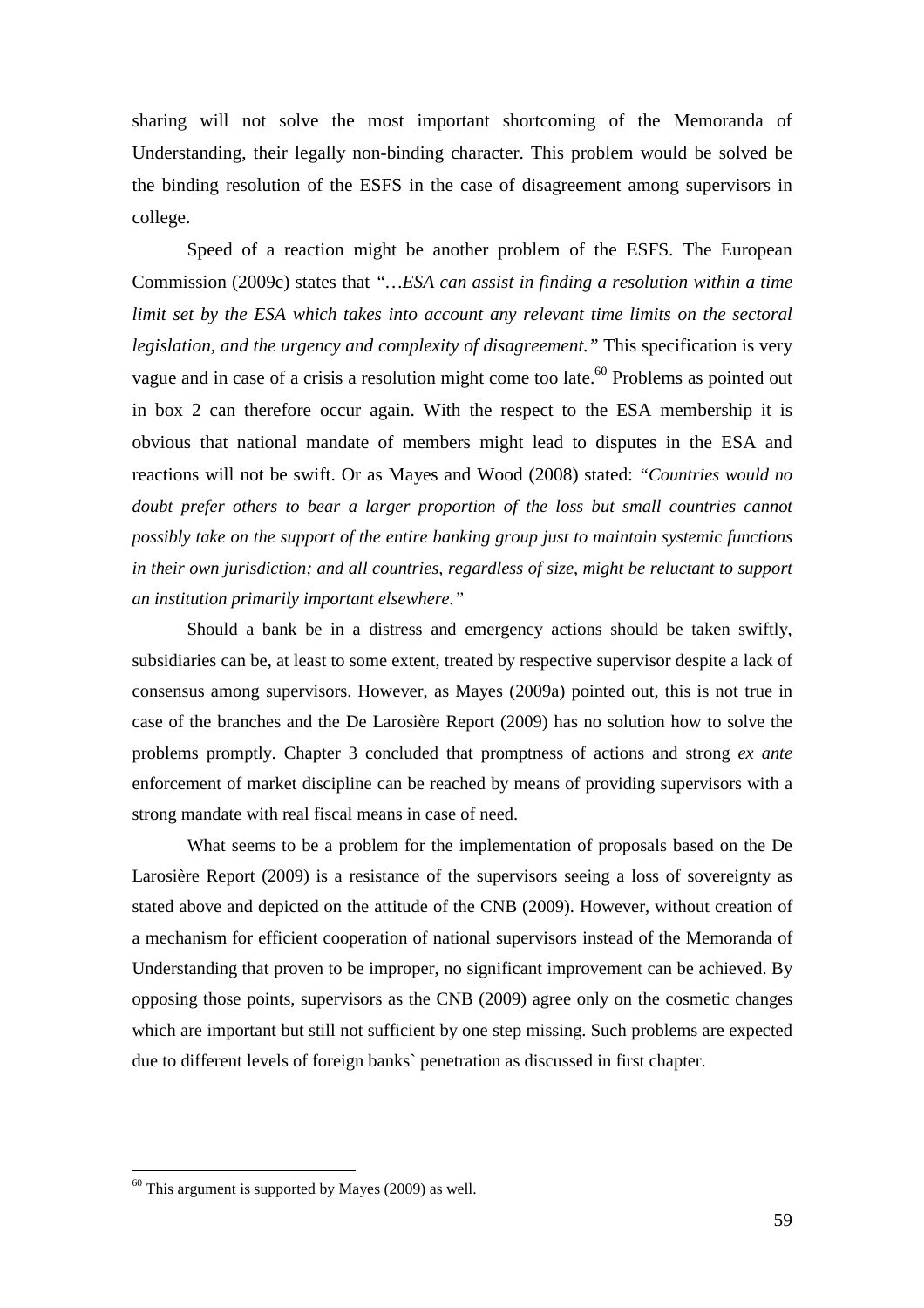# **5. Conclusion**

*"It is not necessary to change. Survival is not mandatory."*  William Edwards Deming

 Creation of the Single Market belonged to the priorities of the EU. The success of the integration process, however, revealed weak preparation of the integration in terms of the creation of a suitable institutional framework for integrated banking in the EU. Shortcomings of the framework were veiled well by the years of prosperity until the financial crisis of 2008-2009 revealed them. Many problems were already described by the economists before the crisis, but policymakers neglected them. It is easy to blame the policymakers for not solving the drawbacks, but one should keep in mind that any institutional change within the EU is difficult because of the decision-making procedure. The topics of banking supervision were perceived as the most sensitive and were blocked for decades. However, progress in the field of banking integration separated from progress in regulation and supervision clearly led to the asymmetric position of parties. Asymmetry between banks and supervisors is not necessarily advantageous for one of the parties. Large multinational banks facing the requirements of fragmented supervisors face huge compliance cost, and they prefer having one strong supervisor instead.

New problems, such as cross-border contagion, emerged. Due to high interdependence of banks, financial stability became a more pan-European topic than the national one. Cooperation of fragmented national supervisors was based on legally non-binding Memoranda of Understanding. Illusion that they work vanished during the financial crisis when their improperness turned out. The opportunistic behaviour of supervisors outweighed the loss of their reputation. As a result, a couple of banks were close to bankruptcy due to forbearance of supervisors and their dead man game. Besides that, conditions for participants are not even due to differing supervisors with respect to a branch/subsidiary structure and thereby following differing requirements of supervisors. The current supervisory framework is a result of *ad hoc* adjustments reflecting needs and difficulties in reaching the needed consensus in terms of the EU decision-making procedure. To use the words of Allan Sherman, "each person puts in a pretty colour and it comes out grey."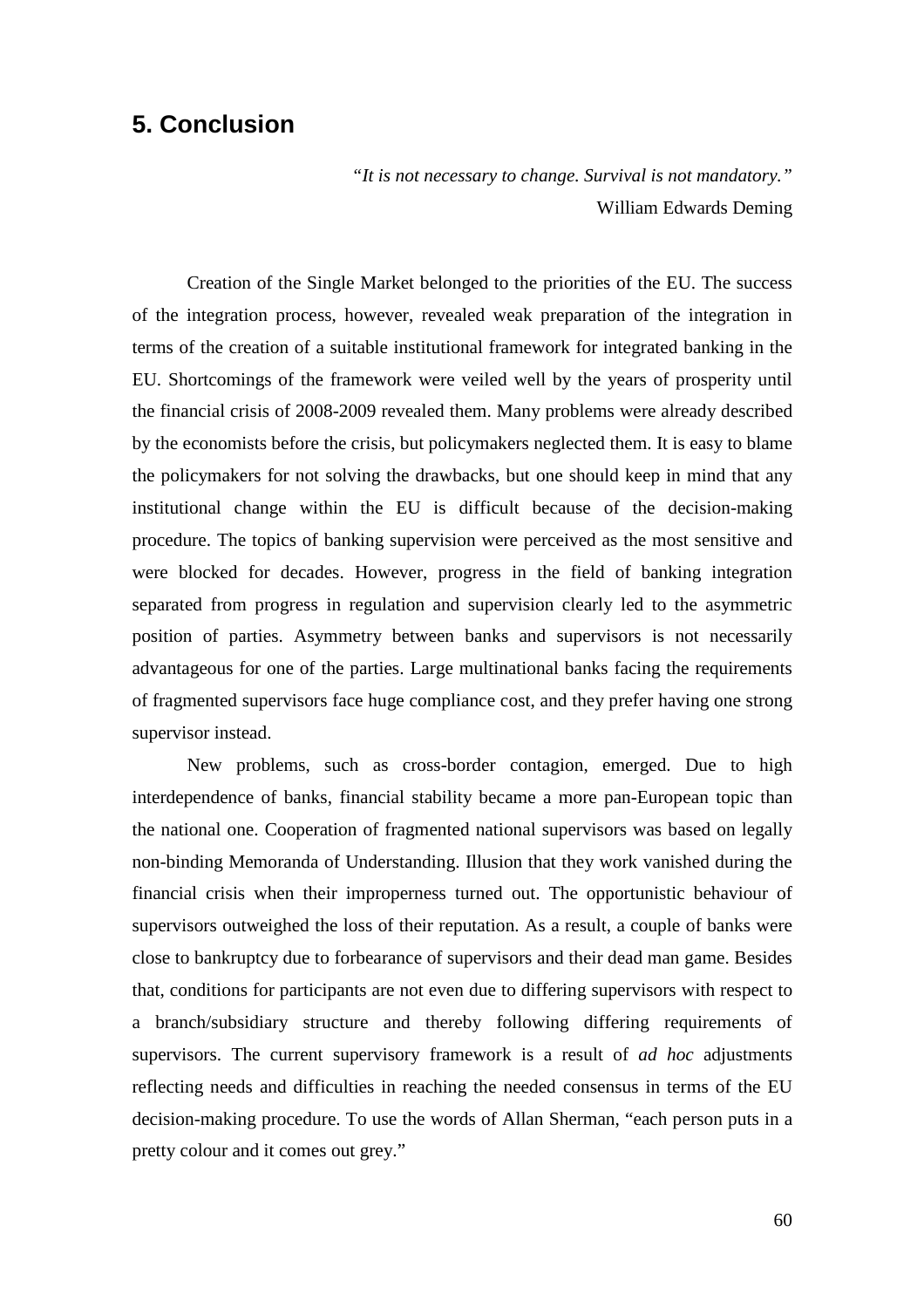A significant lack behind the integration of the banking sector signalizes that some minor *ad hoc* solutions will not be enough. It is important to start with the integration of supervision as a continuous process not only to reflect the crisis, but to look forward, as well. Therefore, it is necessary to start with a serious, profound change of architecture of the EU. It will only be a partial solution to change the framework without addressing the problems of the lender of last resort, deposit insurance and related spending issues at the EU level. Keeping in mind the problematic decisionmaking procedure in the EU, these questions are not likely to be addressed within the current decision-making framework. Therefore, we come to the conclusion that the integration of supervision is dependent on a very broad set of requirements and no instant and sufficient solution is possible. The integration of supervision looks like a marathon rather than a sprint.

These findings do not mean that no change is possible within the current decision-making procedure rules or without solving all the problems at once. Of course, solving the problems *per partes* is not ideal and will probably lead to the prolonging of the period when changes will be implemented. However, it is probably the only viable way. There is a consensus that the levelling of the regulatory framework is a very important step and is virtually applicable without any decision at the European level. To level the regulatory framework, only a strict transposition of directives not allowing for exceptions is needed. This step is not important with regard to the change in the supervisory framework *per se*. It will minimise the compliance costs of credit institutions operating cross-border, therefore it will enhance the competition within the Single Market. There is also a consensus that the current supervision based on the legally non-binding Memoranda of Understanding in the framework founded on home country supervision is not satisfactory.

There is no clear consensus about the future framework for supervision either among academicians or representatives of the EU countries. In case of academicians, a lack of consensus is usual. Differences among the proposals are reflecting differences in supervision at the national level, as the status of the supervisor – whether the supervisor should be a part of the central bank or rather independent of the central bank. Another aspect is the level of centralization, whether to create a single supervisor to coordinate national supervisors or to build on the system of supervisors. Nevertheless, principles upon which the proposals are founded are basically the same, i.e. to move the supervision to the European level, setting the lead supervisor with the ultimate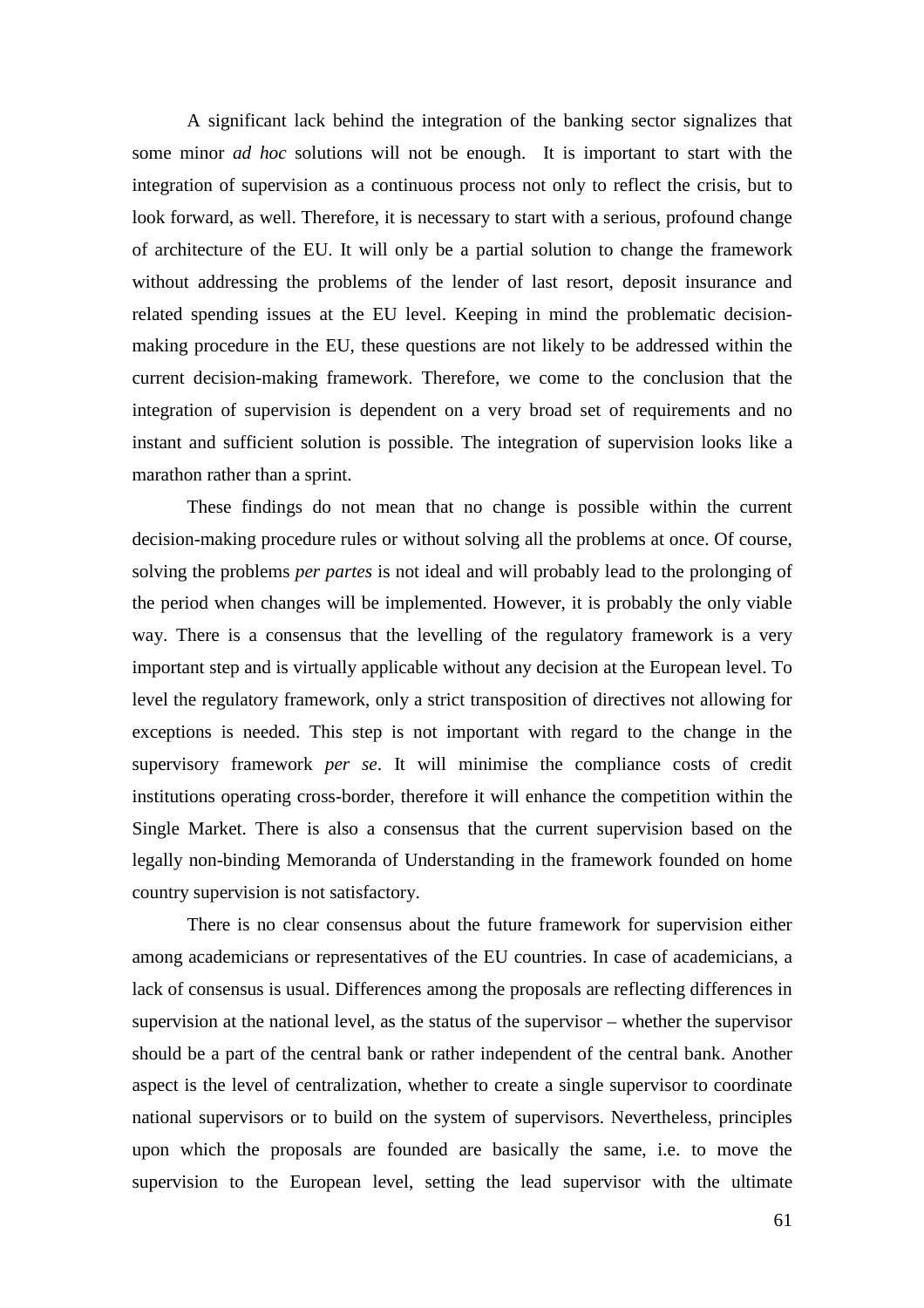responsibility for cross-border banking groups. Therefore, the degree of difference is much lower than one can expect at first sight.

A shift from the national level supervision to the European level one is expected to enhance a mandate of supervisors and to narrow the asymmetry between supervisors and banking groups. Moreover, fiscal responsibilities should be addressed at the same time, otherwise the position of supervisors is weakened and they become powerless. Without the distribution of fiscal responsibilities and means, supervisors are not able to threat banks aggressively enough and *ex ante* effects stemming from the ability to enforce the market discipline are weakened. It is obvious from the comparison of the EU and the US supervision that the US supervisors have a stronger mandate. Therefore they are more prompt in solving problematic banks. Prompt treatment and strict enforcement of *ex ante* rules have disciplining effects on the market and a positive effect on the public spending, as well. Therefore total bill for the supervision is not expected to be higher.

A lack of consensus among the representatives of the EU countries is quite natural. Countries are in different positions with regard to the proposals. For those where banks are predominantly foreign, as for example in the CEE countries, the representatives fear a shift of the ultimate responsibility and competences to a supranational institution or to a leading supervisor. The later is probably politically more sensitive, due to a shift of competences to a previously national supervisor of another EU country. However, a shift of powers without a shift of fiscal responsibilities and means is hardly acceptable for such countries. A profound change can not be reached without addressing the question: "Who will pay the bill?"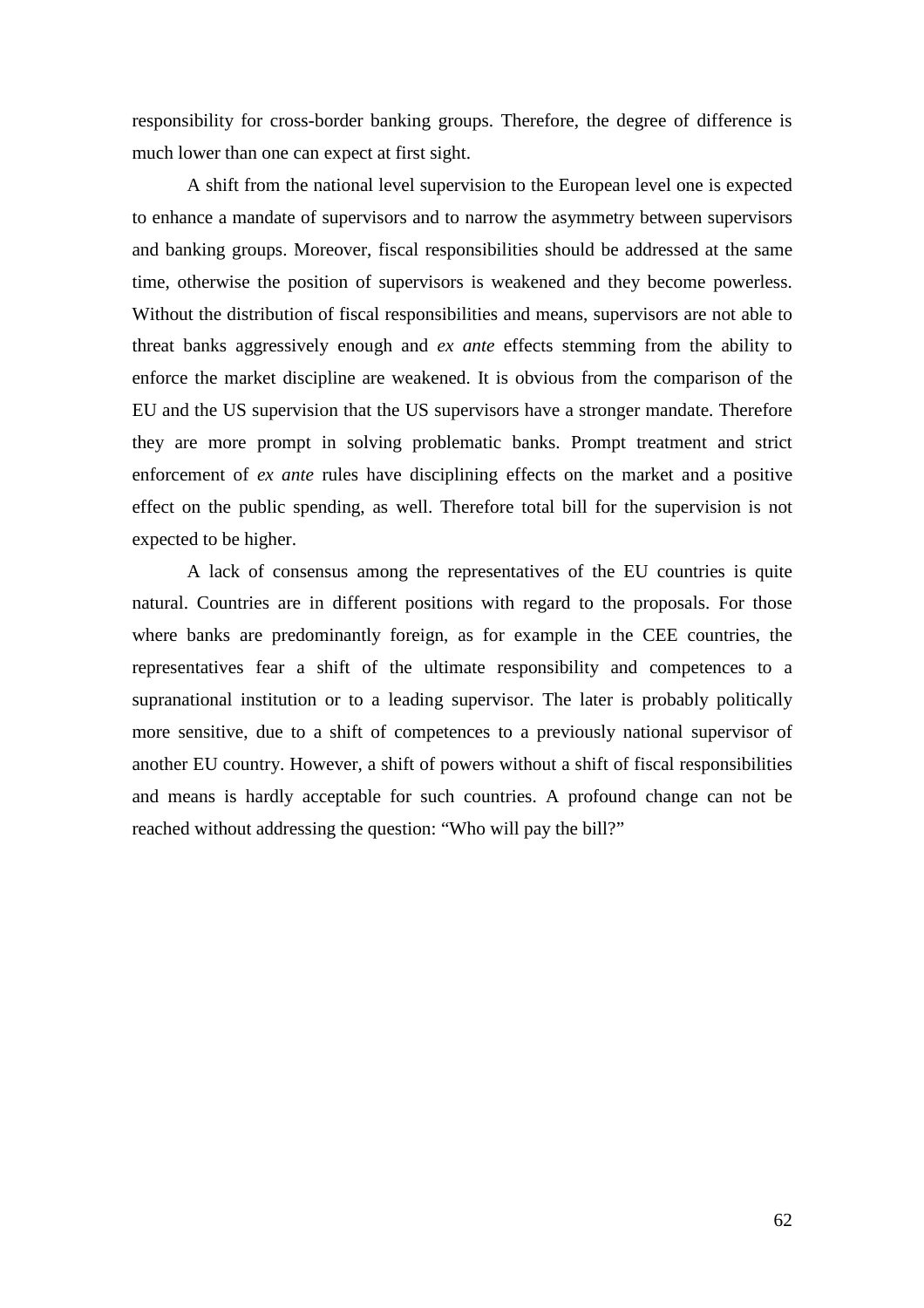# **Annexes**

### **Annex 1: Herfindahl index for credit institution's and share of the 5 largest credit institutions in total assets**

|                 |       | Herfindahl index for CIs |       |       |       |      | Share of the 5 largest CIs in total assets |      |      |      |  |
|-----------------|-------|--------------------------|-------|-------|-------|------|--------------------------------------------|------|------|------|--|
|                 | 2003  | 2004                     | 2005  | 2006  | 2087  | 2003 | 2004                                       | 2005 | 2006 | 2007 |  |
| Belgium         | 2.063 | 2.102                    | 2.112 | 2.041 | 2.079 | 83.5 | 84.3                                       | 85.3 | 84.4 | 83.4 |  |
| Bulgaria        | n.a.  | 721                      | 698   | 707   | 833   | n.a. | 52.3                                       | 50.8 | 50.3 | 56.7 |  |
| Czech Republic  | 1.187 | 1.103                    | 1.155 | 1.104 | 1,100 | 65.8 | 64.0                                       | 65.5 | 64.1 | 65.7 |  |
| Denmark         | 1.114 | 1.146                    | 1.115 | 1.071 | 1,120 | 66.6 | 67.0                                       | 66.3 | 64.7 | 64.2 |  |
| Germany         | 173   | 178                      | 174   | 178   | 183   | 21.6 | 22.1                                       | 21.6 | 22.0 | 22.0 |  |
| Estonia         | 3.943 | 3,887                    | 4,039 | 3.593 | 3,410 | 99.2 | 98.6                                       | 98.1 | 97.1 | 95.7 |  |
| Ireland         | 500   | 500                      | 600   | 600   | 600   | 44.4 | 43.9                                       | 45.7 | 44.8 | 46.1 |  |
| Greece          | 1.130 | 1.070                    | 1.096 | 1.101 | 1.096 | 669  | 65.0                                       | 65.6 | 66.3 | 677  |  |
| Spain           | 506   | 482                      | 487   | 442   | 459   | 43.1 | 41.9                                       | 42.0 | 40.4 | 41.0 |  |
| France          | 597   | 623                      | 758   | 726   | 679   | 46.7 | 49.2                                       | 51.9 | 52.3 | 51.8 |  |
| Italy           | 240   | 230                      | 230   | 220   | 330   | 27.5 | 26.4                                       | 26.8 | 26.2 | 33.1 |  |
| Cyprus          | 946   | 940                      | 1.029 | 1.056 | 1.082 | 57.2 | 57.3                                       | 59.8 | 63.9 | 64.8 |  |
| Latvia          | 1.054 | 1.021                    | 1.176 | 1.271 | 1.158 | 63.1 | 62.4                                       | 67.3 | 69.2 | 67.2 |  |
| Lithuania       | 2.071 | 1.854                    | 1.838 | 1.913 | 1,827 | 81.0 | 78.9                                       | 80.6 | 82.5 | 80.9 |  |
| Luxembourg      | 315   | 304                      | 312   | 294   | 276   | 31.8 | 29.7                                       | 30.7 | 29.1 | 27.9 |  |
| Hungary         | 783   | 798                      | 795   | 823   | 839   | 52.1 | 52.7                                       | 53.2 | 53.5 | 54.1 |  |
| Malta           | 1.580 | 1.452                    | 1.330 | 1.185 | 1.174 | 77.7 | 78.5                                       | 75.3 | 71.4 | 70.1 |  |
| Netherlands     | 1.744 | 1.726                    | 1.796 | 1.822 | 1.928 | 84.2 | 84.0                                       | 84.5 | 85.1 | 86.3 |  |
| Austria         | 557   | 552                      | 560   | 534   | 527   | 44.2 | 43.8                                       | 45.0 | 43.8 | 42.8 |  |
| Poland          | 754   | 692                      | 650   | 599   | 640   | 52.0 | 50.0                                       | 48.5 | 46.1 | 46.6 |  |
| Portugal        | 1.043 | 1.093                    | 1.154 | 1.134 | 1.097 | 62.7 | 66.5                                       | 68.8 | 67.9 | 67.8 |  |
| Romania         | 1.251 | 1,111                    | 1,115 | 1.165 | 1,041 | 55.2 | 59.5                                       | 59.4 | 60.1 | 56.3 |  |
| Slovenia        | 1.496 | 1,425                    | 1,369 | 1.300 | 1,282 | 66.4 | 64.6                                       | 63.0 | 62.0 | 59.5 |  |
| Slovakia        | 1,191 | 1,154                    | 1,076 | 1.131 | 1.082 | 67.5 | 66.5                                       | 67.7 | 66.9 | 68.2 |  |
| Finland         | 2.420 | 2.680                    | 2,730 | 2.560 | 2.540 | 81.2 | 82.7                                       | 82.9 | 82.3 | 81.2 |  |
| Sweden          | 760   | 854                      | 845   | 856   | 934   | 53.8 | 54.4                                       | 57.3 | 57.8 | 61.0 |  |
| United Kingdom  | 347   | 376                      | 399   | 394   | 449   | 32.8 | 34.5                                       | 36.3 | 35.9 | 407  |  |
| MU13            | 579   | 599                      | 642   | 630   | 654   | 40.5 | 41.6                                       | 42.6 | 42.8 | 44.1 |  |
| unweighted avg. | 983   | 997                      | 1.029 | 996   | 1.006 | 54.2 | 54.2                                       | 54.9 | 54.4 | 54.7 |  |
| ET127           | 545   | 567                      | 600   | 588   | 528   | 39.7 | 40.9                                       | 42.1 | 42.1 | 44.4 |  |
| unweighted avg. | 1.145 | 1.114                    | 1.135 | 1.104 | 1,102 | 58.8 | 58.5                                       | 59.3 | 58.9 | 59.4 |  |

(index ranging from 0 to  $10{,}000$  and share of the 5 largest CIs in percent)

**Source: ECB (2008)**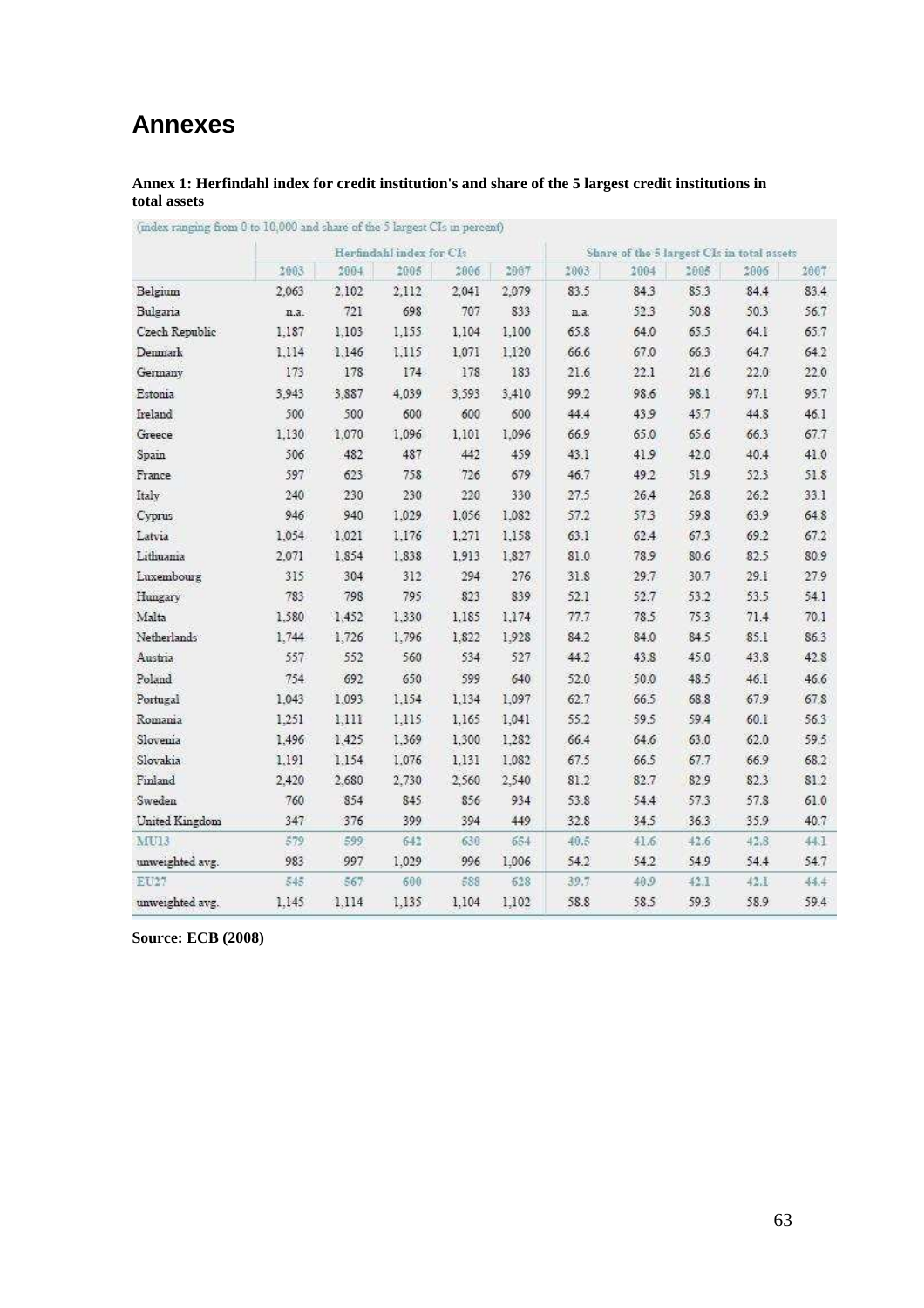

#### **Annex 2: Legal structure of Nordea Group**

**Source: Nordea Group (2009)**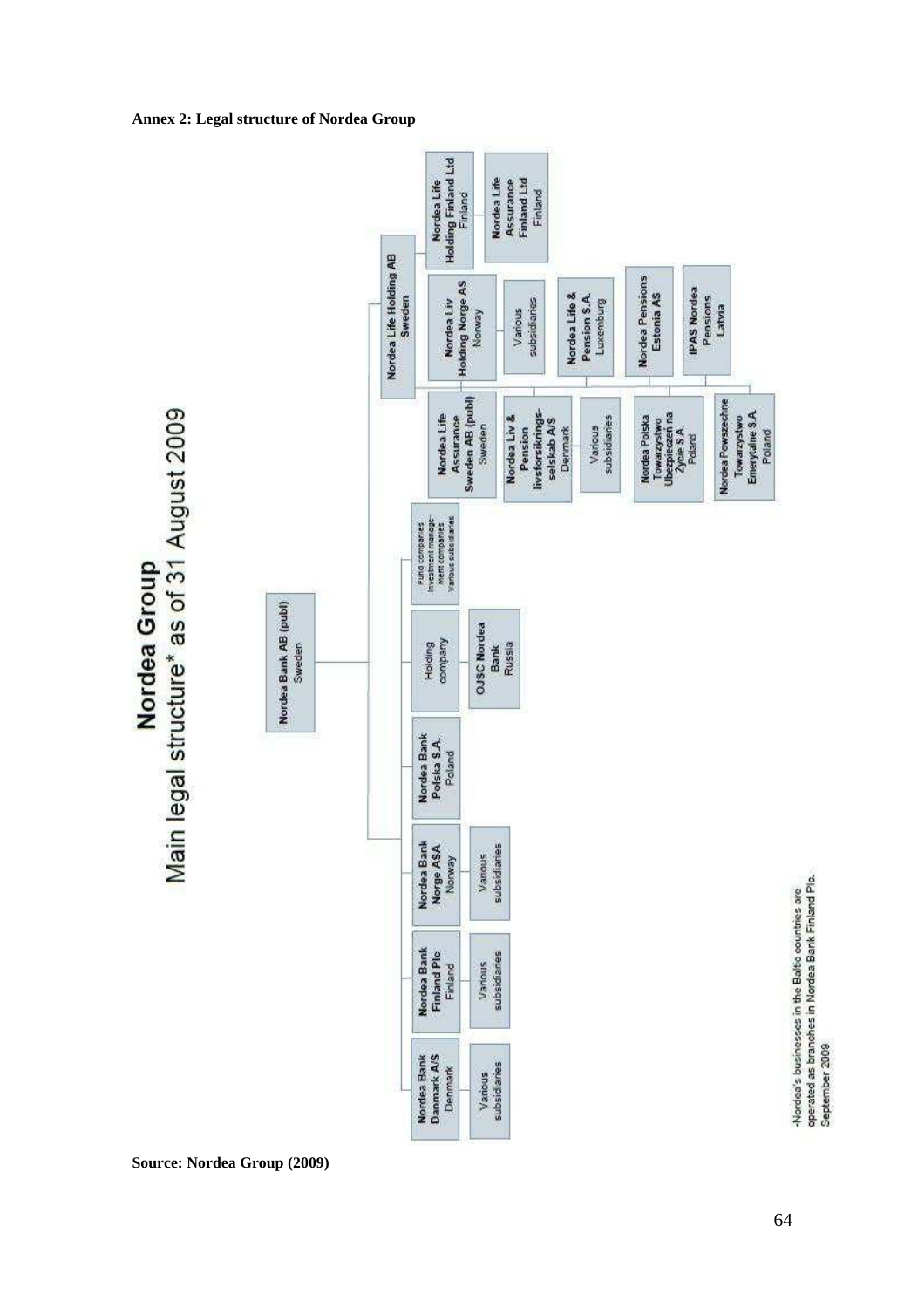| Category                          |                                                                                                                                                                                                                  |                                                                                                                                                                                                                                                                  |                       | Capital ratios<br>Leverage |          |
|-----------------------------------|------------------------------------------------------------------------------------------------------------------------------------------------------------------------------------------------------------------|------------------------------------------------------------------------------------------------------------------------------------------------------------------------------------------------------------------------------------------------------------------|-----------------------|----------------------------|----------|
|                                   |                                                                                                                                                                                                                  |                                                                                                                                                                                                                                                                  | Risk-based<br>capital |                            |          |
|                                   | Mandatory provisions                                                                                                                                                                                             | Discretionary provisions                                                                                                                                                                                                                                         | Total                 | Tier 1                     | Ratio    |
| Well capitalized                  | No capital distribution or payment<br>of management fees that would<br>cause the bank to become<br>undercapitalized                                                                                              |                                                                                                                                                                                                                                                                  | >10<br>%              | $>6\%$                     | $>5\%$   |
| Adequately<br>capitalized         | I. Same as well capitalized                                                                                                                                                                                      |                                                                                                                                                                                                                                                                  | $>8\%$                | >4%                        | $>4\%$   |
| Undercapitalized                  | 1. Capital distributions and<br>management fees suspended                                                                                                                                                        | I. Require recapitalization by<br>issuing capital or selling to<br>another firm                                                                                                                                                                                  | -8%                   | $-4%$                      | 4%       |
|                                   | 2. Capital restoration plan                                                                                                                                                                                      | 2. Restricting transactions with<br>affiliates                                                                                                                                                                                                                   |                       |                            |          |
|                                   | 3. Asset growth restricted                                                                                                                                                                                       | 3. Restricting rates on new<br>deposits                                                                                                                                                                                                                          |                       |                            |          |
|                                   | 4. Prior approval for branching,<br>acquisitions, and new lines of<br>business                                                                                                                                   | 4. Restricting asset growth                                                                                                                                                                                                                                      |                       |                            |          |
|                                   | 5. No brokered deposits                                                                                                                                                                                          | 5. Restricting activities<br>6. Improving management by<br>replacing directors or managers<br>7. Prohibit deposits from<br>correspondent banks<br>8. Requiring prior approval for<br>capital distribution by bank<br>holding company<br>9. Requiring divestiture |                       |                            |          |
| Significantly<br>undercapitalized | 1. Same as undercapitalized                                                                                                                                                                                      |                                                                                                                                                                                                                                                                  | -6%                   | <3%                        | $-3%$    |
|                                   | 2. At least one of the 9<br>discretionary provisions under<br>undercapitalized. Presumption in<br>favour of (1) (required capital<br>issuance only), (2), and (3)<br>3. Semor officer compensation<br>restricted |                                                                                                                                                                                                                                                                  |                       |                            |          |
| Critically<br>undercapitalized    | 1. Any action authorized for<br>significantly undercapitalized banks<br>2. Payments on subordinated debt<br>prohibited*<br>3. Conservatorship or receivership<br>within 90 days*                                 |                                                                                                                                                                                                                                                                  |                       |                            | $-2\%**$ |

### **Annex 3: The US Framework for Prompt Corrective Action**

\* Not required if certain conditions are met.<br>\*\* Tangible equity only.<br>Note, this is a general summary of PCA only. Other parts of the US code may also impose limits based on bank's capital category.

**Source: Mayes (2009a)**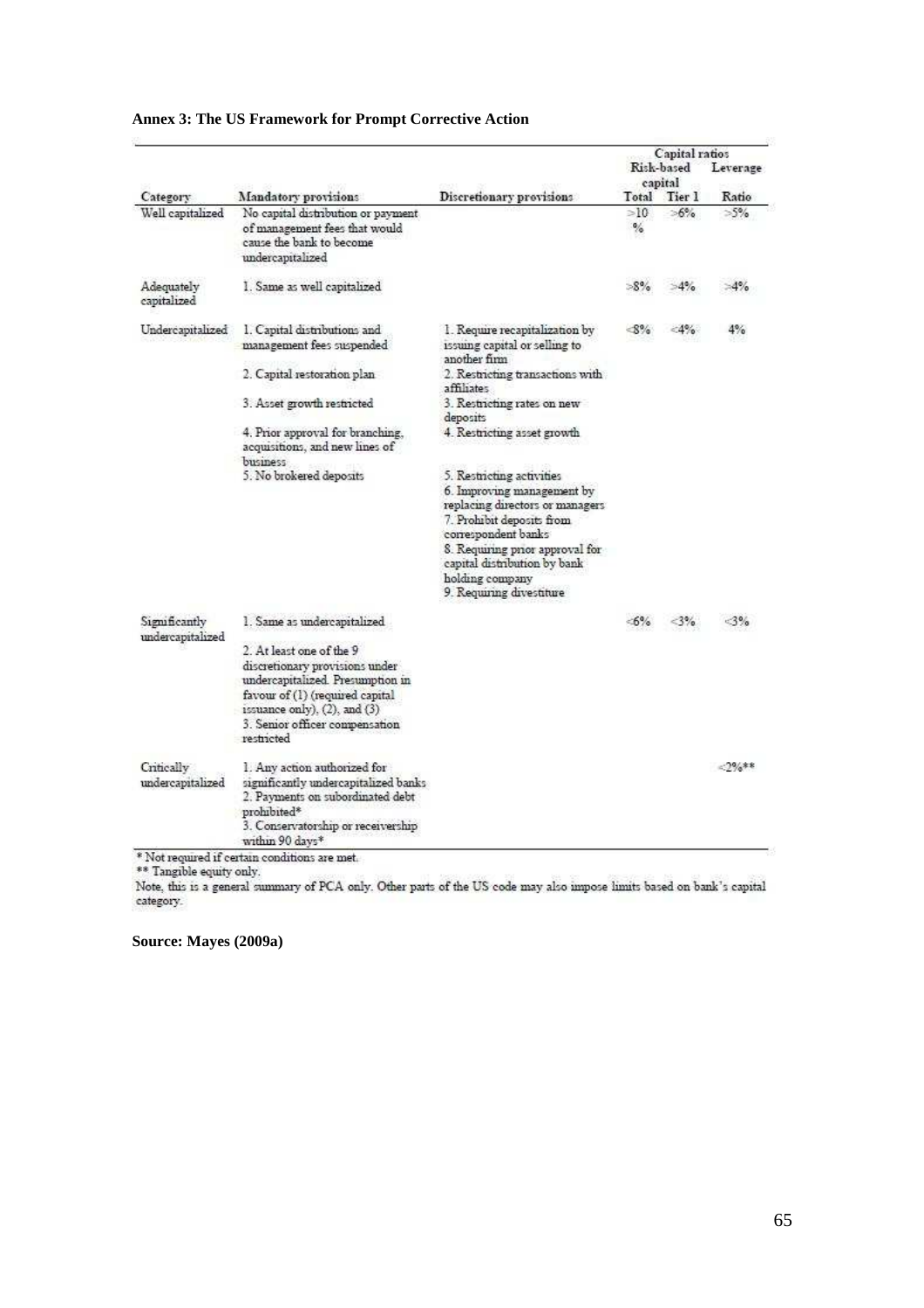# **References**

- **1. Basle Committee on Banking Supervision (1998):** International Convergence of Capital Measurement and Capital Standards, Bank for International Settlements, Basel
- **2. Basle Committee on Banking Supervision (2003):** High-Level Principles for the Cross-Border Implementation of the New Accord in: Myers D., Wood G. (eds.) (2007): The Structure of Financial Regulation, Routledge, London
- **3. Basle Committee on Banking Supervision (2004):** Principles for the Home-Host Recognition of AMA Operational Risk Capital in: Myers D., Wood . (eds.) (2007): The Structure of Financial Regulation, Routledge, London
- **4. Basle Committee on Banking Supervision (2005):** International Convergence of Capital Measurement and Capital Standards, Bank for International Settlements, A Revised Framework, Basel
- **5. Boot A.W.A. (2007):** Supervisory Arrangements, LOLR, and Crisis Management in a Single European Banking Market in: Evanoff D.D., Kaufman G.G., LaBrosse J.R. (eds.) (2007): International financial instability: global banking and national regulation, World Scientific Publishing, Singapore
- **6. Bos J.W.B., Schmiedel H. (2006):** Is there a Single Frontier in a Single European Banking Market? ECB working paper 701/2006
- **7. Cabral I., Dierick F., Vesala J. (2002):** Banking Integration in the Euro Area, ECB occasional paper No. 6
- **8. Casu B.**, **Girardone C. (2006):** Bank Competition, Concentration and Efficiency in the Single European Market, Manchester School, Vol. 74, No. 4
- **9. Capgemini (2008):** World retail banking report in: European Commission (2009a): European Financial Integration Report 2008, commission staff working document, Brussels
- **10. Carmassi J. (2009):** A proposal of a new approach to financial supervision after the 2007-2008 financial crisis; Tesi di dottorato, Luiss Guido Carli
- **11. Cerutti E.**, **Dell'Ariccia G., Martínez Pería M.S. (2007):** How Banks Go Abroad: Branches or Subsidiaries? Journal of Banking & Finance, Vol. 31, Issue 6
- **12. Corvoisier S., Gropp R. (2001):** Bank concentration and Retail Interest Rates, ECB working paper No. 72/2001
- **13. Czech National Bank (2009):** Pozice České národní banky ke zprávě skupiny vedené Jacquesem de Larosièrem k dohledu nad finančním trhem v EU (The Report of The de Larosière group), Prague, available at: www.cnb.cz
- **14. De Larosière J. (2009):** Report of the High-Level Group on Financial Supervision in the EU, Brussels
- **15. Dermine J. (2005):** European Banking Integration: Don't Put the Cart before the Horse, Financial Markets, Institutions & Instruments, Vol.15, No.2
- **16. Dendooven P. (2009):** Arrogante Bank in Crisise in: Hertig G., Lee R., McCahery J. A. (2009): Empowering the ECB to Supervise Banks: A Choice-Based Approach, Amsterdam Center for Law & Economics Working Paper No. 2009-01
- **17. Diamond D.W., Dybvig P.H. (1983):** Bank Runs, Deposit Insurance, and Liquidity, Journal of Political Economy 91(3)
- **18. European Central Bank (2008):** EU Banking Structures, Frankfurt
- **19. European Commission (2004):** Financial Services Action Plan: Progress and Prospects, Final Report, Expert group on banking working document, Brussels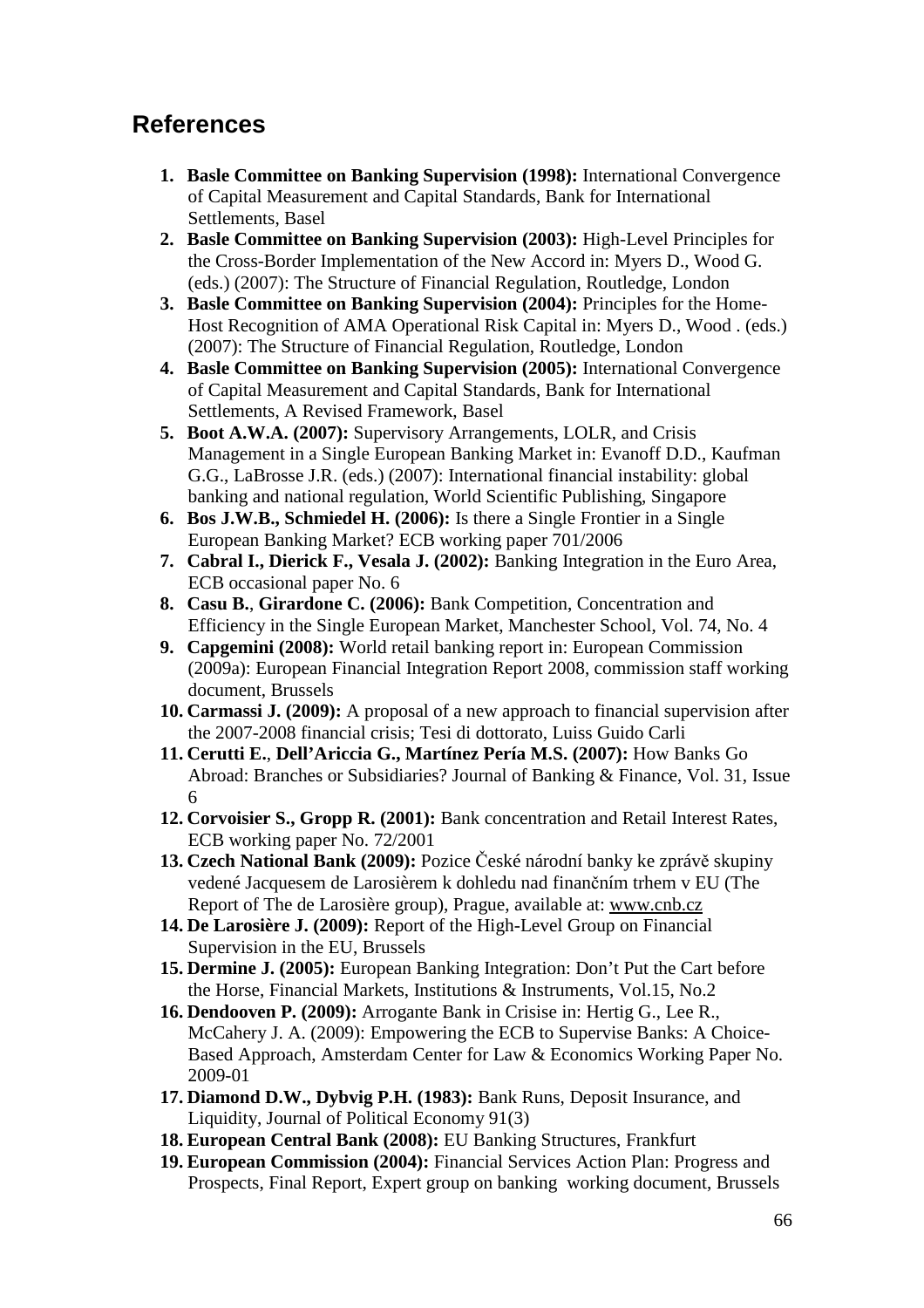- **20. European Commission (2005):** White Paper on Financial Services Policy (2005-2010), Brussels
- **21. European Commission (2007):** FSAP evaluation, Part I: Process and implementation, Brussels
- **22. European Commission (2009a):** European Financial Integration Report 2008, commission staff working document, Brussels
- **23. European Commission (2009b):** Commission Staff Working Document SEC (2009) 1235, Brussels
- **24. European Commission (2009c):** Commission Staff Working Document SEC (2009) 1233, Brussels
- **25. Evanoff D.D., Kaufman G.G., LaBrosse J.R. (eds.) (2007):** International financial instability: global banking and national regulation, World Scientific Publishing, Singapore
- **26. Focarelli D., Pozzolo A. (2001):** The Patterns of Cross-border Bank Mergers and Shareholdings in OECD countries in: Dermine J. (2005): European Banking Integration: Don't Put the Cart before the Horse, Financial Markets, Institutions Instruments, Vol.15, No.2
- **27. Freixas X. (2003):** Crisis Management in Europe in: Dermine J. (2005): European Banking Integration: Don't Put the Cart before the Horse, Financial Markets, Institutions & Instruments, Vol.15, No.2
- **28. Freixas X.**, **Parigi B., Rocher J.C. (2000):** Systemic Risk, Interbank Relations and Liquidity Provisions by the Central Bank in: Gropp R., Lo Duca M., Vesala J. (2006): Cross-border bank contagion in Europe, ECB working paper No. 662/2006
- **29. Goldberg L.G., Sweeney R.J., Wihlborg C. (2005):** From Subsidiary to Branch Organization of International Banks: New Challenges and Opportunities for Regulators, unpublished version November 14, 2005, version downloaded from uk.cbs.dk
- **30. Goodhart Ch.**, **Schoenmaker D. (2006):** Burden sharing in a banking crisis in Europe, LSE financial markets group special paper series no. 164
- **31. Gropp R., Lo Duca M., Vesala J. (2006):** Cross-border bank contagion in Europe, ECB working paper No. 662/2006
- **32. Guttentag J., Herring R. (1987):** Emergency liquidity assistance for international bank in: Carmassi J. (2009): A proposal of a new approach to financial supervision after the 2007-2008 financial crisis; Tesi di dottorato, Luiss Guido Carli
- **33. Hertig G., Lee R., McCahery J. A. (2009):** Empowering the ECB to Supervise Banks: A Choice-Based Approach, Amsterdam Center for Law & Economics Working Paper No. 2009-01
- **34. Holthausen C., Rønde T. (2004):** Cooperation in International Banking Supervision, ECB working paper No. 316/2004
- **35. House of Commons (2008):** The Run on the Rock in: Mayes D.G., Wood G. (2008): Lessons from the Northern Rock Episode, unpublished
- **36. Ingves S. (2007):** Regulatory challenges of cross-border banking: Possible ways forward in: Lannoo K. (2008): Concrete Steps towards More Integrated Financial Oversight: The EU´s Policy Response to the Crisis, CEPS Task Force Report
- **37. Lannoo K. (2008):** Concrete Steps towards More Integrated Financial Oversight: The EU´s Policy Response to the Crisis, CEPS Task Force Report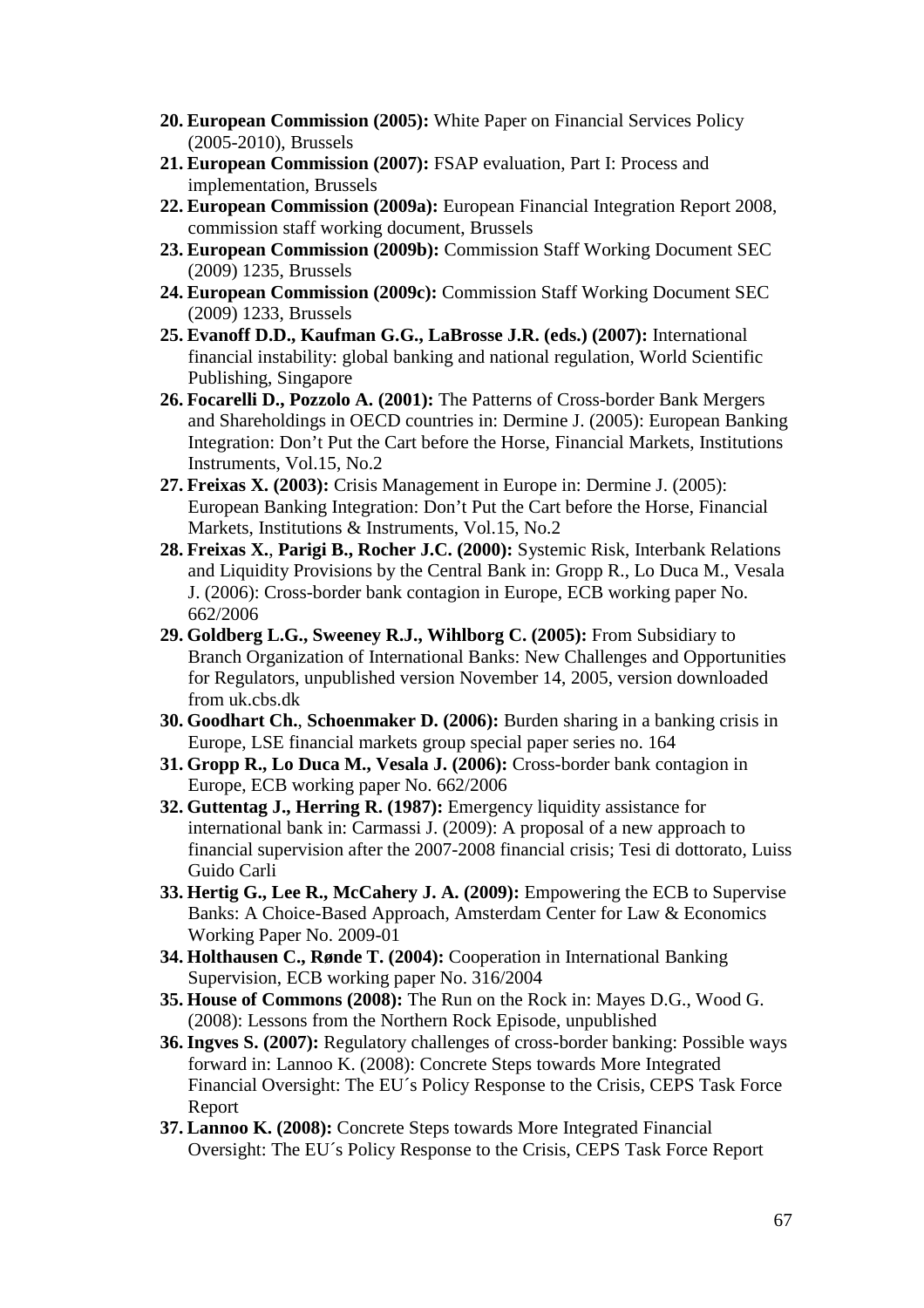- **38. Mayes D.G. (2006):** Cross-border financial supervision in Europe: Goals and transition paths, Penning-Och Valutapolitik 2/2006
- **39. Mayes D.G. (2009a):** Early Intervention and Prompt Corrective Action in Europe, Bank of Finland Research Discussion Papers 17, Helsinki
- **40. Mayes D.G., Wood G. (eds.) (2007):** The Structure of Financial Regulation, Routledge, London
- **41. Mayes D.G., Wood G. (2008):** Lessons from the Northern Rock Episode, unpublished
- **42. Nordea Group (2009):** Legal Structure, available at: http://www.nordea.com/sitemod/upload/Root/www.nordea.com%20- %20uk/AboutNordea/Legal\_Structure\_Aug\_09.pdf
- **43. Padoa-Schioppa T. (2004a):** Regulating Finance: Balancing Freedom and Risk, Oxford University Press, Oxford
- **44. Padoa-Schioppa T. (2007):** Letter to fellow EU finance ministers in: Lannoo K. (2008): Concrete Steps towards More Integrated Financial Oversight: The EU´s Policy Response to the Crisis, CEPS Task Force Report
- **45. Rochet J.C., Vives X. (2004)**: Coordination failures and the lender of last resort: was Bagehot right after all? in: Boot A.W.A. (2007): Supervisory Arrangements, LOLR, and Crisis Management in a Single European Banking Market in: Evanoff D.D., Kaufman G.G., LaBrosse J.R. (eds.) (2007): International financial instability: global banking and national regulation, World Scientific Publishing, Singapore
- **46. Scacciavillani F. Schumacher D., Daly K. (2002):** Focus: Euroland, Meeting the Threat of Financial Instability in: Schőler M. (2003): How Do Banking Supervisors Deal with Europe-wide Systemic Risk? ZEW discussion paper No. 03/03
- **47. Schaeck K., Čihák M. (2008):** How Does Competition Affect Efficiency and Soundness in Banking? New Empirical Evidence, ECB working paper No. 932/2008
- **48. Schinasi G.J. (2006):** Safeguarding Financial Stability, Theory and Practice, International Monetary Fund, Washington D.C.
- **49. Schinasi G.J., Teixeira P.G. (2006):** The Lender of Last Resort in the European Single Financial Market, IMF Working Paper WP/06/127
- **50. Schoenmaker D., Oosterloo S. (2005):** Cross-border Issues in European Financial Supervision in: Mayes D.G. and Wood G. (eds.) (2007): The Structure of Financial Regulation, Routledge, London
- **51. Schoenmaker D., Oosterloo S. (2006):** Cross-border Issues in European Financial Supervision in: Mayes D. G. (2006): Cross-border financial supervision in Europe: Goals and transition paths, Penning-Och Valutapolitik 2/2006
- **52. Schoenmaker D., Oosterloo S. (2008):** Financial Supervision in Europe: A proposal for a New Architecture in: Jonung L., Walkner Ch., Watson M. (eds.) Building the Financial Foundations of the Euro – Experiences and Challenges, Routledge, London
- **53. Schőler M. (2003):** How Do Banking Supervisors Deal with Europe-wide Systemic Risk? ZEW discussion paper No. 03/03
- **54. Sørensen Ch.K., Gutiérrez J.M.P. (2006):** Euro Area Banking Sector Integration, Using Hierarchical Cluster Analysis Techniques, ECB working paper No. 627/2006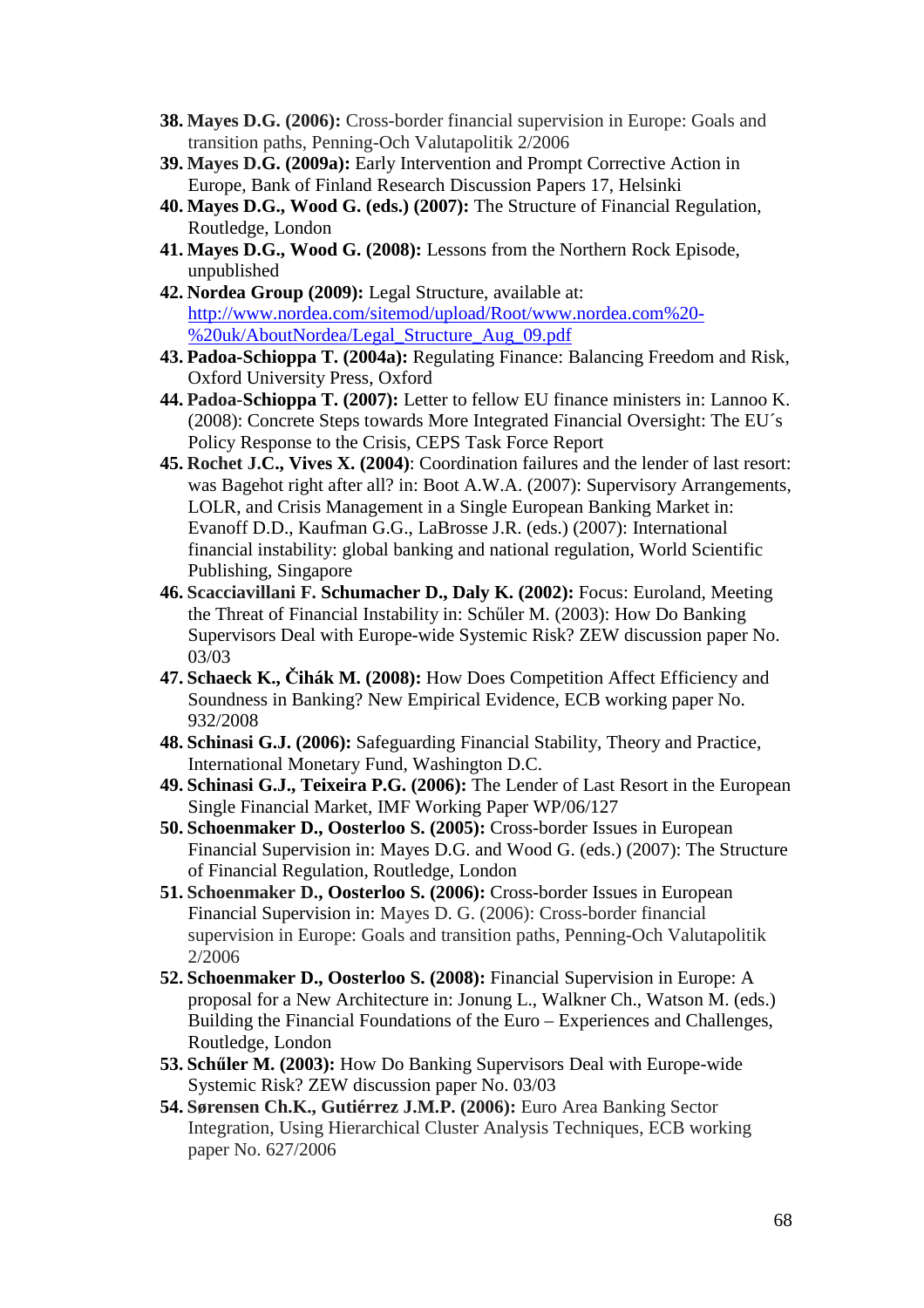- **55. Stern G., Feldman R. (2004):** Too big to fail in: Mayes D. G. (2006): Crossborder financial supervision in Europe: Goals and transition paths, Penning-Och Valutapolitik 2/2006
- **56. Stern G., Feldman R. (2005):** Assessing TBTF when Banks Merge in: Mayes D. G. (2006): Cross-border financial supervision in Europe: Goals and transition paths, Penning-Och Valutapolitik 2/2006
- **57. Stiglitz J.E. (1993):** Financial Systems for Eastern Europe´s Emerging Democracies, ICEG Occasional Papers 38, San Francisco
- **58. Stolz S. (2002):** Banking Supervision in Integrated Financial Markets: Implications for the EU, CESinfo working paper no. 812
- **59. Thygesen N. (2003):** Comments on The Political Economy of Financial Harmonisation in Europe in: Schoenmaker D., Oosterloo S. (2008): Financial Supervision in Europe: A proposal for a New Architecture in: Jonung L., Walkner Ch., Watson M. (eds.) Building the Financial Foundations of the Euro – Experiences and Challenges, Routledge, London
- **60. Walkner C., Reas J.P. (2005):** Integration and Consolidation in EU Banking, an Unfinished Business in: Dermine J. (2005): European Banking Integration: Don't Put the Cart before the Horse, Financial Markets, Institutions & Instruments, Vol.15, No.2

## **List of used Directives and Regulations**

- Commission Decision C(2009)176 establishing the Committee of European Securities Regulators
- Commission Decision C(2009)177 establishing the Committee of European Banking Supervisors
- Commission Decision C(2009)178 establishing the Committee of European Insurance and Occupational Pensions Supervisors
- First Council Directive 77/780/EEC of 12 December 1977 on the coordination laws, regulations and administrative provisions relating to the taking up and pursuit of credit institutions
- Second Council Directive 89/646/EEC of 15 December 1989 on the coordination laws, regulations and administrative provisions relating to the taking up and pursuit of credit institutions amending Directive 77/780/EEC
- Directive 94/19/EC of the European Parliament and of the Council of 30 May 1994 on deposit-guarantee schemes
- Directive 2000/46/EC of the European Parliament and of the Council of 18.9.2000 on the taking up, pursuit of and prudential supervision of the business of electronic money institutions
- Directive 2002/87/EC of the European Parliament and of the Council of 16.12.2002 on the supplementary supervision of credit institutions, insurance undertakings and investment firms in a financial conglomerate
- Directive 2006/48/EC of the European Parliament and of the Council of 14 June 2006 relating to the taking up and pursuit of the business of credit institutions (recast)
- Directive 2006/49/EC of the European Parliament and of the Council of 14 June 2006 on the capital adequacy of investment firms and credit institutions (recast)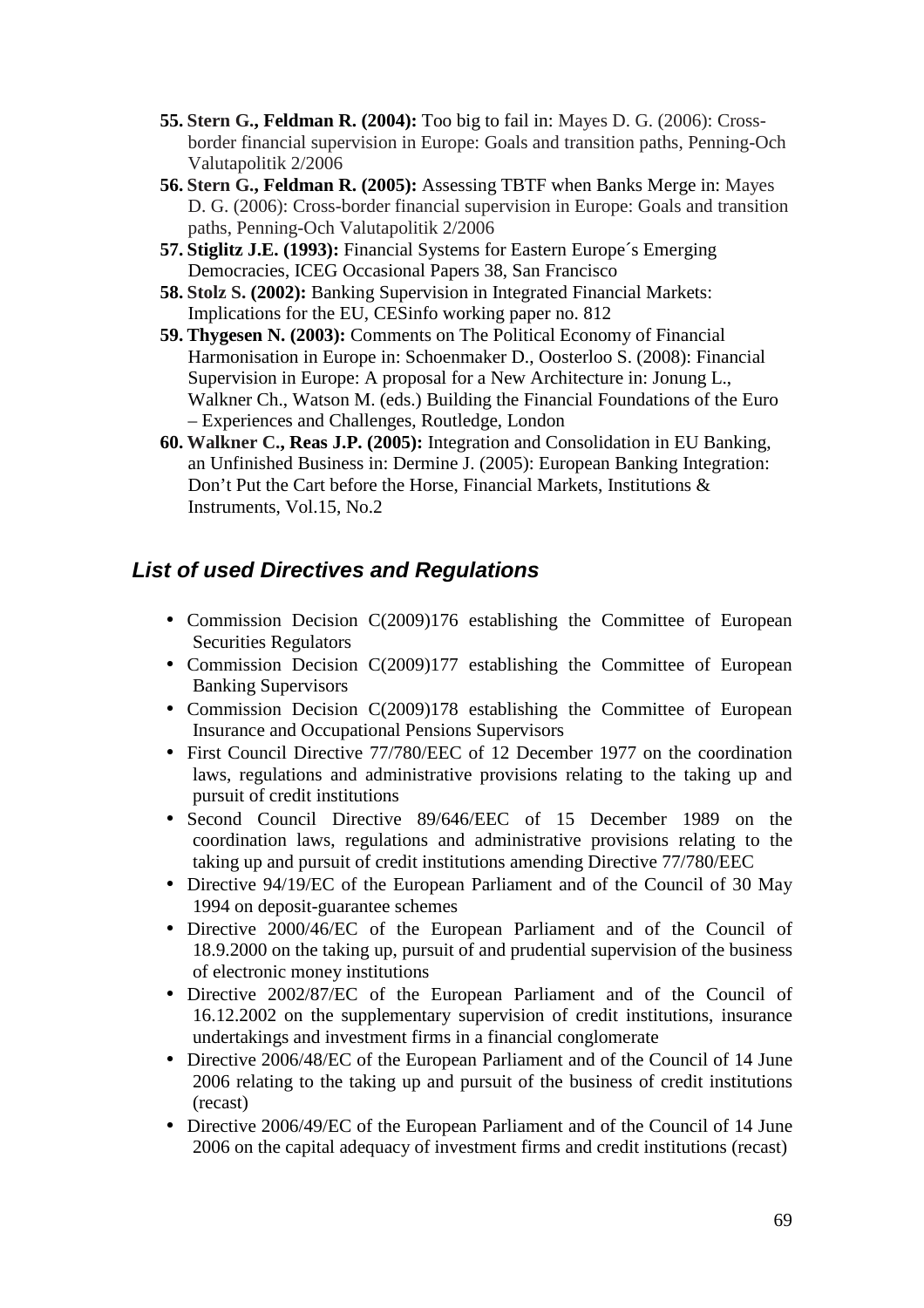- Directive 2009/14/EC of the European Parliament and of the Council of 11 March 2009 amending Directive 94/19/EC on deposit-guarantee schemes as regards the coverage level and the payout delay (Text with EEA relevance)
- Proposal for a regulation of the European Parliament and of the Council on Community macro prudential oversight of the financial system and establishing European Systemic Risk Board (ESRB) – 2009/0140 COM
- Proposal for a council decision entrusting the European Central Bank with specific tasks concerning the functioning of the European Systemic Risk Board – 2009/0141 COM
- Proposal for a regulation of the European Parliament and of the Council establishing European Banking Authority (EBA) – 2009/0142 COM
- Proposal for a regulation of the European Parliament and of the Council establishing European Insurance and Occupational Pensions Authority (EIOPA) – 2009/0143 COM
- Proposal for a regulation of the European Parliament and of the Council establishing European Securities and Markets Authority (ESMA) – 2009/0144 COM
- Proposal for a directive of the European Parliament and of the Council amending Directives 1998/26/EC, 2002/87/EC, 2003/6/EC, 2003/41/EC, 2003/71/EC, 2004/39/EC, 2004/109/EC, 2005/60/EC, 2006/48/EC, 2006/49/EC and 2009/65/EC in respect of the Powers of the European Banking Authority, the European Insurance and Occupational Pensions Authority and the European Securities and Markets Authority
- Council Regulation (EC) No 2001/2157 of 8 October 2001 on the Statute for a European company (SE)
- Maastricht Treaty, Chapter 2, Article 105

## **Lectures, seminars and interviews**

- **Frait J. (2009):** Lecture on Regulation and Supervision of Financial Markets in the EU; IES, FSV, UK, Prague
- **Mayes D.G. (2009b):** The Future of Financial Markets How to Avoid a Financial Crisis in the Future? Conference in Honour of Kurt W. Rothschild, 5.- 6. November 2009, Organised by WIFO and OeNB, Vienna
- **Mertlík P. (2009):** Interview at Reiffeisenbank on October 6, 2009, Prague
- **Padoa-Schioppa T. (2004b):** How to deal with emerging pan-European financial institutions? Speech at the conference on Supervisory Convergence, on November 3, 2004, Hague
- **Padoa-Schioppa T. (2008):** Interview with Giselda Vagnoni and Gavin Jones, Reuters, October 3, 2008, Rome, available at: http://www.notreeurope.eu/uploads/tx\_publication/TPS\_intervista\_a\_Reuters\_EN\_3\_oct\_08.pdf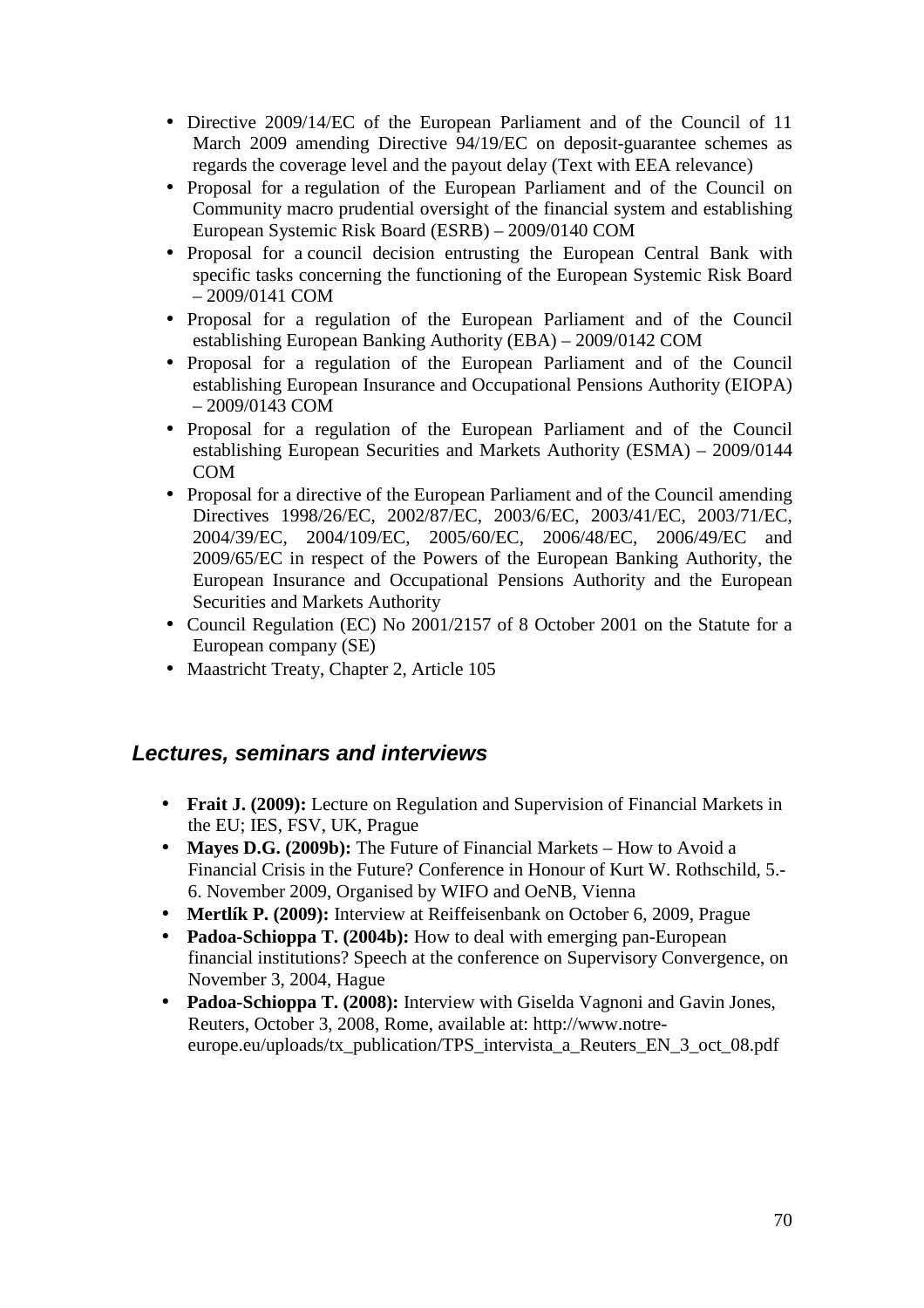# **Projekt diplomové práce**

**Termín ukončení: letní semestr 2009/2010 Autor diplomové práce: Ivan Trpčevski** 

**Vedoucí diplomové práce: Doc. Ing. Pavel Mertlík, CSc.** 

## Téma: Supervision of the integrated European Banking Market

### **Cíl práce:**

Thesis is devoted to the supervisory issues in the European banking. The aim of the thesis is to point out the problems of the regulatory and supervisory framework and potential risks for financial stability in European countries. Thesis describes and analyses other proposed regulatory and supervisory frameworks. The thesis is not specialized in the problems that occurred most recently, but it analyses current development activated by the crisis.

### **V práci bude hledána odpověď na následující otázky:**

- How does the European banking regulation and supervision work?
- What are the possible risks of this framework?
- Are there possible solutions?
- What are the problems of proposed solutions?
- Is current development in compliance with theoretical approaches?

### **Metódy:**

The topic of the thesis is institutional; therefore methods chosen for this thesis are usual for institutional economy. It is based on the comparison, critique and synthesis of broad literature devoted to European institutions and banking supervision.

### **Osnova:**

- 1. European banking integration and market structure
- 2. Regulatory and supervisory issues
- 3. Problems of current framework
- 4. Proposed alternative frameworks and their analysis
- 5. Current development and its analysis
- 6. Conclusion

## **Literatura:**

**Dermine J. (2005):** European Banking Integration: Don't Put the Cart Before the Horse, Financial Markets, Institutions & Instruments, Vol.15, No.2 **European Commission (2009):** European Financial Integration Report 2008, commission staff working document, available at: http://ec.europa.int